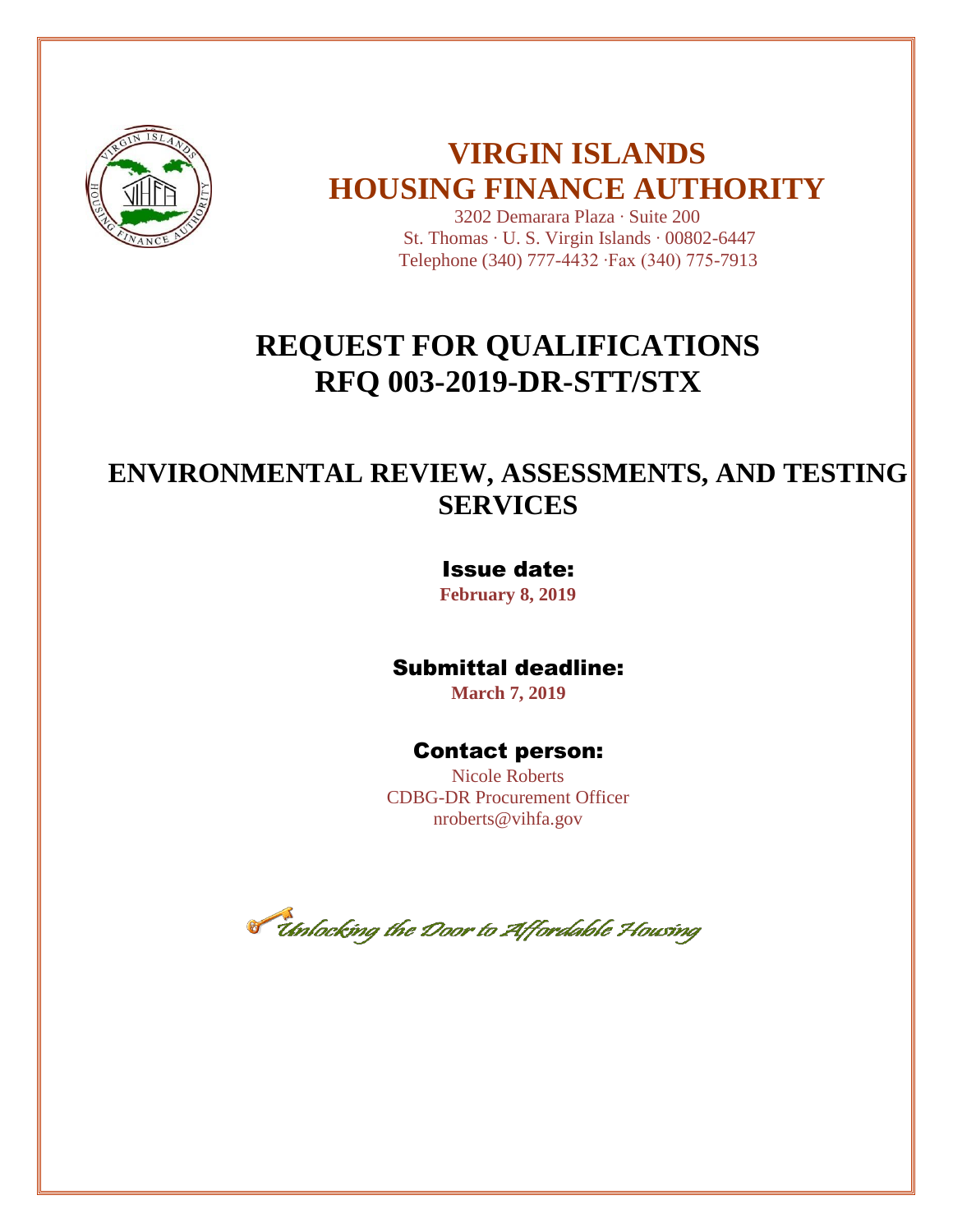# **TABLE OF CONTENTS**

| 1.1  |  |
|------|--|
| 1.2  |  |
|      |  |
| 2.1  |  |
| 2.2  |  |
|      |  |
|      |  |
|      |  |
|      |  |
|      |  |
|      |  |
|      |  |
| 3.1  |  |
|      |  |
|      |  |
|      |  |
|      |  |
|      |  |
|      |  |
|      |  |
|      |  |
|      |  |
|      |  |
|      |  |
| 14.1 |  |
| 14.2 |  |
| 14.3 |  |
| 14.4 |  |
| 14.5 |  |
|      |  |
|      |  |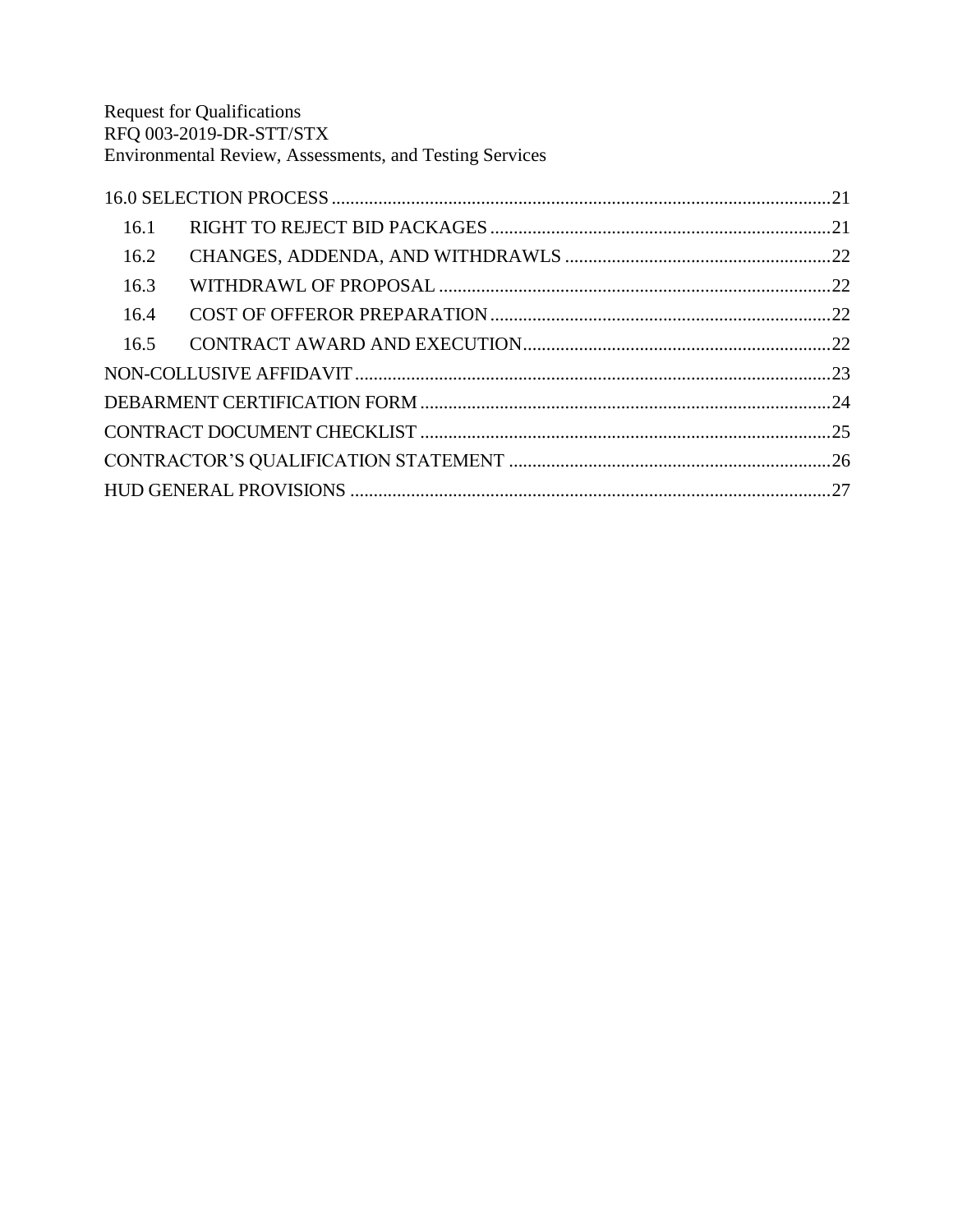# Virgin Islands Housing Finance Authority RFO 003-2019-DR-STT/STX

REQUEST FOR QUALIFICATIONS Environmental Review, Assessments, and Testing Services

## <span id="page-3-0"></span>**1.0 INTRODUCTION**

The Virgin Islands Housing Finance Authority ("VIHFA") is soliciting proposals from qualified licensed firms or individuals ("Respondents") to provide Environmental Review, Assessments, and Testing Services in connection with its administration of U.S. Department of Housing and Urban Development ("HUD") Community Development Block Grant-Disaster Recovery ("CDBG-DR") funds. VIHFA is the Territory's grantee to HUD responsible for administering CDBG-DR funds. VIHFA's mission is to increase access to housing and community development opportunities by developing innovative programs and projects. The Authority has offices in both St. Thomas and St. Croix and services the entire United States Virgin Islands (U.S. Virgin Islands or "the Territory").

## <span id="page-3-1"></span>**1.1 CONTEXT**

Hurricanes Irma and Maria had a devastating impact on the United States Virgin Islands (U.S. Virgin Islands or "the Territory"). The two back-to-back Category 5 storms in September 2017 caused significant damage and destruction to the islands' housing stock. The entire population—over 100,000 residents—were impacted by the devastation brought on by the storms, with winds of over 185 miles per hour and up to 20 inches of rain in some areas. Irma crossed the islands as a windstorm tearing the roofs off buildings in her path; Maria came behind and caused water damage to all of the unprotected structures in the St. Thomas and St. John district, while inflicting severe damage on St. Croix.

Based on the FEMA IA data as of August 10, 2018, the Territory estimates that approximately 23,301 households sustained some form of damage to their primary residences from either Hurricane Irma or Maria, or both, representing 54% of the housing stock on the islands. Of the impacted households, based on The U.S. Department of Housing and Urban Development's (HUD) methodology, 5,340 suffered Major or Severe damage; approximately 2,510 are the owners' primary residences and 2,830 are renter-occupied homes. The remaining 12,394 owner-occupied residences and 5,567 rental units sustained minor damage.

The United States Virgin Islands is the recipient of \$1.86 billion of Community Development Block Grant – Disaster Recovery (CDBG-DR) funding from HUD to assist in disaster recovery and rebuilding efforts resulting from Hurricanes Irma and Maria. The Territory's approved CDBG-DR Action Plan and Amendment 1 [\(https://www.vihfa.gov/disaster-recovery/action-plan\)](https://www.vihfa.gov/disaster-recovery/action-plan) detail how the U.S. Virgin Islands plans to spend its first and second tranches of \$1,021,901,000 in grant funds, and Respondents to this RFQ should thoroughly review it.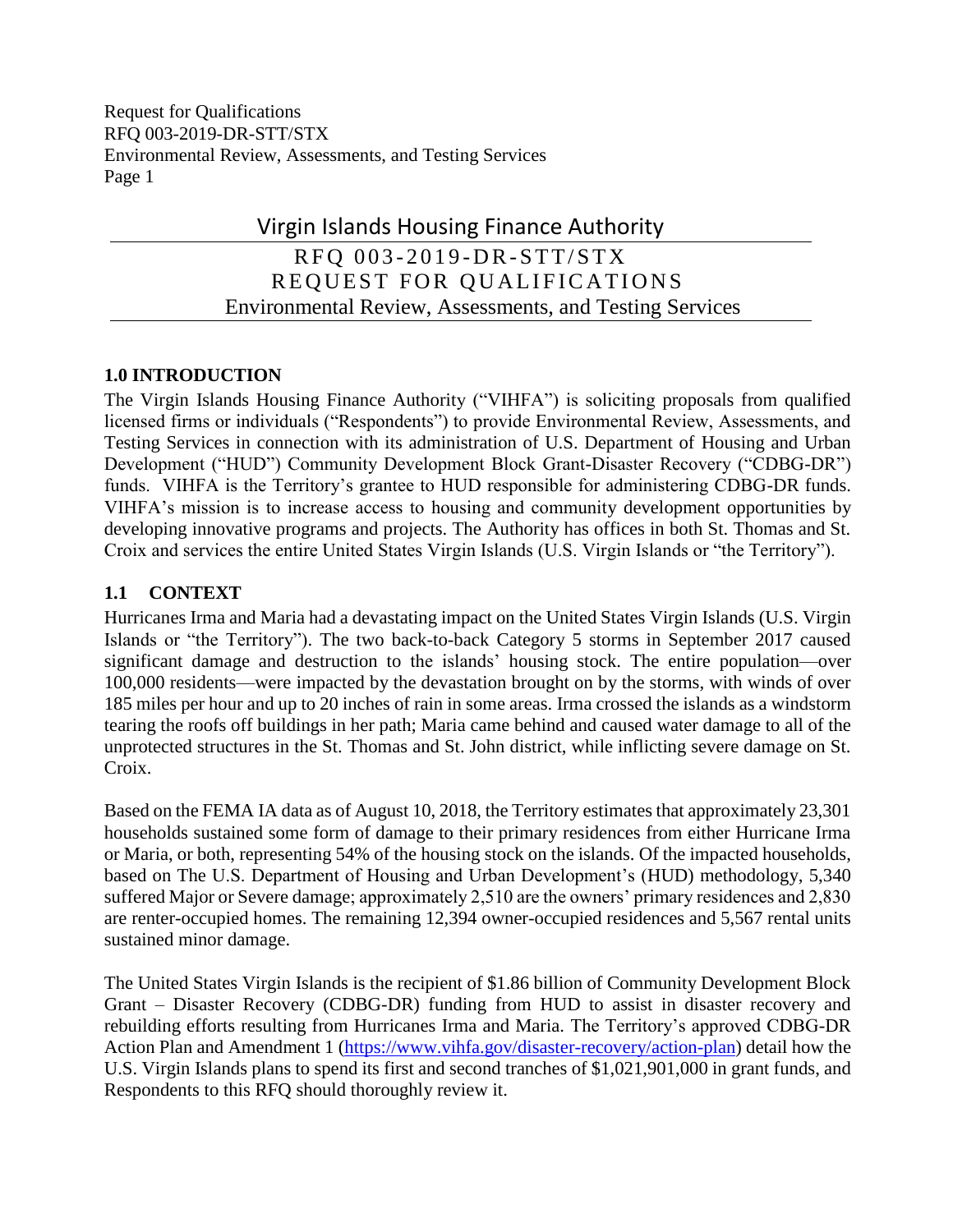As the administering entity of the CDBG-DR funds, VIHFA has developed a portfolio of programs that will need various Environmental Review, Assessments, and Testing Services across its programs.

## <span id="page-4-0"></span>**1.2 GOALS AND OBJECTIVES**

The objectives include, but are not limited to, conducting HUD-mandated Environmental Reviews per 24 CFR Part 58, for the VIHFA's CDBG-DR Program in a timely, efficient and compliant manner so that recovery funding can flow in a timely manner to recipients in need of recovery assistance.

#### <span id="page-4-1"></span>**2.0 PROPOSAL DESCRIPTION**

The Environmental Review, Assessments, and Testing Services to be procured through this RFQ will support the implementation and administration of a broad range of programs for which CDBG-DR funds will be used including, but not limited to, housing grant programs, infrastructure and economic development projects performed by the territory, agencies, and other organizations that will help administer funds.

#### <span id="page-4-2"></span>**2.1 SCOPE OF WORK**

The scope of services identified below is intended to ensure that Environmental Review, Assessments, and Testing Services are available to aid VIHFA in the analysis of potential environmental impacts presented by various CDBG-DR programs and projects, consult with regulators to implement the regulations set forth in 24 CFR Part 58 HUD Environmental Reviews, and to assist in the preparation of various reports, forms and studies as identified in the four tasks outlined below. The scope of Environmental Review, Assessments, and Testing Services to be provided by the Respondent(s) are summarized in the following four Tasks.

**VIHFA intends on creating a pool of contractors by Task to support the requirements outlined in this RFQ. For assignment of work, VIHFA intends on conducting mini-bid solicitations amongst the selected pool of contractors and may seek fixed unit prices, lump sum prices or other pricing structures for specific types of work/specific projects. VIHFA intends to contract for services based on the results of the mini-bid solicitations. VIHFA reserves the right to deviate from this approach if in the best interest of the Territory.** 

**Respondents may submit Proposals for consideration to any individual Task or any combination of Tasks or all four (4) Tasks identified below. If proposing on a Task, Respondent must propose on all subtasks within the Task; Respondent may not propose on select subtasks of a given Task, where there are subtasks.**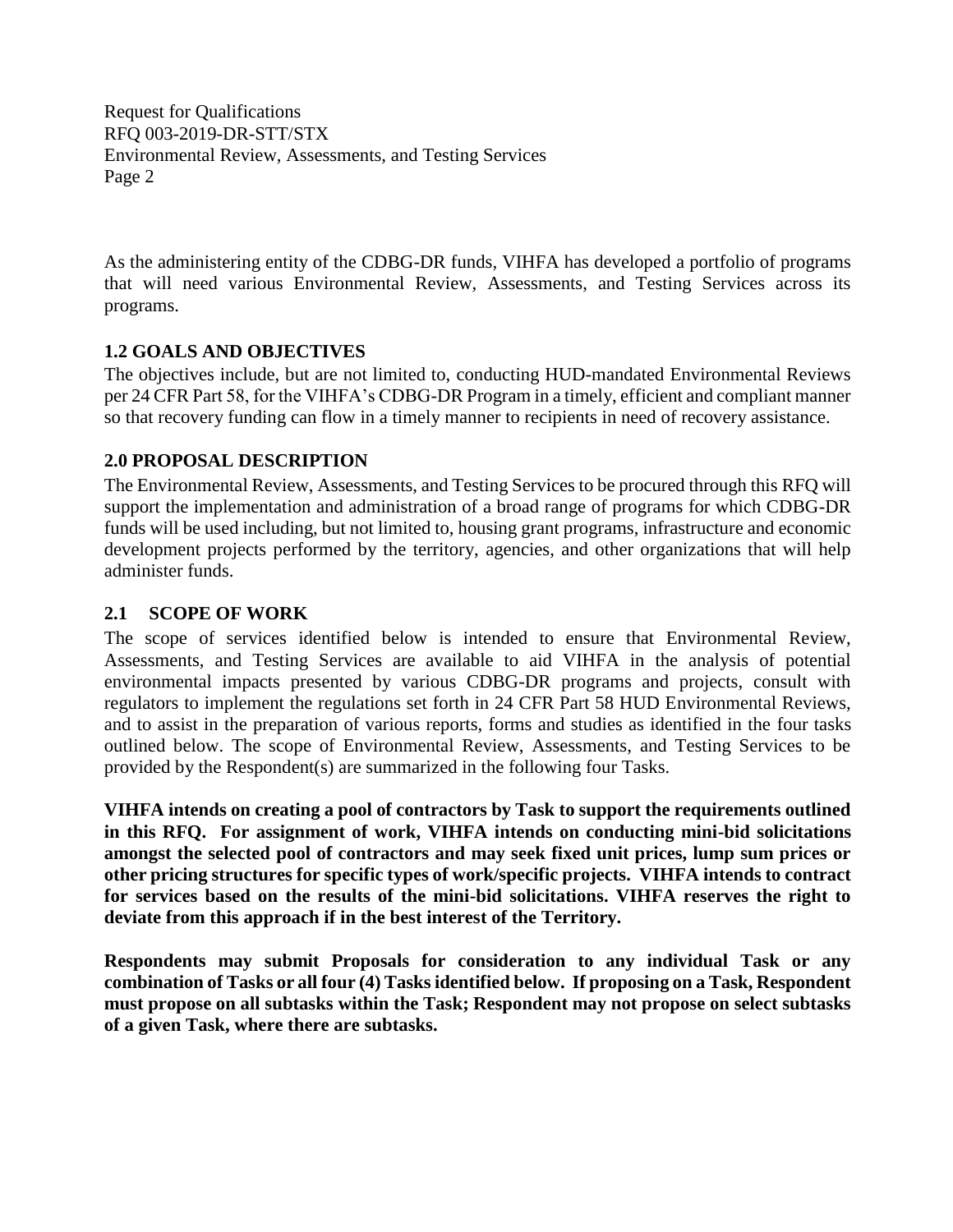## <span id="page-5-0"></span>**2.2 TASKS**

## <span id="page-5-1"></span>**2.2.1 Task 1 – Environmental Review**

The Respondent will conduct environmental reviews including preparation of required checklists, documentation, correspondence with cognizant agencies and applicable public notices on an asneeded basis in accordance with the required level of clearance outlined in 24 CFR Part 58. Environmental reviews must, at a minimum, comply with the requirements of the Disaster Relief Appropriations Act of 2013, the National Environmental Policy Act (NEPA; including implementing regulations at 40 CFR Part 1500 and 24 CFR Part 58) along with any local environmental review requirements. For each project, the Respondent will create a full and compliant Environmental Review Record (ERR) meeting the above legal requirements and documenting VIHFA's review and compliance with the related federal authorities listed in 24 CFR §§ 58.5 and 58.6.

For each project, the Respondent will determine the required level of environmental review (e.g. Environmental Impact Statement, Environmental Assessment, Categorically Excluded not Subject to 58.5 or Categorically Excluded Subject to 58.5 , Tier 1 assessment, Tier 2 assessment, etc.) and make a recommendation to VIHFA as to the appropriate level of review. At any time that the Respondent has evidence that a further level of environmental review is needed or that additional assessments or studies are required, the Respondent will so advise VIHFA in writing as expeditiously as possible. The Respondent will be responsible for coordinating, with VIHFA and the oversight/regulatory agencies to ensure that all documentation is obtained necessary for acquiring the necessary permits.

This task requires the Respondent to have the capability to evaluate based upon the level of the review required and applicable laws, authorities and requirements, the potential environmental impacts of proposed activities areas as outlined in NEPA and 24 CFR Part 58 and further explained on the HUD Exchange at https://www.hudexchange.info/programs/environmental-review/

The following activities are included in this task, as may be required by VIHFA on a project byproject basis:

- i. Maintain contact list of governmental and non-governmental stakeholders.
- ii. Create required legal notices and provide to VIHFA for publication.
- iii. Assist VIHFA in summarizing comments and preparing responses to comments as necessary.
- iv. Create and coordinate summary reports to update VIHFA on each project's status and compliance on environmental review requirements.
- v. Initiate and support meetings with VIHFA and other project partners such as other regulatory agencies that may be required to overcome barriers to completing environmental reviews.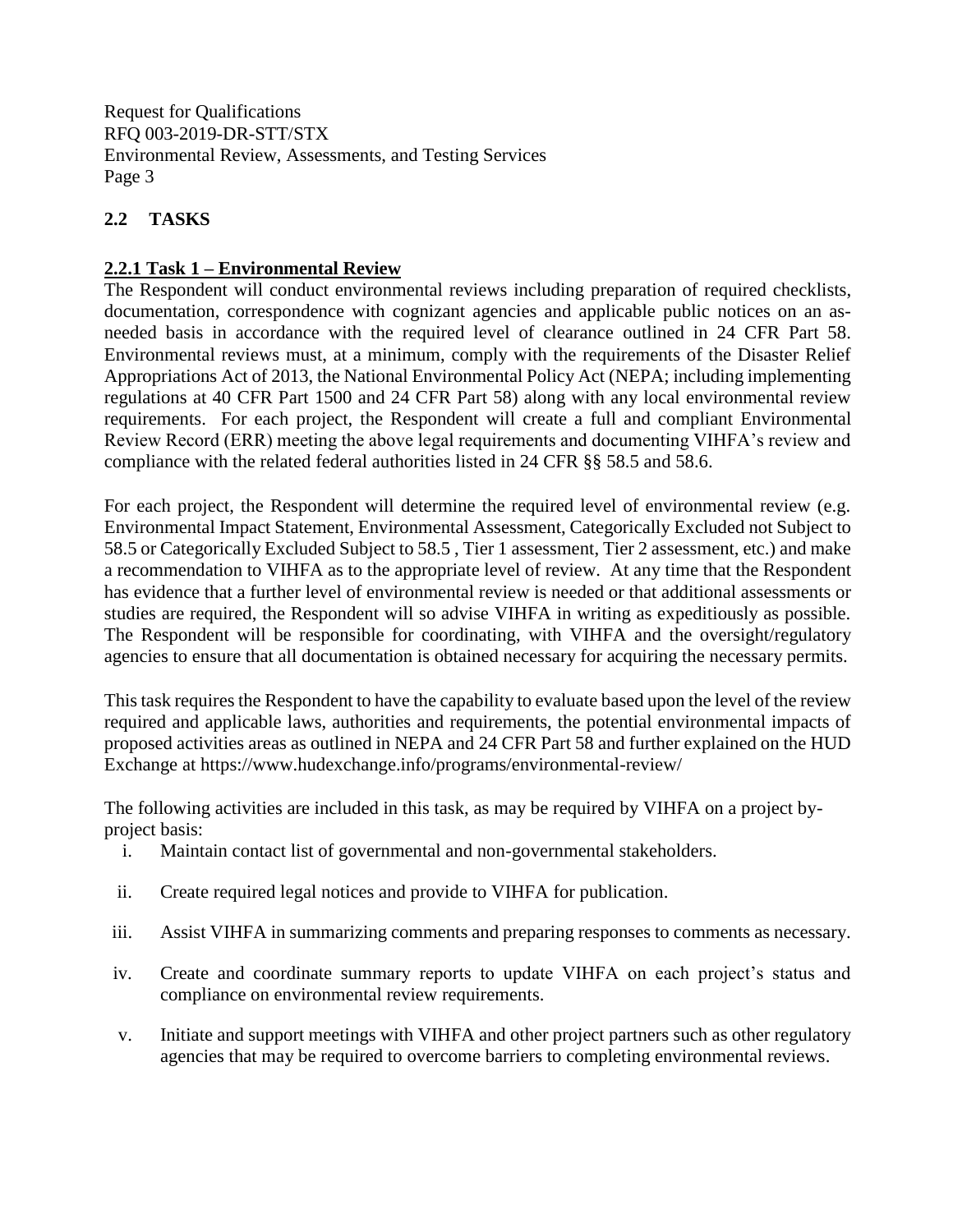vi. Perform any other duty that relates to 24 CFR Part 58 HUD Environmental Reviews and other environmental requirements.

### <span id="page-6-0"></span>**2.2.2 Task 2– Asbestos Testing**

The specific services of the Respondent under this task include the performance of inspections and risk assessments for asbestos in accordance federal and territory regulatory standards.

Asbestos testing services consist of the survey, identification and assessment of the condition of asbestos and asbestos containing material ("ACM"), the recording and reporting thereof, and the collection of bulk samples of asbestos or suspected ACM for laboratory analysis. In providing these services, the Respondent is required to adhere to any regulations promulgated by the Department of Labor ("DOL"). The Respondent is expected to be fully familiar with these regulations, as well as related federal regulations such as 40 CFR Part 763 (Asbestos Containing Material in Schools), 40 CFR Part 1926.1101 (Construction) and 40 CFR Part 61 (Subpart M) (Hazardous Air Emissions), as may be applicable.

Testing for ACM requires the Respondent to deploy a certified asbestos inspector. The inspector will perform asbestos surveys consisting of both visual and written inspection of the location, quantity, friability, condition of suspected ACM and the collection of samples from suspected ACM utilizing sampling methods found in 40 CFR 763. The Respondent will take photographs deemed necessary by the inspector to document the location and condition of suspect ACM. The Respondent will not be responsible for repair or finishing activities resulting from survey and testing activities. Suspected ACM that cannot be sampled due to site conditions will be presumed to contain asbestos. Presumed ACM will then be sampled prior to construction activities once the hazard has been abated. If testing results indicate suspected material is ACM, the material will be treated accordingly. If ACM is to be disturbed in connection with VIHFA-funded activities, it must be conducted under the supervision of a DOL certified contractor pursuant to applicable Federal, and Territory regulations.

#### <span id="page-6-1"></span>**2.2.3 Task 3– Lead Testing**

The specific services of the Respondent under this task include the performance of inspections and risk assessments for lead-based paint hazards in accordance federal and territory regulatory standards.

Lead-based paint testing services consist of a surface-by-surface investigation to determine the presence of lead-based paint, identification and assessment of the condition of lead-based paint (LBP), the recording and reporting thereof, and the collection of (dust and soil) samples for laboratory analysis. In providing these services, the Respondent is required to adhere to any regulations promulgated by the Department of Labor ("DOL"). The Respondent is expected to be fully familiar with these regulations, as well as related federal regulations such as 24 CFR Part 35 (Lead-Based Paint Poisoning Prevention in Certain Residential Structures), and 40 CFR Part 1926.62 (Construction), as may be applicable.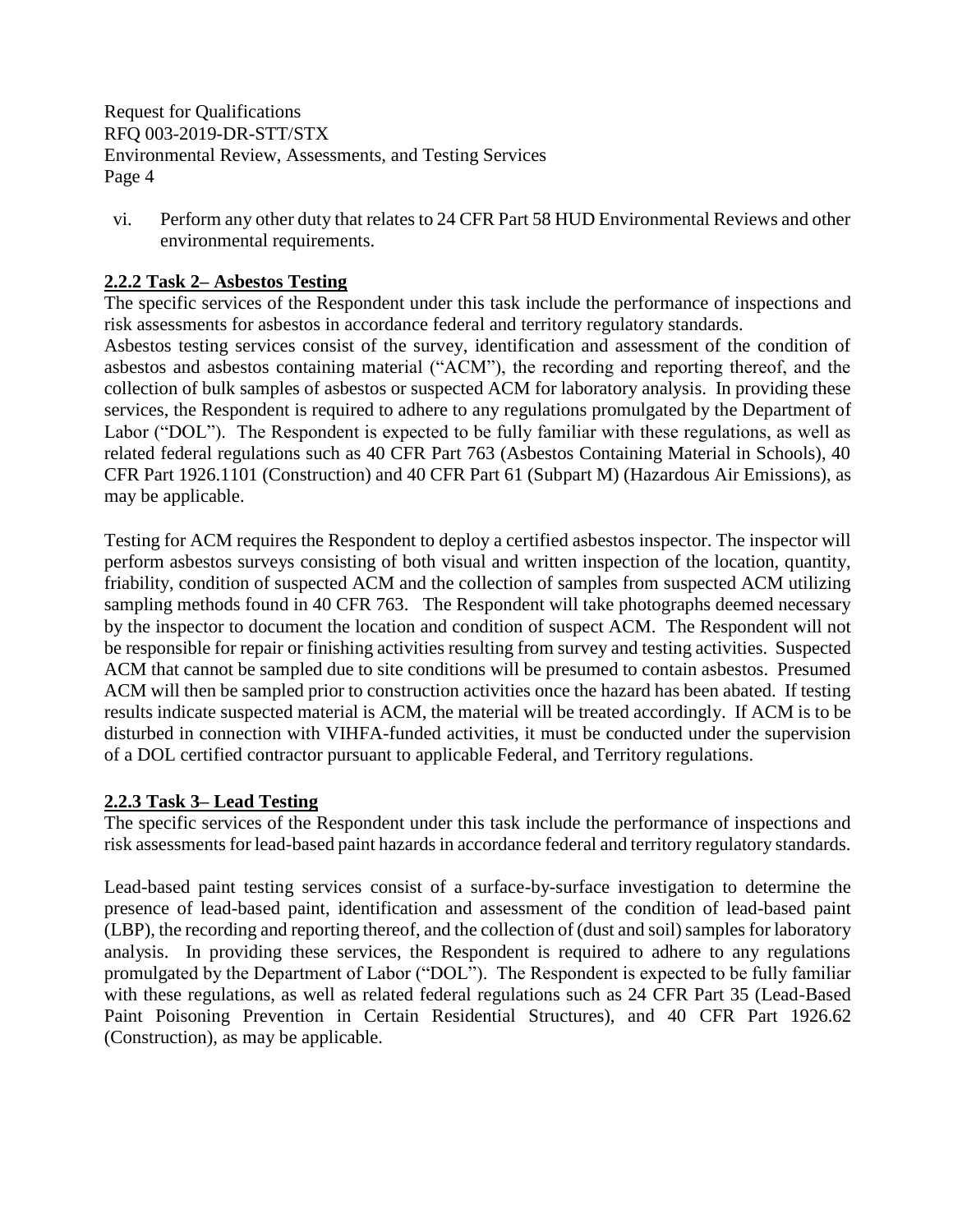Testing for LBP requires the Respondent to deploy a certified lead-based paint inspector/risk assessor. The inspector/risk assessor will perform a risk assessment consisting of (1) an on-site

investigation to determine the existence, nature, severity, source and location of lead-based paint hazards, and (2) the provision of a report by the individual or the firm conducting the risk assessment, explaining the results of the investigation and options for reducing lead-based paint hazards, and the collection of (dust and soil) samples utilizing sampling methods found in 24 CFR Part 35, Subpart R. The Respondent will take photographs deemed necessary by the inspector to document the location and condition of suspect LBP. The Respondent will not be responsible for repair or finishing activities resulting from survey and testing activities. Suspected LBP that cannot be sampled due to site conditions will be presumed to contain lead. Presumed LBP will then be sampled prior to construction activities once the hazard has been abated. If testing results indicate suspected material is LBP, the material will be treated accordingly. If LBP is to be disturbed in connection with VIHFAfunded activities, it must be conducted by personnel certified to perform such activities as abatement supervision, or renovation, in accordance with 40 CFR part 745, subpart Q, or by the EPA, in accordance with 40 CFR part 745, subparts E or L, pursuant to applicable Federal, and Territory regulations.

## <span id="page-7-0"></span>**2.2.4 Task 4 – Historic and Archaeological Studies**

The specific services of the Respondent required under this task include, but are not limited to, the completion of historic and archaeological surveys.

Services under this subtask must be performed by an individual who meets the Secretary of Interior's Professional Qualification Standards. Such services include, but are not limited to, the following:

- i. Perform historic and archaeological surveys necessary to assure VIHFA's compliance with Sections 106 and 110(k) of the National Historic Policy Act and implementing regulations at 36 CFR Part 800.
- ii. Assist with development of and/or revision to Programmatic Agreements as needed.

## <span id="page-7-1"></span>**2.2.5 Commencement of Services**

Selected Respondents must be prepared to commence these services within five (5) days of the issuance of a Task order, at the direction of VIHFA CDBG-DR Director.

## <span id="page-7-2"></span>**2.3 NUMBER OF AWARDS**

The Respondent recognizes that, at the sole discretion of VIHFA and based upon the breadth and experience of respondents to this RFQ, VIHFA intends on creating a pool of contractors by Task to support the requirements outlined in this RFQ. VIHFA then intends on conducting mini-bid solicitations for specific work. Nothing in this paragraph shall be construed in derogation of VIHFA's right, in its sole discretion, to cancel this RFQ.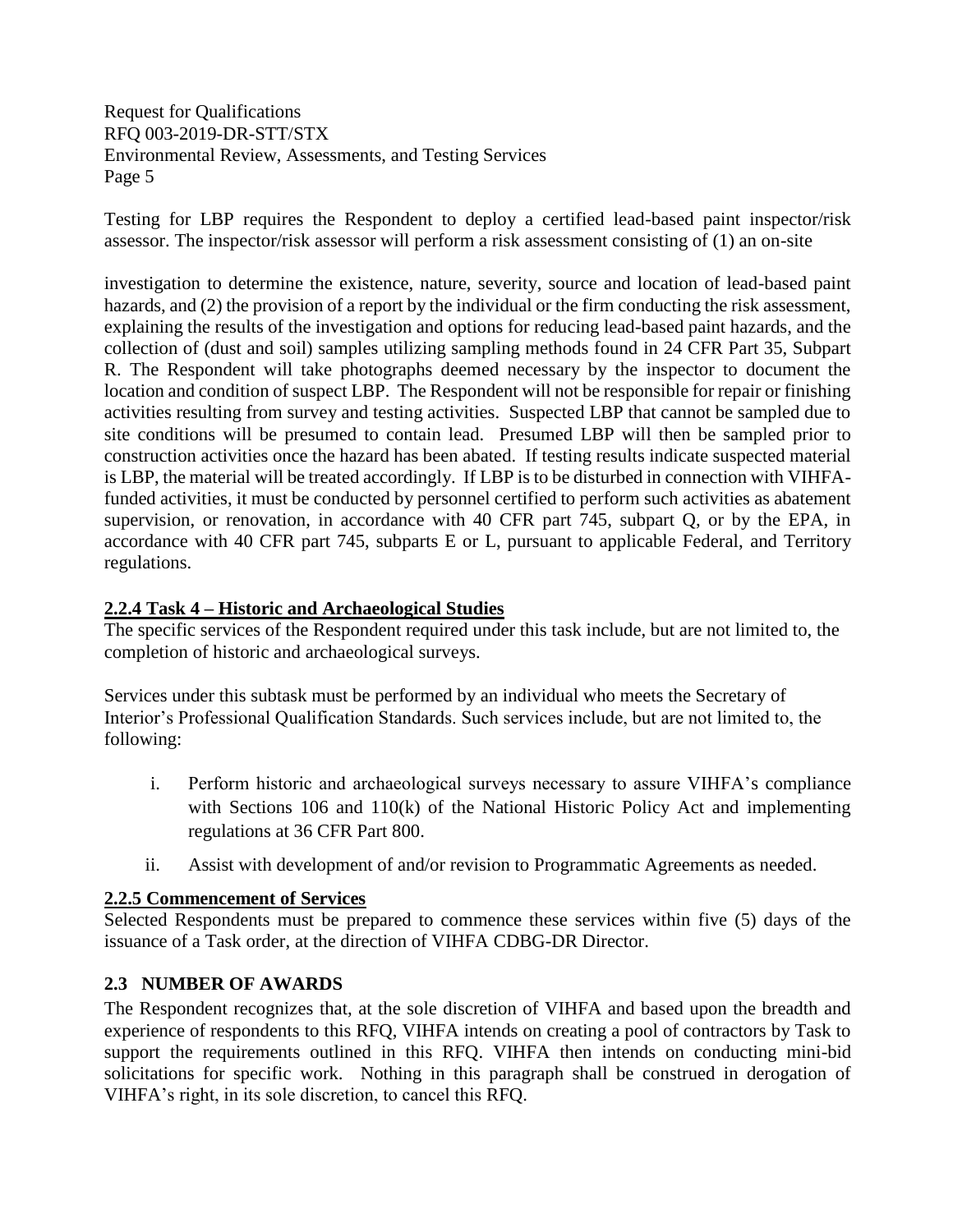## <span id="page-8-0"></span>**3.0 REQUIRED MINIMUM QUALIFICATIONS OF RESPONDENT**

The following subsections are required minimum qualifications.

- i. Respondents that are corporations, partnerships, or any other legal entity, domestic or foreign, shall be properly registered to do business in the Territory at the time of the submission of their Proposal to this RFQ. Such Respondents shall attach its license to do business or copy of its application for a license.
- ii. Neither Respondent nor any person or entity associated or partnering with Respondent has been the subject of any adverse findings that may prevent VIHFA from selecting Respondent. Such adverse findings may include, but are not limited to, the following:
	- a) Negative findings from the Inspector General, a Federal Inspector General, or from the U.S. Government Accountability Office, or from an Inspector General in another State
	- b) Pending or unresolved legal action from the U.S. Attorney General or from an attorney general in another State or Territory
	- c) Pending litigation with the USVI, any other State or Territory
	- d) Arson conviction or pending case
	- e) Harassment conviction or pending case
	- f) Local, State, Federal or private mortgage arrears, default, or foreclosure proceedings
	- g) In rem foreclosure
	- h) Sale of tax lien or substantial tax arrears
	- i) Fair Housing violations or current litigation
	- j) Defaults under any Federal, Territory, State or locally-sponsored program
	- k) A record of substantial building code violations or litigation against properties owned and/or managed by Respondent or by any entity or individual that comprises Respondent
	- l) Past or pending voluntary or involuntary bankruptcy proceeding
	- m) Conviction for fraud, bribery, or grand larceny
	- n) Listing on the Federal or State excluded parties lists
- iii. Respondent has adequate financial resources to perform the contract, or the ability to obtain them. Financial records for the past two (2) years must be included in the Proposal.
- iv. Respondent can comply with the required or proposed delivery or performance schedule, taking into consideration all existing commercial and governmental business commitments.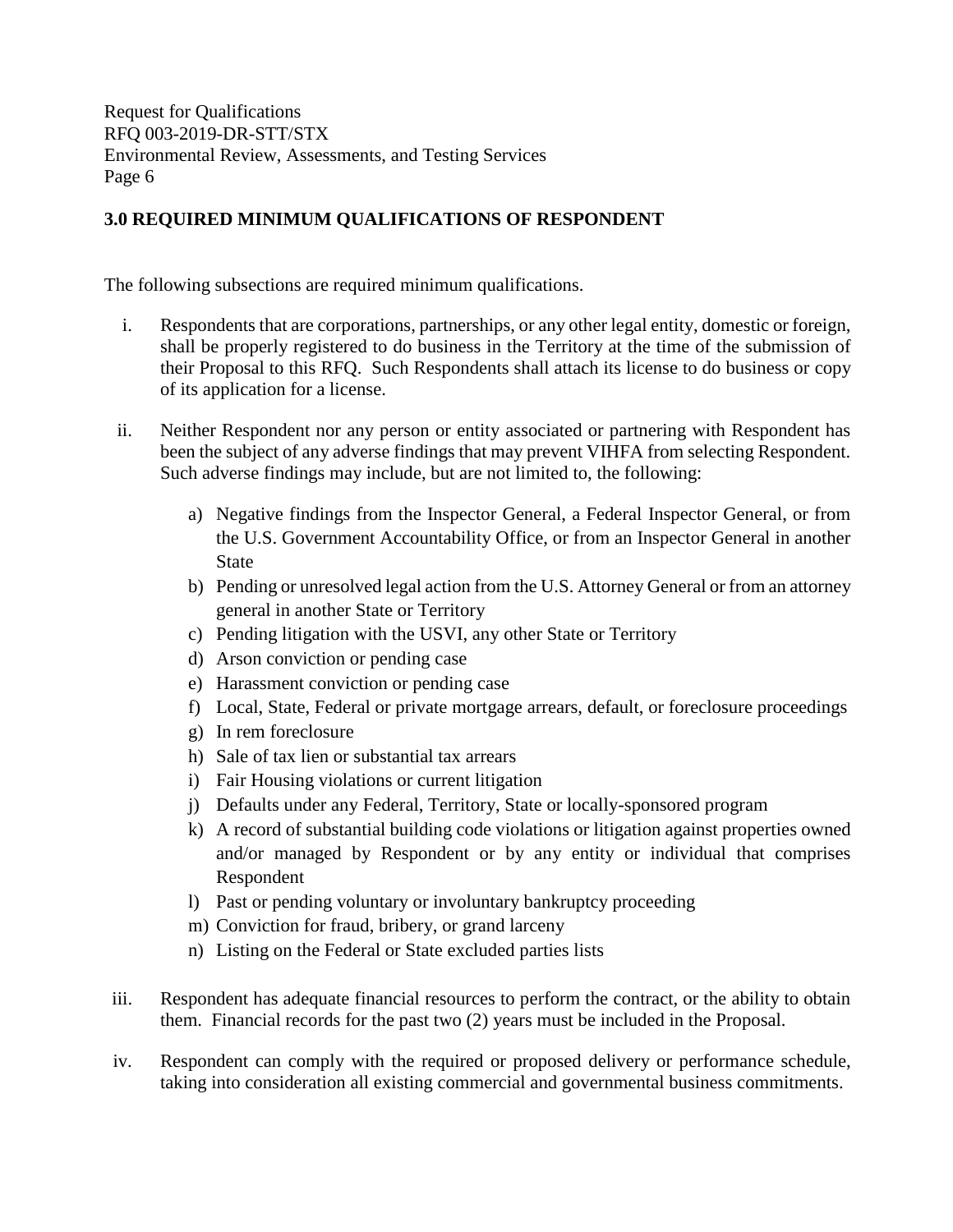- v. Respondent has a satisfactory performance record.
- vi. Respondent has a satisfactory record of integrity and business ethics.
- vii. Respondent has the necessary organization, experience, accounting and operational controls, and technical skills, or the ability to obtain them.
- viii. Respondent has thoroughly reviewed the Supplemental Appropriations for Disaster Relief Requirements, 2017 (Pub. L. 115-56) on September 8, 2017 and the Budget Bill (Pub. L. 115- 123), all pertinent Federal Register notices, and the USVI Action Plan and all amendments thereto.
- ix. Respondent has established prior experience in successfully performing the scope of services requested specifically experience conducting environmental reviews in accordance with NEPA and 24 CFR Part 58; expertise and experience in performing the listed inspections and testing for asbestos and lead based paint; and experience and expertise in negotiating programmatic agreements and conducting historic and architectural reviews.
- x. Respondent and its employees hold and maintain any and all territorial, federal, state, and local licenses or certifications as required to perform the services requested.
- xi. Respondent is otherwise qualified and eligible to receive an award under applicable laws and regulations.

## <span id="page-9-0"></span>**3.1 REQUIREMENT OF LEGAL ENTITIES**

Respondents that are corporations, partnerships, or any other legal entity, domestic or foreign, shall be properly registered to do business in the area in which they are incorporated at the time of the submission of their responses to this RFQ. Such respondents shall attach a certificate of good standing from the Secretary of State in the area in which they are incorporated to their proposals. Upon contract execution, the successful Respondent will show evidence of its applications to obtain any required licenses or certificates required to do business in the USVI.

## <span id="page-9-1"></span>**4.0 TERM OF ENGAGEMENT**

VIHFA intends to create a pool of contractors by Task for the Environmental Review, Assessments, and Testing Services as a result of this RFQ. VIHFA then intends to contract for specific services based on mini-bid solicitations that is intended to be conducted from the pool of selected contractors. Details on specific contract terms will be provided in the mini-bid solicitations. VIHFA reserves the right to modify and/or terminate any contract if the successful organization fails to perform in a manner consistent with the terms of the contract.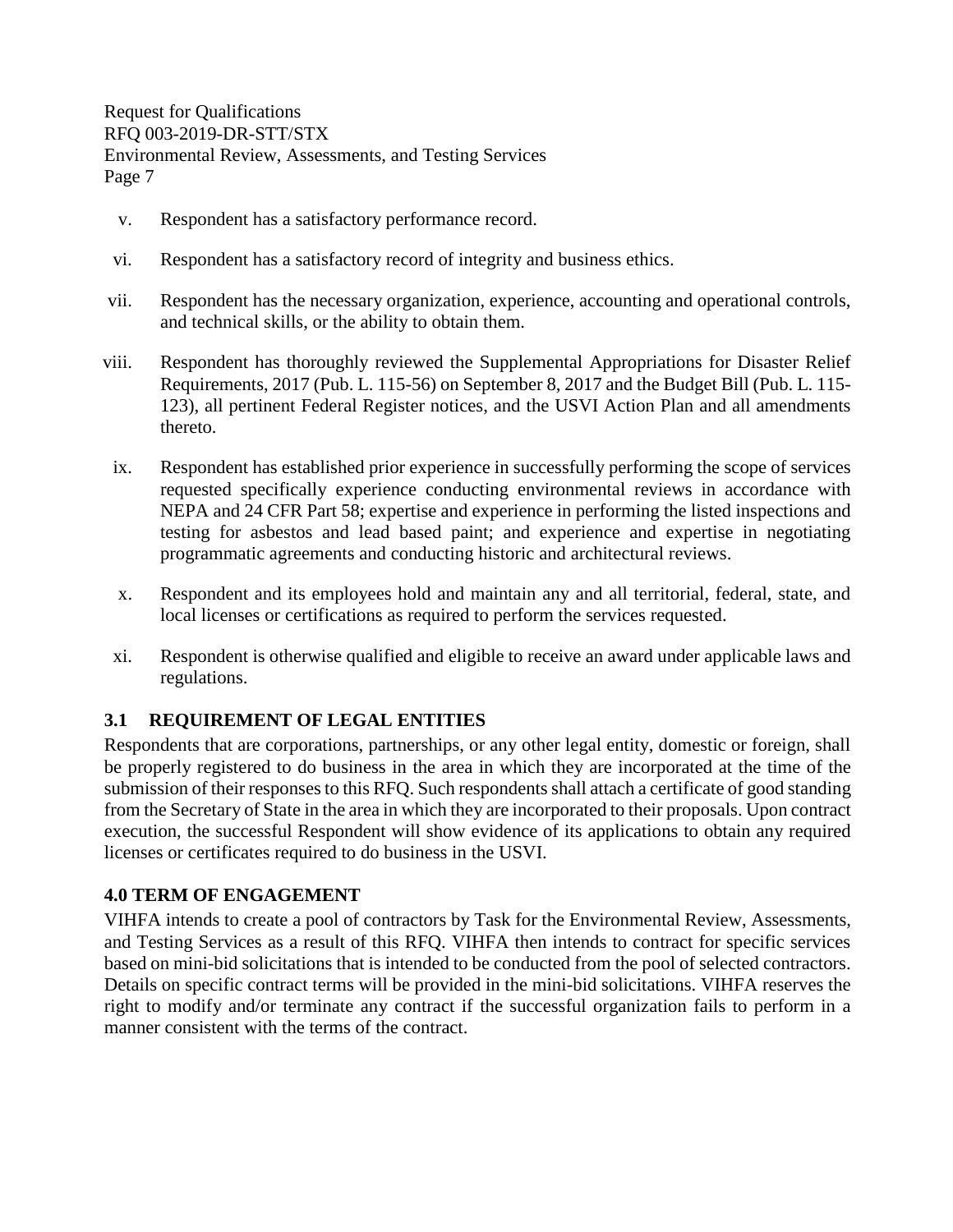## <span id="page-10-0"></span>**5.0 USE OF SUBCONTRACTORS**

VIHFA shall have a single prime Contractor as the result of any contract negotiation, and that prime Contractor shall be responsible for all deliverables specified in the RFQ and proposal. This general requirement notwithstanding, Respondents may enter into subcontractor arrangements, however, shall acknowledge in their proposals total responsibility for the entire contract.

If the proposer intends to subcontract for portions of the work, the Proposer shall identify in its proposal any subcontractor relationships and include specific designations of the tasks to be performed by the subcontractor. The prime Contractor shall be the single point of contact for all subcontract work. Every subcontract shall incorporate and follow the terms of the contract between the prime Contractor and VIHFA.

Unless provided for in the contract with VIHFA, the prime Contractor shall not contract with any other party for any of the services herein contracted without the express prior written approval of VIHFA.

The prime Contractor shall be responsible for fulfillment of all terms of contract, timing, and payments to subcontractors regardless of funding provided by VIHFA.

*The prime Contractor should include in the proposal an executed statement from each subcontractor affirming the following: "I have read and understand the RFQ and final version of the proposal submitted by (Proposer)."*

## <span id="page-10-1"></span>**6.0 REQUESTS FOR PROPOSALS SCHEDULE**

The following deadlines have been set by VIHFA:

<span id="page-10-2"></span>

| <b>RFQ SCHEDULE</b>                 | <b>DATES and TIMES</b> |
|-------------------------------------|------------------------|
| RFQ release date                    | February 8, 2019       |
| Deadline for Questions              | February 20, 2019      |
| <b>Question Responses Published</b> | February 27, 2019      |
| <b>Proposal Submission Deadline</b> | March 7, 2019          |
| Notice of Qualification             | April 4, 2019          |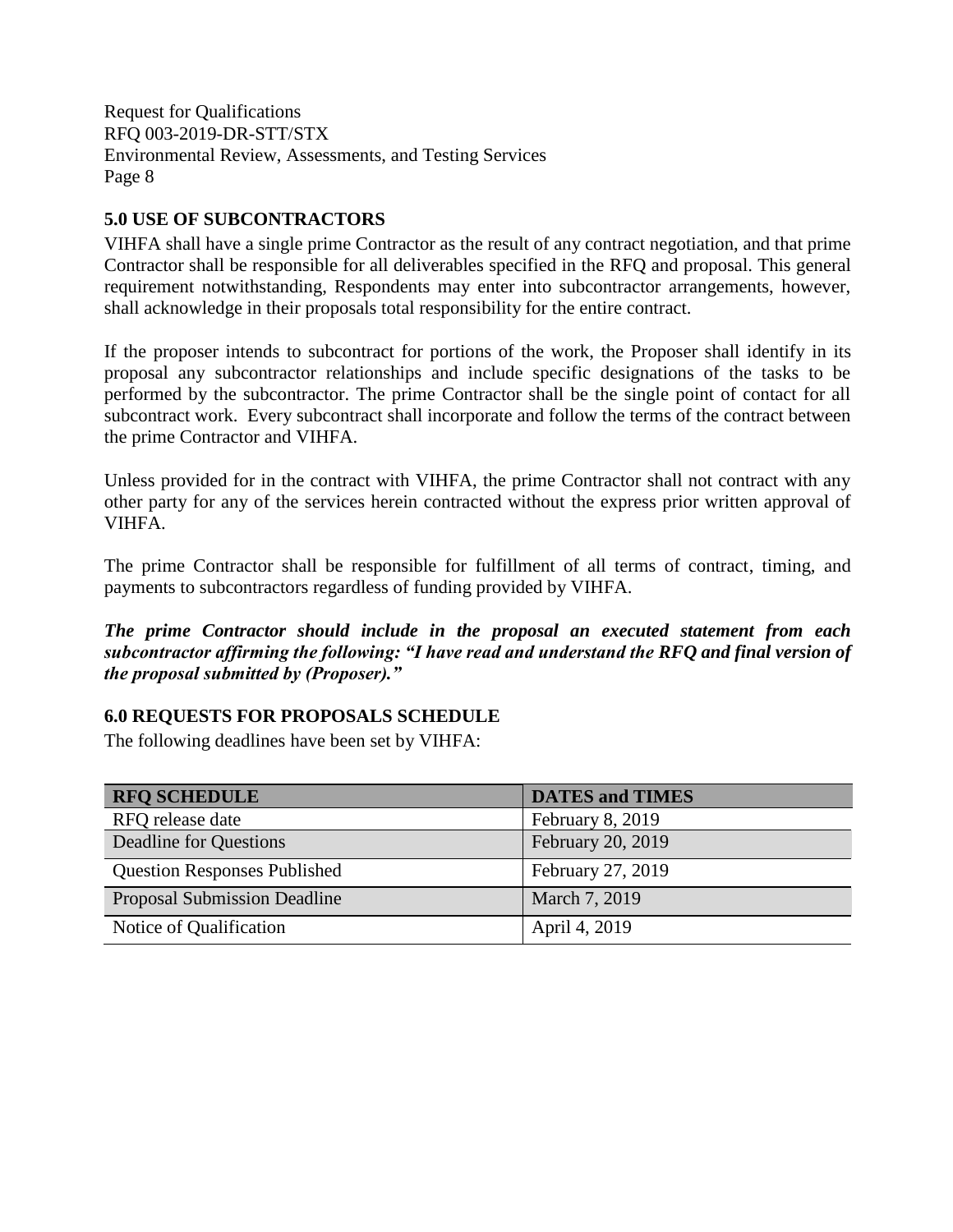## **7.0 ISSUING AND PROCURING OFFICE**

This RFQ is being issued for VIHFA. All general correspondence and inquiries about the RFQ should be submitted in writing and sent to the Procurement Officer listed below:

> Virgin Islands Housing Finance Authority 3438 Kronprindsens Gade GERS Complex- Suite 1 St. Thomas, VI 00802

> > Email: nroberts@vihfa.gov Attention: Nicole Roberts

Inquiries may be made by e-mail. Mark subject line for emails "RFQ 003-2019-DR-STT/STX ".

From the issue date of this RFQ until a determination is made regarding the selection of a Contractor, all contacts concerning this RFQ must be made through the Procurement Officer. Any violation of this condition is cause for VIHFA to reject the respondent's package. VIHFA will **not** be responsible for any oral information given by any employees.

Failure to ask questions, request changes or submit objections shall constituted the acceptances of all terms, conditions and requirements in this RFQ. The issuance of a written addendum by the Procurement/Contract Officer is the **only** official method by which interpretation, clarification or additional information can be given. The potential respondent shall acknowledge the receipt of each addendum in their Cover Letter. VIHFA will send copies to all Respondents in the form of an Addendum to the RFQ seven (7) days after the question deadline, and responses to the questions will be posted on VIHFA website. Respondents shall rely only on written statements issued through or by VIHFA Procurement/Contract Officer.

If VIHFA amends this RFQ, the Procurement/Contract Officer will email the addenda to all potential respondents, and will post such notice on its website. VIHFA will **not** be held responsible if any potential Respondent does not provide current contact information to receive all addenda. It is the responsibility of the potential respondents to update all contact information and contact the Procurement/Contract Officer to ensure that they receive all addenda prior to the submittal of the proposal package. The proposal package will be considered non-responsive if all modifications are not incorporated.

## <span id="page-11-0"></span>**8.0 CONFLICT OF INTEREST**

A respondent submitting a proposal hereby certifies that no officer, agent or employee of VIHFA has a pecuniary interest in this bid or has participated in contract negotiations on behalf of VIHFA; that the proposal is made in good faith without fraud, collusion, or connection of any kind with any other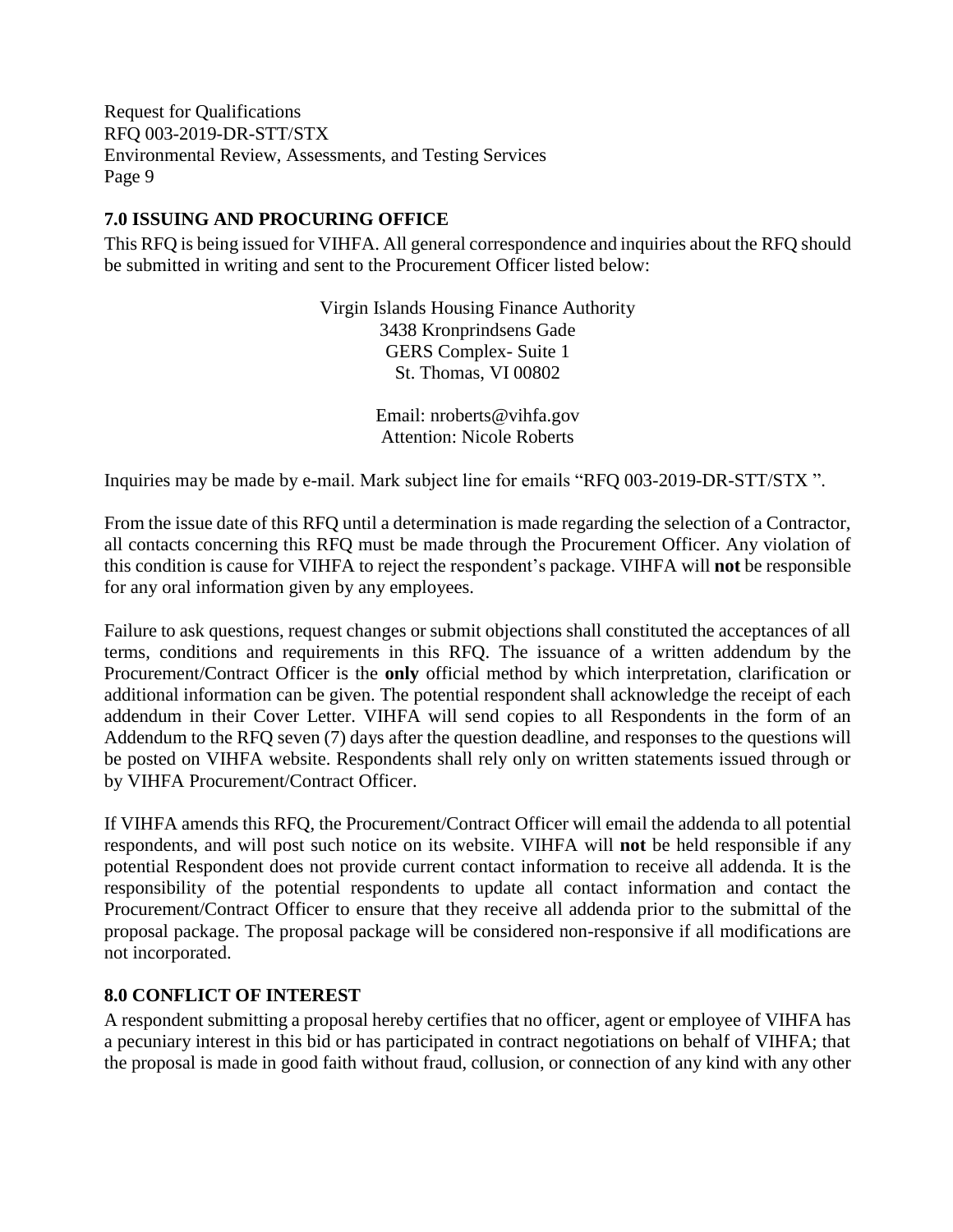Bidder for the same request for proposals; the Bidder is competing solely in its own behalf without connection with, or obligation to, any undisclosed person or firm.

A respondent must also disclose any existing contractual work for the Territorial Government, whether directly or through a parent company, subsidiary company or associated company or independent contractor(s) hired by respondent; identity any potential conflict of interest, and must certify that respondent nor any parent company, subsidiary company or associated company or contractual/independent contractor(s) hired by respondent has assisted with preparing this RFQ.

<span id="page-12-0"></span>**9.0 M/WBE** - Respondents that are not M/WBEs are strongly encouraged to consider partnering, or other joint venture arrangements, with certified M/WBE firms to achieve the prescribed goals and to give M/WBE firms the opportunity to participate.

Respondents must document [good faith efforts](http://www.ogs.ny.gov/BU/DC/Docs/PDF/GoodFaithEfforts143Point8.pdf) to provide meaningful participation by M/WBE firms. Willful and/or intentional violation of this obligation may result in the imposition of

liquated damages or other appropriate sanctions, including, without limitation, suspension of any future contracts with VIHFA and monetary payments based on the M/WBE goal shortfall.

<span id="page-12-1"></span>**10.0 GENERAL FEDERAL GRANT REQUIREMENTS -** Because the contract is being funded with federal funds, the contract shall be governed by certain federal terms and conditions for federal grants, such as the Office of Management and Budget's ("OMB") applicable circulars. Respondent shall provide a description of experience with such grant requirements and affirmatively represent and certify that the respondent shall adhere to any requirements of applicable federal requirements. Any funds disallowed by any federal government entity shall be disallowed from fee or compensation to contractor.

<span id="page-12-2"></span>**11.0 HUD GENERAL PROVISIONS** - Because the contract is being funded with HUD funds, the contract shall be governed by certain general HUD terms and conditions, attached hereto as Attachment 1. Respondent shall provide a description of experience with such requirements and affirmatively represent and certify that the respondent shall adhere to the terms and conditions set forth in the attachment.

<span id="page-12-3"></span>**12.0 STANDARD CLAUSES FOR CONTRACTS WITH VIHFA** - Because the ultimate contract will be between the respondent and VIHFA, the contract shall be governed by certain standard VIHFA terms and conditions. Respondent shall certify that it will adhere to the terms and conditions set forth, and any subsequent changes deemed appropriate by VIHFA.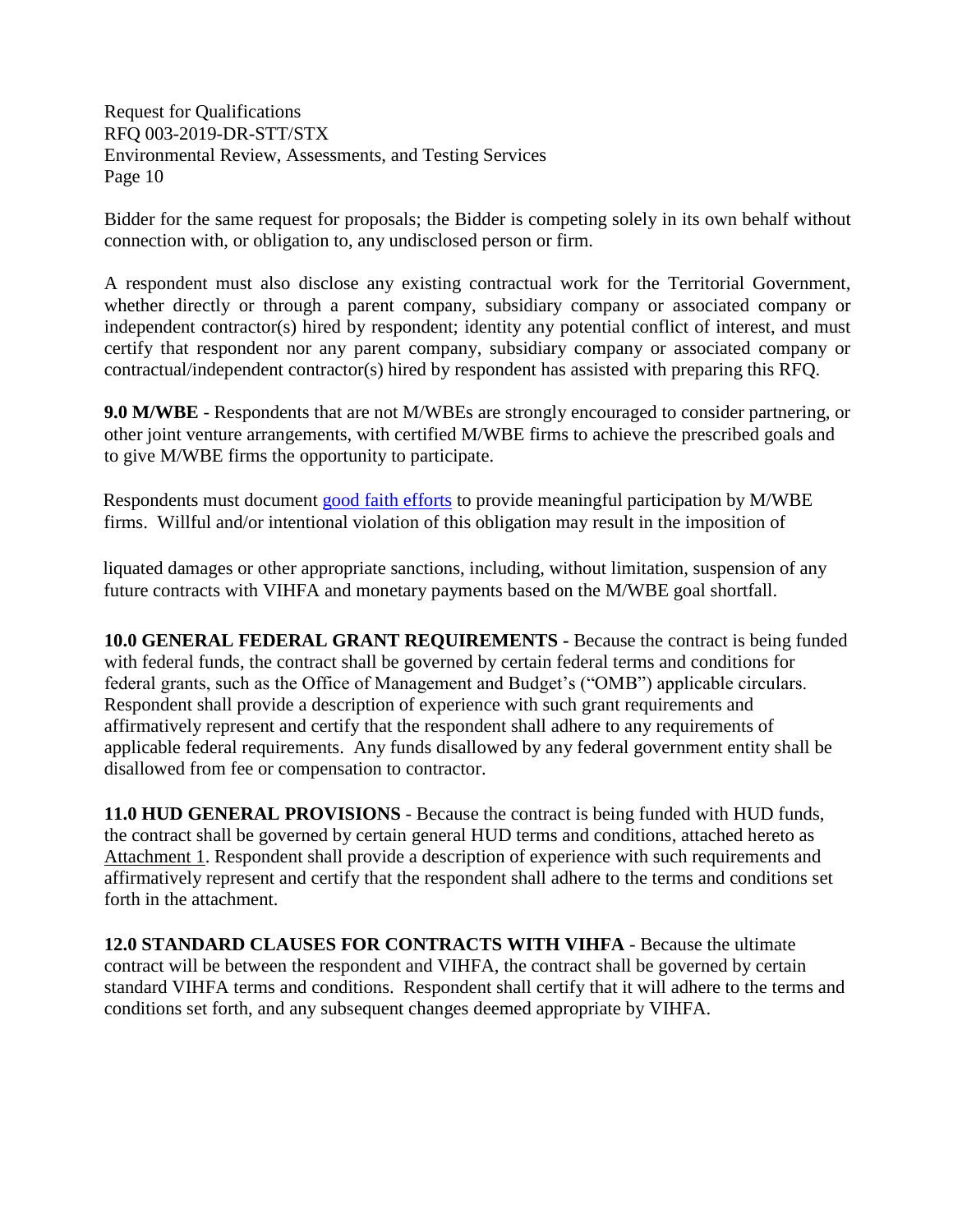## <span id="page-13-0"></span>**13.0 DELIVERY OF BID PACKAGES**

All responses to this RFQ are to be submitted no later than **4:00 p.m.** AST on March 7, 2019. Submissions must be packaged as set forth below. Respondents should clearly describe their ability to meet or exceed the desired qualifications described in the Desirable Qualifications. VIHFA reserves the right to request any additional information to assure itself of a Proposer's financial condition and experience.

## **Bid Packages must be submitted via mail to:**

Virgin Islands Housing Finance Authority 3438 Kronprindsens Gade GERS Complex- Suite 1 St. Thomas, VI 00802 Attention: Nicole Roberts RFQ 003-2019-DR-STT/STX

The bid package should include five (5) properly labeled, sealed envelopes. One labeled original and containing an original hardcopy of all the materials and the other four containing copies of the

original. Within each of these bid package envelopes, the contents should be divided into two (2) sub-envelopes, according to the specifications below and sealed. Mailed bid packages should also include one USB flash drive in Microsoft Office Suite Software or PDF format that contains all two (2) sub-envelope files corresponding to the envelope labels and containing a digital copy of all documents with the original hard copy package in the order specified below.

Proposals submitted for consideration should follow the format and order of presentation described below. The envelopes must be clearly marked. Failure to clearly mark each bid package with this information may cause VIHFA to inadvertently open the bid package before official closing date and time. VIHFA will mark all received bid packages with the date and time of receipt. Bids received after the official deadline will be considered **LATE** and will **not** be opened nor considered.

## <span id="page-13-1"></span>**14.0 PROPOSAL REQUIREMENTS**

## <span id="page-13-2"></span>**14.1 COVER LETTER AND TABLE OF CONTENTS**

Provide a cover letter that includes a certification that the information submitted in and with the submission is true and accurate, and that the person signing the cover letter is authorized to make the submission on behalf of the Respondent.

Provide a table of contents that clearly identifies the location of all material within the submission by section and page number.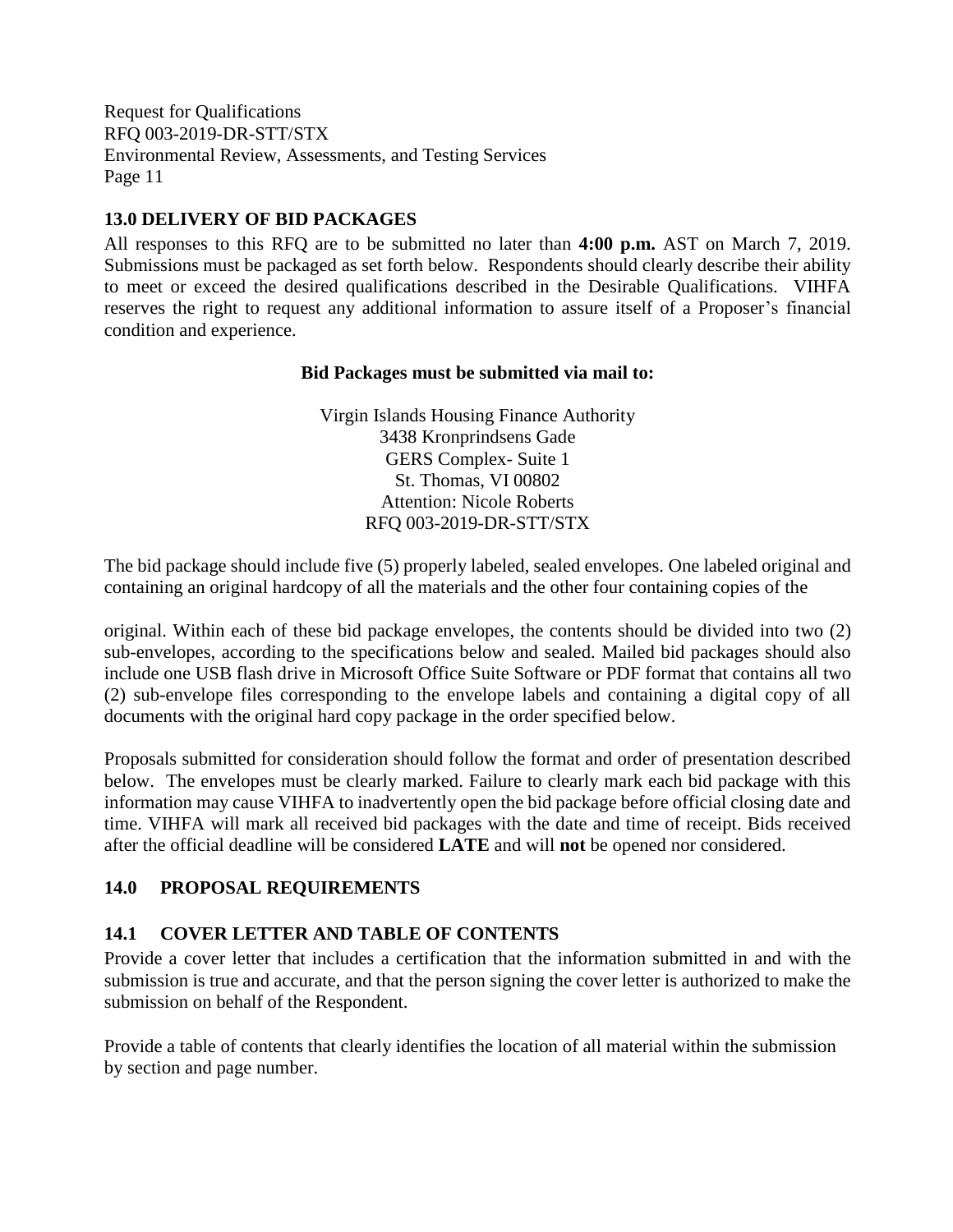Specify the primary contact person for the Respondent (name, title, location, telephone number, and email address).

## <span id="page-14-0"></span>**14.2 EXECUTIVE SUMMARY**

Provide an executive summary including a description of the Respondent's legal status (e.g., individual practitioner, partnership, Limited Liability Company, corporation, non-profit organization, charitable institution, etc.), background, mission, an explanation of the types of services the Respondent provides that relate to this RFQ, and an organizational chart.

Briefly describe any significant changes to the management and/or structure of the Respondent that are related to the work contained in this RFQ, including any mergers that occurred in the last five (5) years.

Respondent shall provide financial statements for the previous two (2) years.

Please also note that all subcontractors of the selected firms, prior to and after the issuance of a contract, will be subject to prior written approval by VIHFA.

## <span id="page-14-1"></span>**14.3 PROJECT EXPERIENCE AND CAPACITY**

The Proposal shall include a summary of prior work engagements evidencing directly related experience to the requested RFQ scope. The summary shall identify engagements in which the Respondent has performed Environmental Review, Assessments, and Testing Services with entities comparable to Territory for which the Respondent provides, or has provided, similar services within the last (5) years. The summary shall detail at least three (3), but no more than five (5), similar engagements with private/public sector clients of similar size and complexity to the Territory that demonstrate direct experience with the scope of services to be provided. This must be done for each Task for which the Respondent is proposing.

Respondents who have demonstrated experience and success in providing such services will be scored higher than those who do not.

Each example should include:

- Name of client organization;
- Description of the engagement and project objectives, including start and end dates, and relevance of the referenced assignment to this RFQ;
- Information regarding the project that would demonstrate successes experienced by the client as a result of the recommendations (this may include performance metrics and improvements);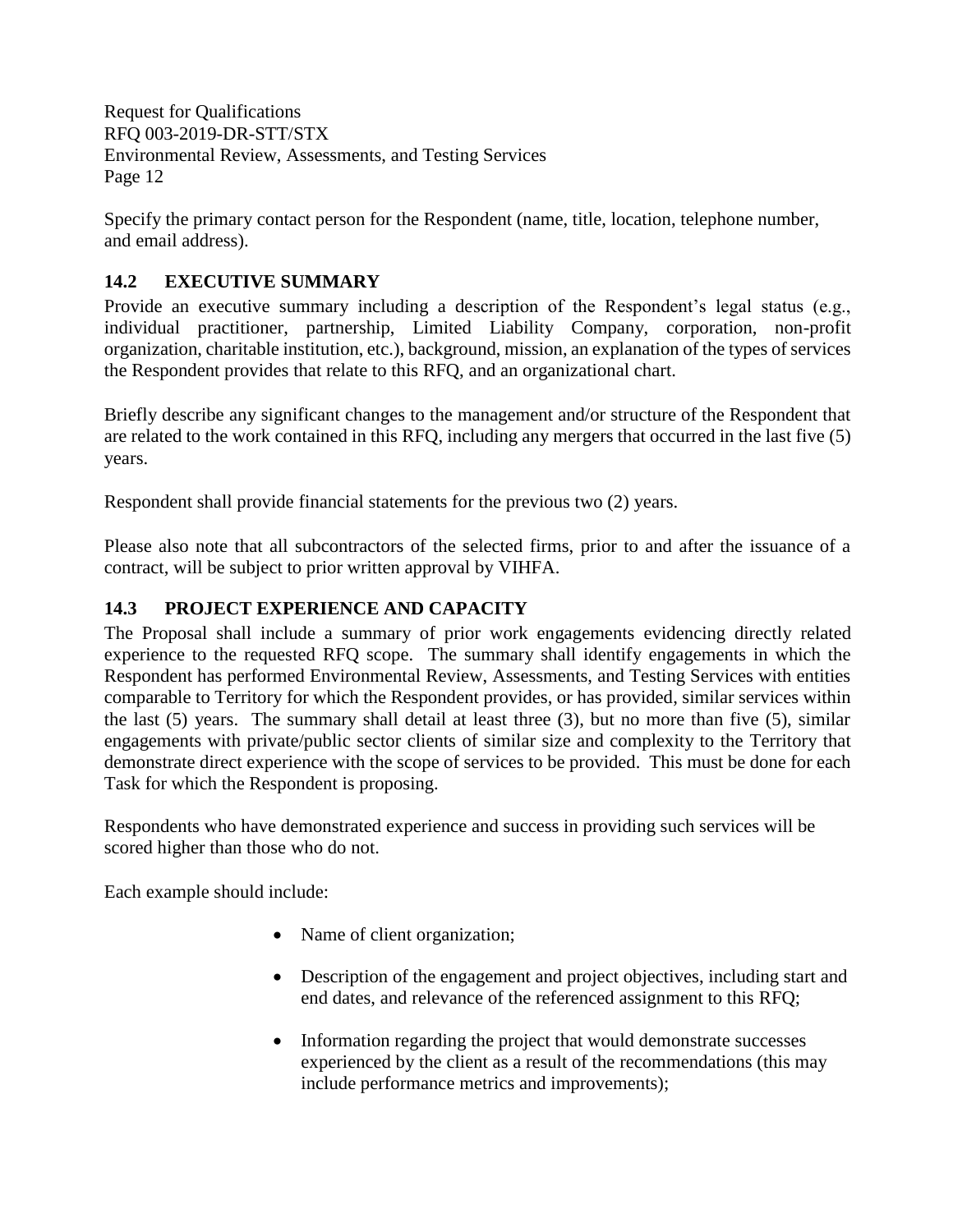> • Contact information for the client organization, including current and working contact information. Contact information shall include the address, telephone number and email address.

If a Respondent will be subcontracting or partnering any portion of the work, please provide a subcontracting plan that includes the following:

- Role and experience of the Respondent in providing the requested services under the RFQ;
- Summary of qualifications and experience of the relevant subcontractor/subconsultant/partner staff;
- Explanation of past engagements with proposed subcontractor/subconsultant/partner staff, if applicable;
- The estimated percentage of work to be assigned to subcontractor/subconsultant;
- The allocation of work amongst the subcontractor/subconsultant; and
- Methods of handling quality assurance and monitoring the work of subcontractor/subconsultant.

A paragraph should accompany each referenced experience describing the Respondent's role on the relevant project(s) as well as any other contextual information.

Respondent shall also provide a summary of its capacity to perform the given scope of work. This narrative should highlight the Respondent's ability to perform Environmental Review, Surveys & Assessments, and Testing Services. Respondents must clearly identify the ability to provide sufficient capacity for the efficient and timely implementation and administration of the work. Proposals that clearly demonstrate existing capacity and/or quick ramp up capabilities will be scored higher than those that do not.

## <span id="page-15-0"></span>**14.4 REFERENCES**

The Proposal shall include at least three (3) references for the Respondent. Respondents are required to provide a reference for any disaster-related experience they list in this section. Each reference should include the name, title, company, address, phone number and email address of the reference, and a brief summary of the relationship between the reference and the Respondent. Please list references other than VIHFA references.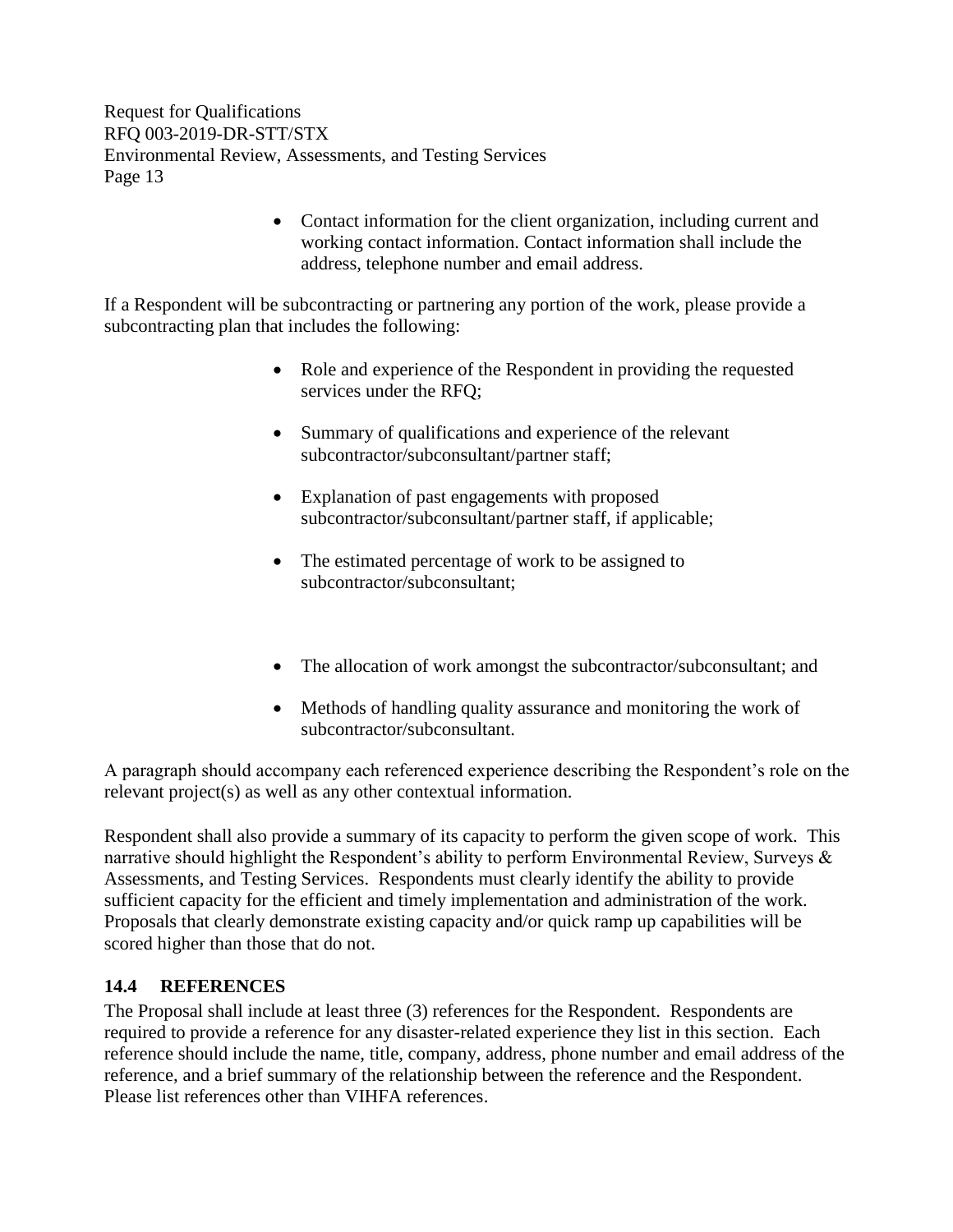VIHFA may seek information from references regarding subjects that include, but are not limited to, the quality of services provided, anticipated ability to perform the services required in this RFQ, and the responsiveness of the Respondent to the client during the engagement. Information provided by references will be used by VIHFA for submission evaluation purposes. References should be available and aware of their inclusion in the Respondent's submission and pending contact.

VIHFA reserves the right to attempt, or not to attempt, to re-contact or notify Respondent of its inability to connect with references in an initial effort. VIHFA is not responsible for the lack of responsiveness of the references listed by Respondents, and the Territory is not required to alert Respondents of a reference's unresponsiveness during the submission evaluation period. Inability to contact references will not be looked upon favorably. In addition, VIHFA reserves the right to contact other sources not necessarily identified in the submission to obtain information about Respondents.

VIHFA reserves the right to deploy, at its sole discretion, a variety of methods and communication approaches to contact references.

## <span id="page-16-0"></span>**14.5 KEY PERSONNEL**

Respondent shall identify all key personnel involved in performing the work identified per Task for which the Respondent is proposing.Attach the résumés and professional qualifications of all of the Respondent's key personnel per Task being proposed, including degrees, certifications, licenses and years of relevant experience.

This section shall list, describe, and discuss the need for specific roles to perform each of the Task(s) the Respondent is proposing. The Respondent must provide at a minimum, a description of the role, inclusive of the minimum education and experience qualifications, and the role's relevance to the scope.

Provide an organizational chart that shows how and by whom these functions will be performed for each Task for which the Respondent is proposing.

This section must include acknowledgement that, if selected, the Respondent has the capacity to respond with sufficient staff and that staff approved by VIHFA would be available for subsequent assignments as necessary.

The above must be done for each Task for which the Respondent is proposing.

## <span id="page-16-1"></span>**15.0 BID PACKAGE FORMAT & PROPOSAL CONTENT**

## **Main Envelope (Labeled "Originals" or "Copy 1, 2, 3, or 4")**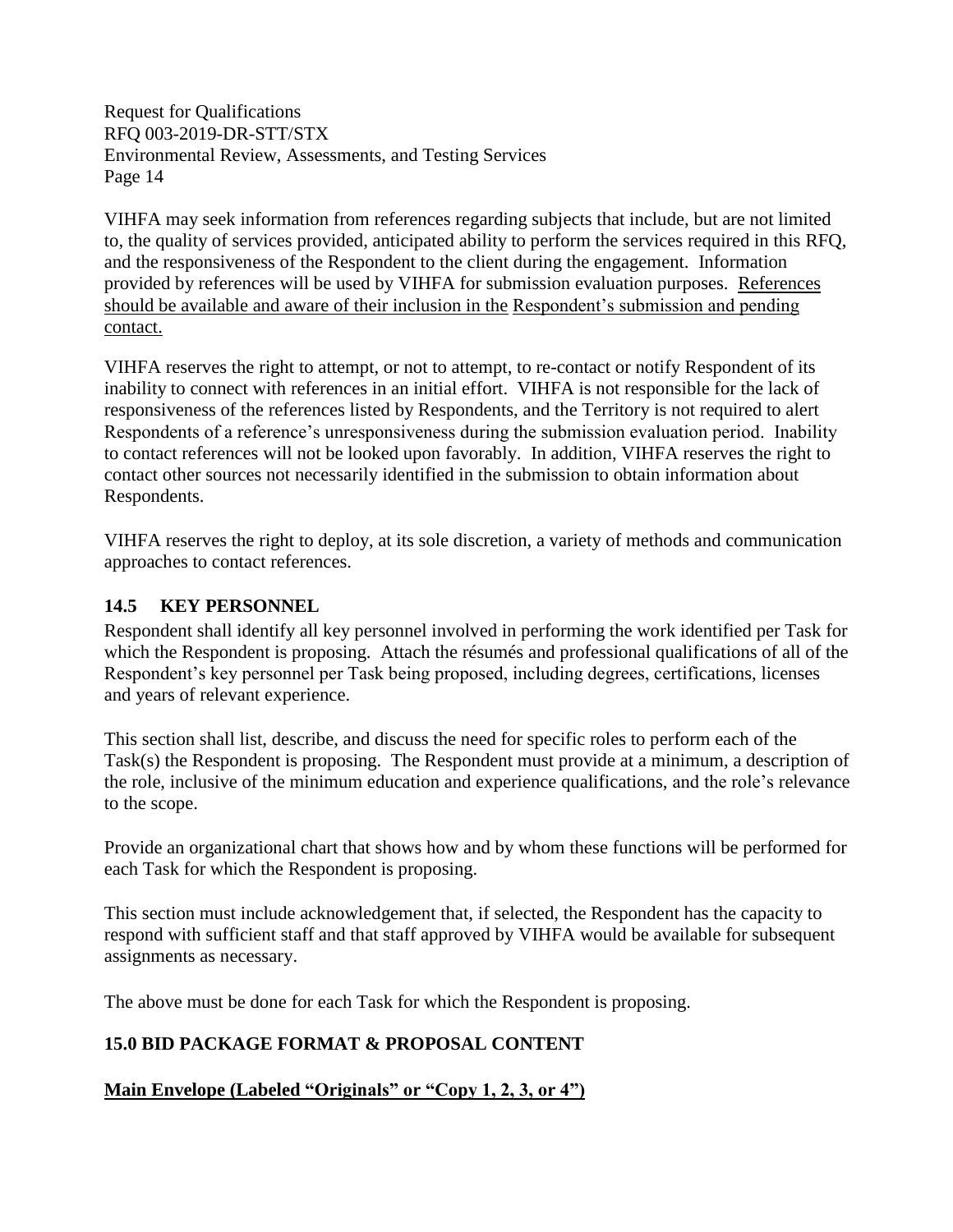## **Sub-Envelopes to include:**

#### **Sub-Envelope 1**

#### **A. Cover Letter –**

- i. The cover letter should be on the company's official business letterhead with contact information and must be signed by an officer of the organization that is authorized to bind the company contractually to all of the commitments made in their submittal.
- ii. The letter should acknowledge the receipt of all addenda. It shall state, if awarded any contract as a result of this solicitation, that the firm will be solely responsible for all aspects of the engagement including any portion that may be performed by its subcontractors, if any.
- iii. It should make a positive commitment to perform the work required as specified to industry standards of workmanship and in a professional manner.
- iv. It should also state that the bid package will remain in effect for a period of 90 days from the submission deadline and thereafter, until the firm withdraws it, or a contract is approved and executed, or the procurement is canceled, whichever occurs first.
- v. Confirmation that the firm has not engaged in any unethical practices within the past five (5) years;

#### **B. Executive Summary –**

- i. A statement on the specific Task(s) the Respondent is responding to;
- ii. A summary of the Respondent's qualifications;
- iii. A brief statement of the Respondent's understanding of the scope of work to be performed;
- iv. Confirmations addressing any pending litigation statements detailed in H below;
- v. Ability to meet the overall requirements in the timeframes requested by VIHFA;
- vi. A brief statement reflecting the Respondent's understanding of the scope of work to be performed;
- vii. Confirmation that the Respondent has any appropriate state business license(s) required for this proposal, or, if allowed by law, will obtain such business license;
- viii. Confirmation that the Respondent has not had a record of substandard work within the past five (5) years;
	- ix. Confirmation that the Respondent has not engaged in any unethical practices within the past five (5) years;
	- x. Confirmation that, if awarded a contract, the Respondent acknowledges its complete responsibility for the entire contract, including payment of any and all charges resulting from the contract;
	- xi. Confirmation that Respondent has adequate financial resources for performance, or has the ability to obtain such resources as required during performance;
- xii. Has a written agreement with any person or subcontractor listed in the proposed project staff or team;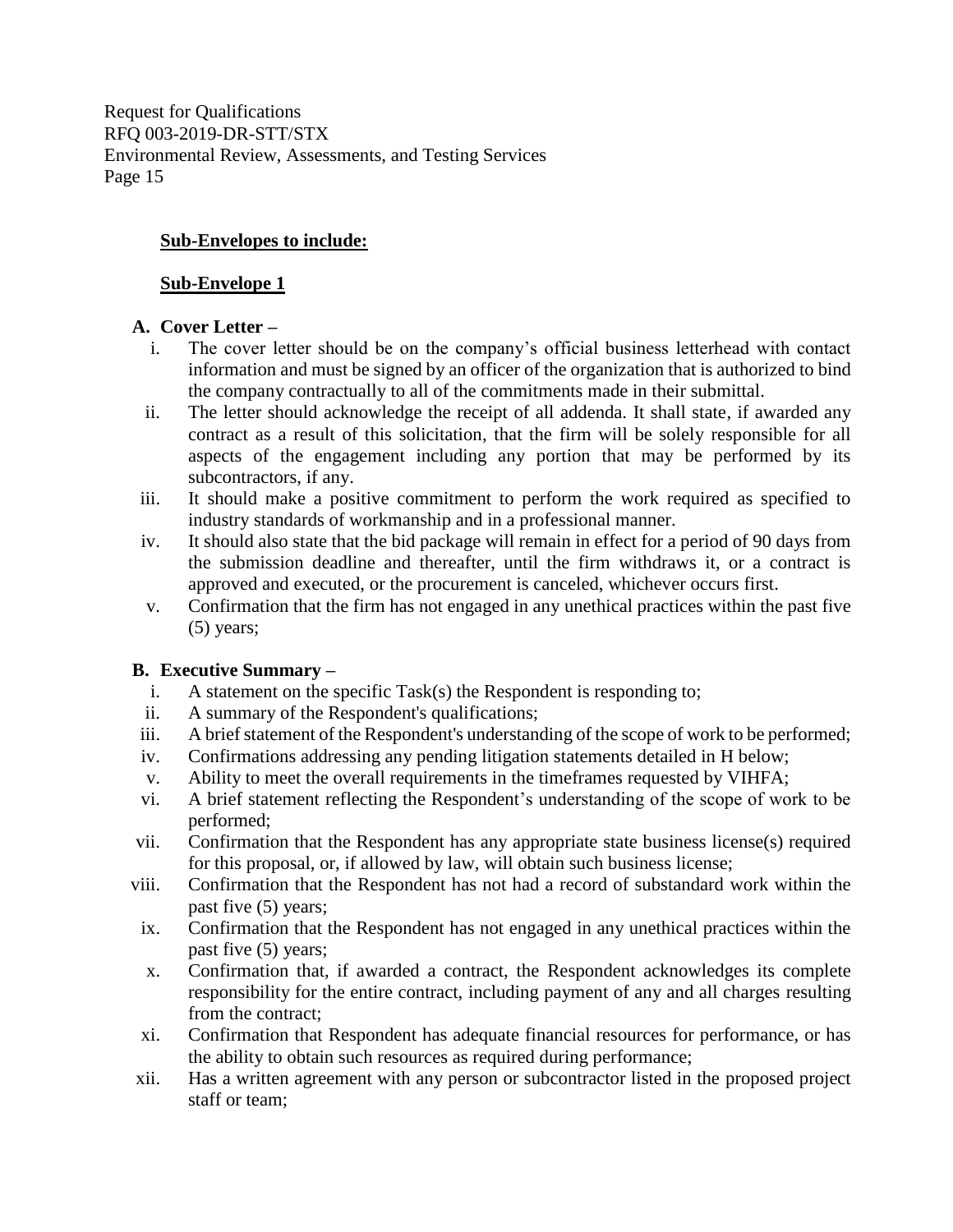- xiii. Provide a brief statement describing the adequacy of the Respondent's financial capacity to handle the requirements of this RFQ;
- xiv. Provide a descriptive list of any and all criminal convictions in the past ten (10) years or active investigations or prosecutions in which the Respondent or any of its officers, directors, or management personnel were or are defendants or targets of investigation;
- xv. Provide a descriptive list of any and all civil lawsuits in the past five (5) years in which the Respondent or any of its officers, directors, or management personnel were or are plaintiffs or defendants with claims in excess of \$100,000; and
- xvi. Any other information that the Respondent feels appropriate.
- **C. Non-Collusive Affidavit –** Complete **Enclosure Document A.** The form must be notarized.
- **D. Debarment Certification Form –** Complete **Enclosure Document B.**
- **E. Contract Document Checklist Form –** Complete **Enclosure Document C** and submit your current Business License. The Business License must be relevant to the Scope of Work for this solicitation.
- **F. Contractor's Qualifications Statement Form** Complete **Enclosure Document D**. For the Reference Section of the form, provide three (3) references for the most recent, relevant work comparable to the scope requested in this RFQ and who would be willing to discuss your company's competency and performance must be provided. If you currently have more than three (3) references, a client listing with contact information should be provided as well. At a minimum, one of the three (3) references must be for the prime Contractor. In addition, if bidding to qualify to do work under Task 1, one of the three (3) references must be for prior Environmental Review work completed per HUD mandated rules and regulations at 24 CFR Part 58 within the last five (5) years.
- **G. Credentials –** Provide the résumés and professional qualifications of the Respondent's key personnel and staff to be assigned for the services requested in this RFQ and each specific Task, including degrees, licenses, certifications, and years of relevant experience.

## **H. Pending Litigation Notifications** - *Proposers must provide statements in the Executive Summary regarding the following even if there are/were no such proceedings*.

- i. The Proposer shall provide a statement of whether, in the last ten (10) years, the Proposer has filed (or had filed against it) any bankruptcy or insolvency proceeding, whether voluntary or involuntary, or undergone the appointment of a receiver, trustee, or assignee for the benefit of creditors, and if so, the explanation providing relevant details.
- ii. The Proposer shall provide a statement of whether there are any pending Securities Exchange Commission investigations involving the Proposer, and if such are pending or in progress, an explanation providing relevant details and an attached opinion of counsel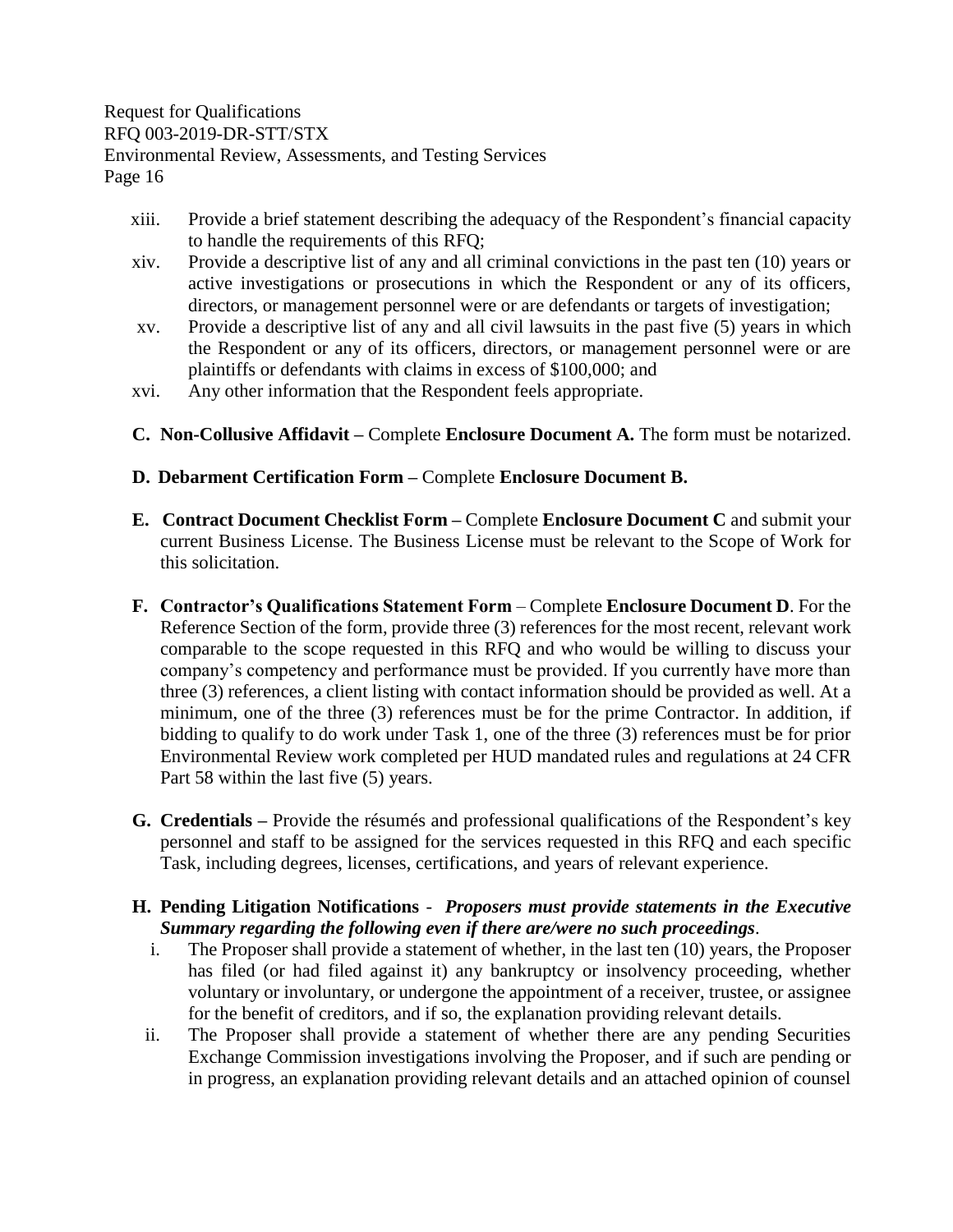> as to whether the pending investigation(s) will impair the Proposer's performance in a contract under this RFQ.

iii. The Proposer shall provide a statement documenting all open or pending litigation initiated by Proposer or where Proposer is a defendant in a customer matter.

## **Sub-Envelope 2**

**A. Proposal – The Proposal should outline your approach to any and all Task Areas you are bidding on.** 

Provide a synopsis of your approach to managing the outlined scope of work, proposed schedule for staff and overall management style for achieving the Scope of Work. Proposal content shall include:

- i. Summary
	- a. Provide a summary including a description of the respondent's mission, and an explanation of the types of services the respondent provides that relate to this RFQ.
	- b. Briefly describe any significant changes to the management and/or structure of the respondent that are related to the work contained in this RFQ, including any mergers that occurred in the last five (5) years.
	- c. The name, address, telephone, fax, and email of the respondent should be included. The Respondent shall provide its office locations, number of full time employees, date of incorporation, and number of years providing CDBG disaster recovery services.
- ii. Experience and Qualifications
	- a. Provide a summary of the types of services the Respondent offers that relate to this RFQ.
	- b. Provide specific details on any previous experience with housing, community development, infrastructure and/or economic revitalization-related disaster recovery projects and any previous experience in the four Task Areas outlined in this RFQ.
	- c. Proposals must demonstrate that the respondent has each of the necessary minimum qualifications listed in this RFQ and is able to carry out each of the specific Tasks and Deliverables identified in this RFQ.
	- d. Respondents should provide detailed information about the experience and qualifications of its staff who are considered key to the success of the project.
	- e. Respondents should demonstrate that all proposed staff have the requisite necessary experience and knowledge to successfully implement and perform the tasks and services under this RFQ.
	- f. Provide at least three (3) current or past experiences for the Respondent and for any partners or subcontractors. At a minimum, the past experiences must include the experiences related to the references provided on Enclosure Document D, including one of the three (3) experiences must be for the prime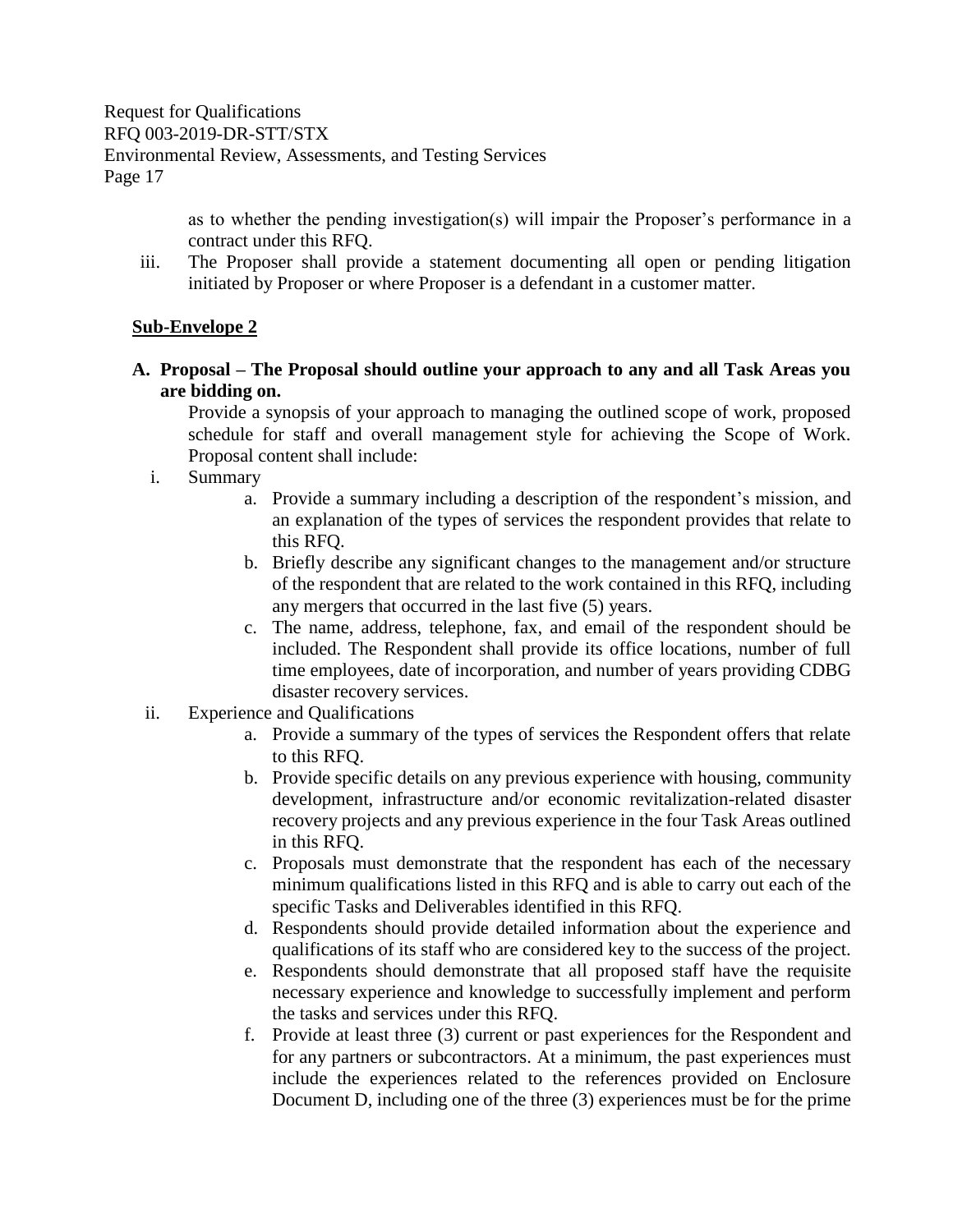> Contractor and if bidding to qualify to do work under Task 1, one of the three (3) references must be for prior Environmental Review work completed per HUD mandated rules and regulations at 24 CFR Part 58.

- g. Each experience should include the client name, main point of contact, title, and a description of the services provided.
- h. If the respondent will be subcontracting or partnering for any portion of the work, please also summarize the qualifications and experience of the subcontractor/partner's relevant staff and attach any contracts or agreements pertaining to the proposal.
- i. Any subcontractor included in the Proposal must have agreed in writing to being included in the Respondent's proposed project staff or team. Any such written agreement must be produced to VIHFA upon request. Any financial terms and personally identifying information (i.e. social security number) may be redacted from the production to VIHFA.
- iii. Organizational Chart
	- a. Respondent shall submit an organizational chart detailing the identity of each staff member who shall perform the services required under this RFQ. Specifically identify people currently employed by the Respondent who will serve in key roles listed in the organizational chart.
	- b. In addition, for any staffing functions for which specific roles have not been provided in this RFQ, the respondent should submit a list, describe, and discuss the need for specific roles to perform certain functions and provide an organizational chart that shows how and by whom these functions will be performed.
- iv. Approach & Methodology
	- a. Respondents that present a clear and straightforward work plan for all aspects of execution of services, which is based on a well-defined timeline for delivery of key goals and objectives, and places emphasis on high standards for the delivery of services in expectation of meeting or exceeding these goals, will score higher that those who do not.
	- b. The Proposal shall explain how the Respondent will achieve the goals, objectives, tasks, and deliverables outlined in this RFQ, including a detailed narrative describing the unique process which the Respondent would apply to delivery of Environmental Review, Assessments, and Testing Services. The Proposal shall address why the proposed approach is appropriate and suited for the specific RFQ scope. Proposals must provide examples of how the proposed approach has achieved success in specific, relevant projects for public or private sector organizations similar in size and complexity to the Territory's government. This section must contain enough information to ascertain the success of the projects accomplished by the Respondent and shall include the metrics and factors used to demonstrate that those projects and the Respondent's approach were indeed successful.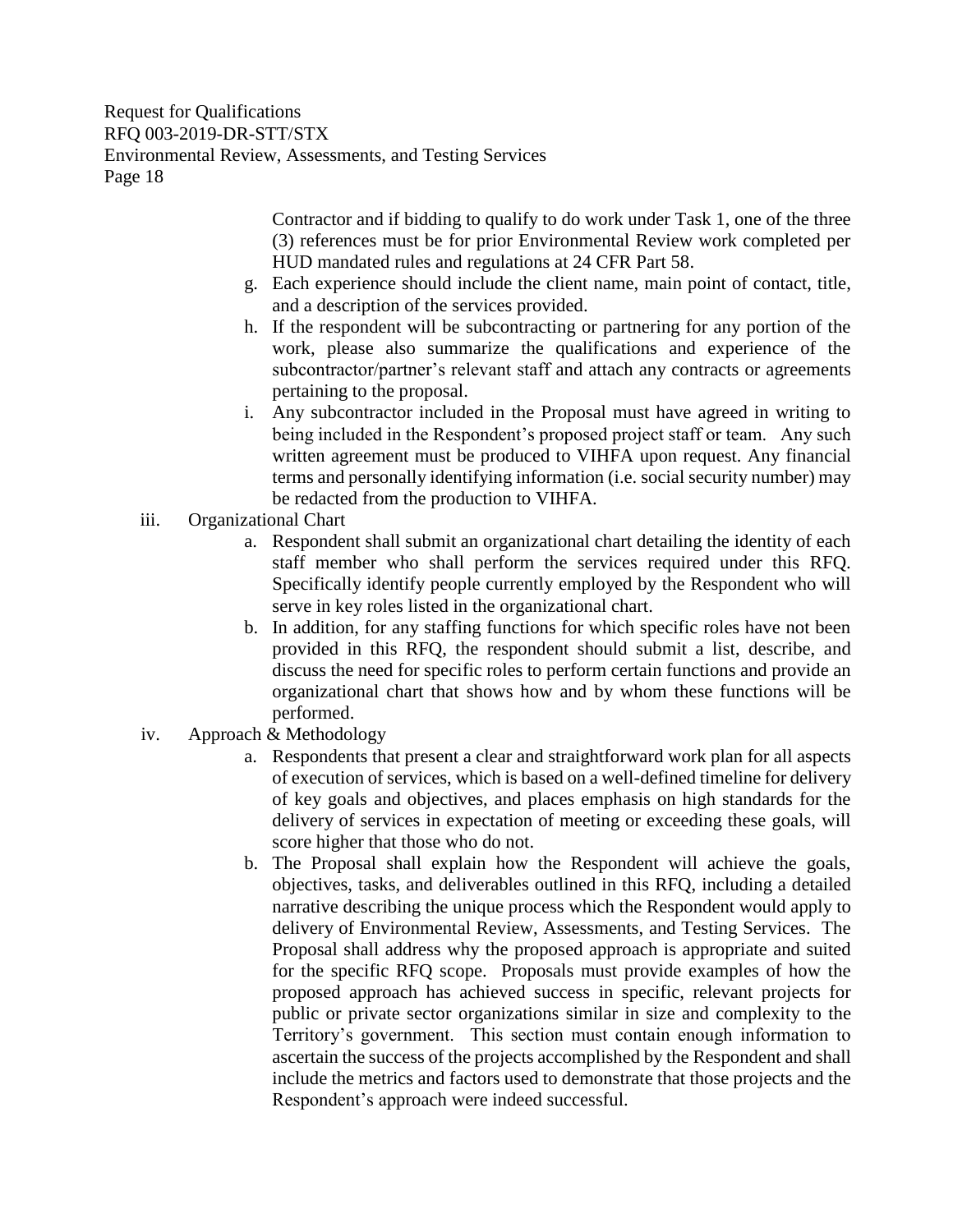> c. Respondent shall provide a detailed approach for establishing each Task in this RFQ. The Proposal shall describe the Respondent's approach to identifying risks and mitigation measures, its approach to making implementation recommendations, and a description of its management and quality control measures. The Proposal shall include samples of existing or planned methodologies that will support the project or program, including plans, reports, tools, and other aspects related to implementation of this work, and shall include specific procedures for ensuring compliance with all federal and state legal requirements related to this scope and operations with and for VIHFA.

The above must be done for each Task for which the Respondent is proposing.

- v. Timeline and Staffing Plan
	- a. Based on your previous experience, the Respondent shall provide the average time required to execute the services as detailed in the RFQ.
	- b. The Respondent should demonstrate their ability to adequately staff and scale service levels from initial start-up and throughout the life of the Program.
	- c. The Respondent's staffing plan shall provide a plan for personnel required for each Task area, role and responsibilities of each person, and their on-site availability.
	- d. Staffing plan shall include a plan for Section 3 compliance, Equal Employment Opportunity and Minority and Women Owned Business Enterprise (M/WBE) utilization.
- vi. Clearly identify the staff that will need to be hired, the process for hiring them, and how they will be trained. Indicate if any work will be subcontracted to other partners. If applicable, please provide a pending or executed contract, MOU, or agreement. If the agreement is pending a successful proposal, it must be executed, and a copy submitted to VIHFA prior to the execution of the contract under this RFQ. Management Plan and Quality Assurance / Quality Control
	- a. The Respondent shall provide detailed information on its management plan for the services and its quality assurance / quality control procedures associated with the scope of work.
	- b. Outline procedures for ensuring compliance with all federal and state requirements, including but not limited to CDBG-DR eligibility requirements, hiring and contracting requirements, including Section 3, federal and state labor standards, and M/WBE compliance.

## <span id="page-21-0"></span>**15.1 REQUIRED DOCUMENTS**

The successful Respondent(s) shall have ten (10) business days from the day the notice of selection is received to submit the following documents: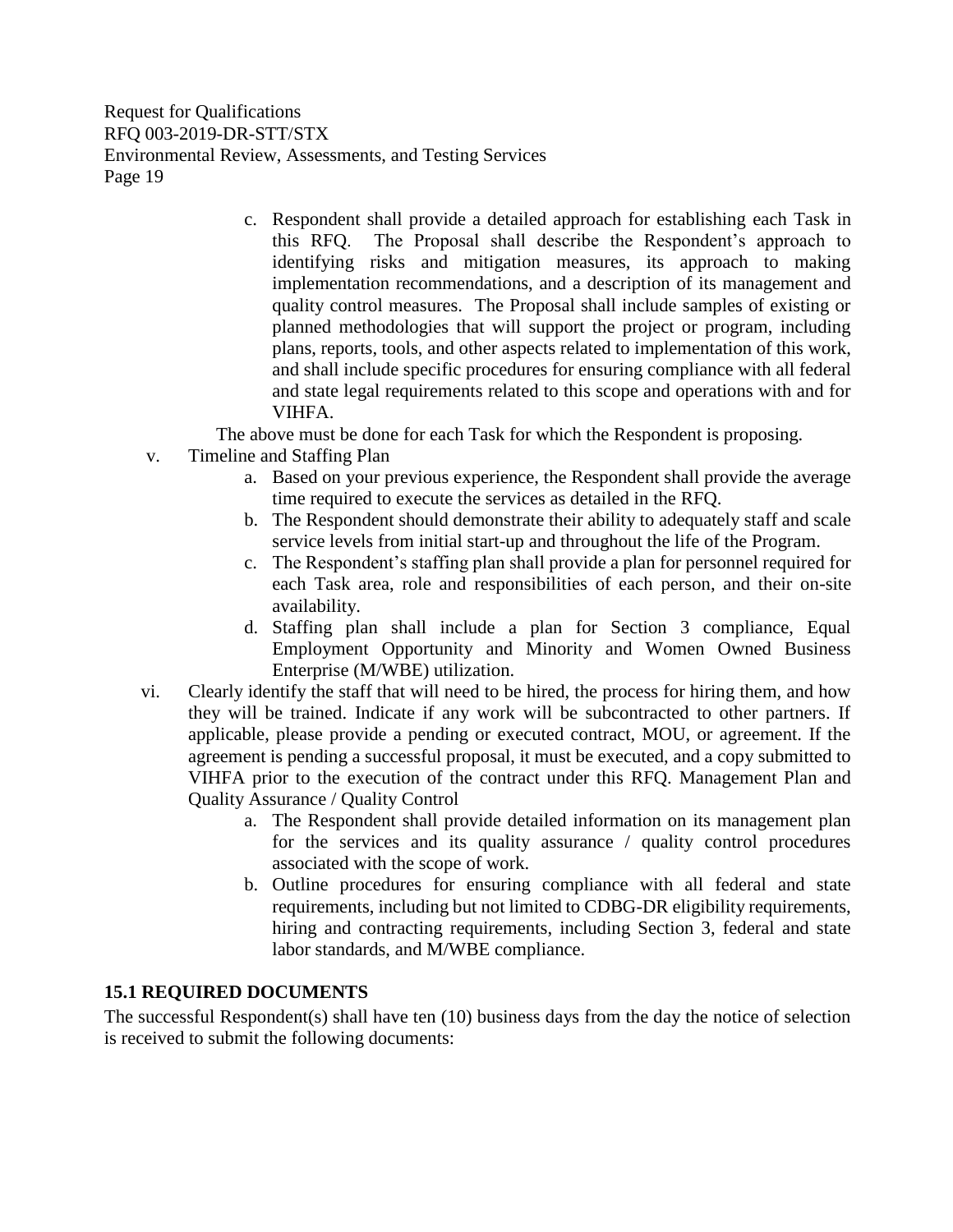**A. Corporate Documents –** The successful Respondent will be required to provide a copy of their Corporate Documents.

## • **Provide a copy of Corporate Documents**

Corporation

- Copy of Articles of Incorporation & By Laws

Limited Liability Company (LLC)

- Copy of Articles of Organization
- Copy of Operating Agreement

Sole Proprietor

- Copy of Trade Name Certificate
- **B. Letter of Good Standing if Corporation or Certificate of Existence if LLC -** The successful respondent will be required to provide a copy of their Letter of Good Standing or Certificate of Existence. A copy of the receipt that demonstrates evidence of filing the company's Annual Report on June 30th of the current Year from Secretary of State will be acceptable as well.
- **C. Liability Insurance –** The successful respondent will be required to obtain and have in place Liability Insurance in an amount no less than Five Hundred Thousand Dollars (\$500,000.00). The Insurance policy shall name the VIHFA as an "Additional Insured". The successful respondent must provide a copy of the Liability Insurance.
- **D. Worker's Compensation** The successful respondent will be required to provide proof of Worker's Compensation.
- **E. Social Security Number (SSN) or Employer Identification Number (EIN) -** The successful respondent will be required to provide an official copy of their SSN or EIN.
- **F. DUNS Number** The successful respondent will be required to provide documentation showing its DUNS.

Failure to provide the required documents within the stated time period may result in the proposals deemed non-responsive and may be immediately disqualified with no further consideration given for potential awarding of the contract.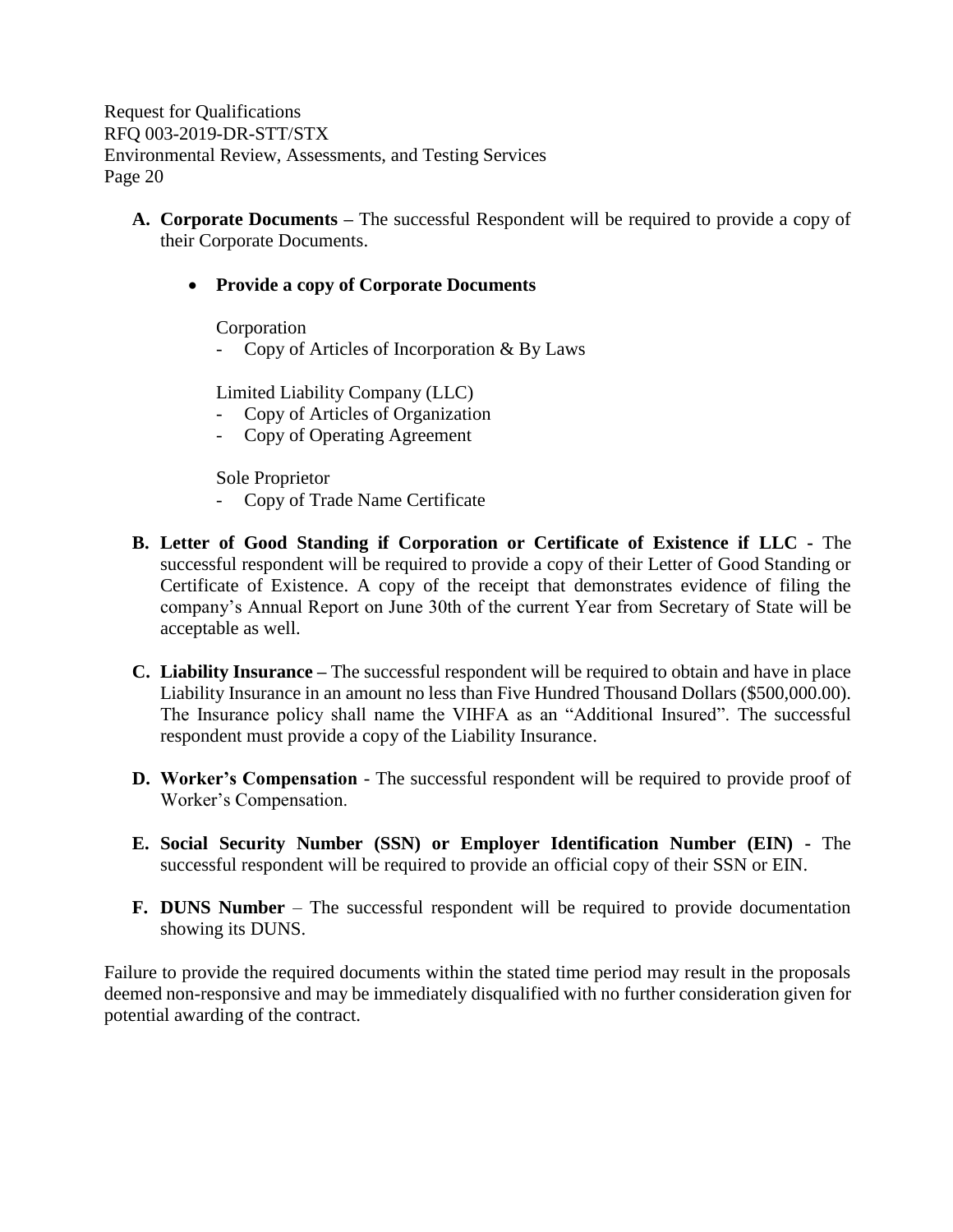## <span id="page-23-0"></span>**16.0 SELECTION PROCESS**

VIHFA will evaluate all Proposals that are received in a proper and timely manner to determine whether they meet the submission requirements. Awards are made to the most responsive bidder(s) that provides the proposal that is most advantageous to VIHFA, considering such factors as the Bidder's ability to perform the work of the kind involved in the bid under consideration, the Bidders' past experience, time of delivery, etc.

VIHFA, at its sole discretion, will determine which Proposal best satisfies its requirements. All Proposals deemed to be responsive to the requirements of this RFQ will be evaluated and scored for technical qualities. Proposals that are materially deficient in meeting the submission requirements of this RFQ or have omitted material documents may be eliminated from consideration at the sole discretion of VIHFA. The evaluation process will include a technical evaluation and will be conducted as set forth herein.

Through an evaluation panel, VIHFA will establish a shortlist, either through a natural break in scores or a technically viable cut off technical score. Depending on the number of respondents, VIHFA reserves the right to deviate from this approach.

The Evaluation Committee Panel is responsible for evaluating all responsive Respondents' submittals. The Evaluation Committee Panel will consider the following criteria:

- **Documentation:** The Contractor is duly organized, validly existing, qualified and licensed to conduct business.
	- o **15 Points**
- **Qualification**: Shall be evaluated based on your firm's credentials.
	- o **35 Points**
- **Environmental Review, Assessments, and Testing Services Experience**: The Contractor's proven success in Environmental Review, Assessments, and Testing Services for similar size and scope projects.
	- o **25 Points**
- **Proposal**: Shall be evaluated based on your firm's approach to the outlined scope of work and overall management of projected deliverables, schedule delivery and overall impression. o **25 Points**

## <span id="page-23-1"></span>**16.1 RIGHT TO REJECT BID PACKAGES**

VIHFA reserves the right to reject, without prejudice, any and all bids submitted in response to this solicitation. Further, Bids submitted in response to this solicitation become the property of VIHFA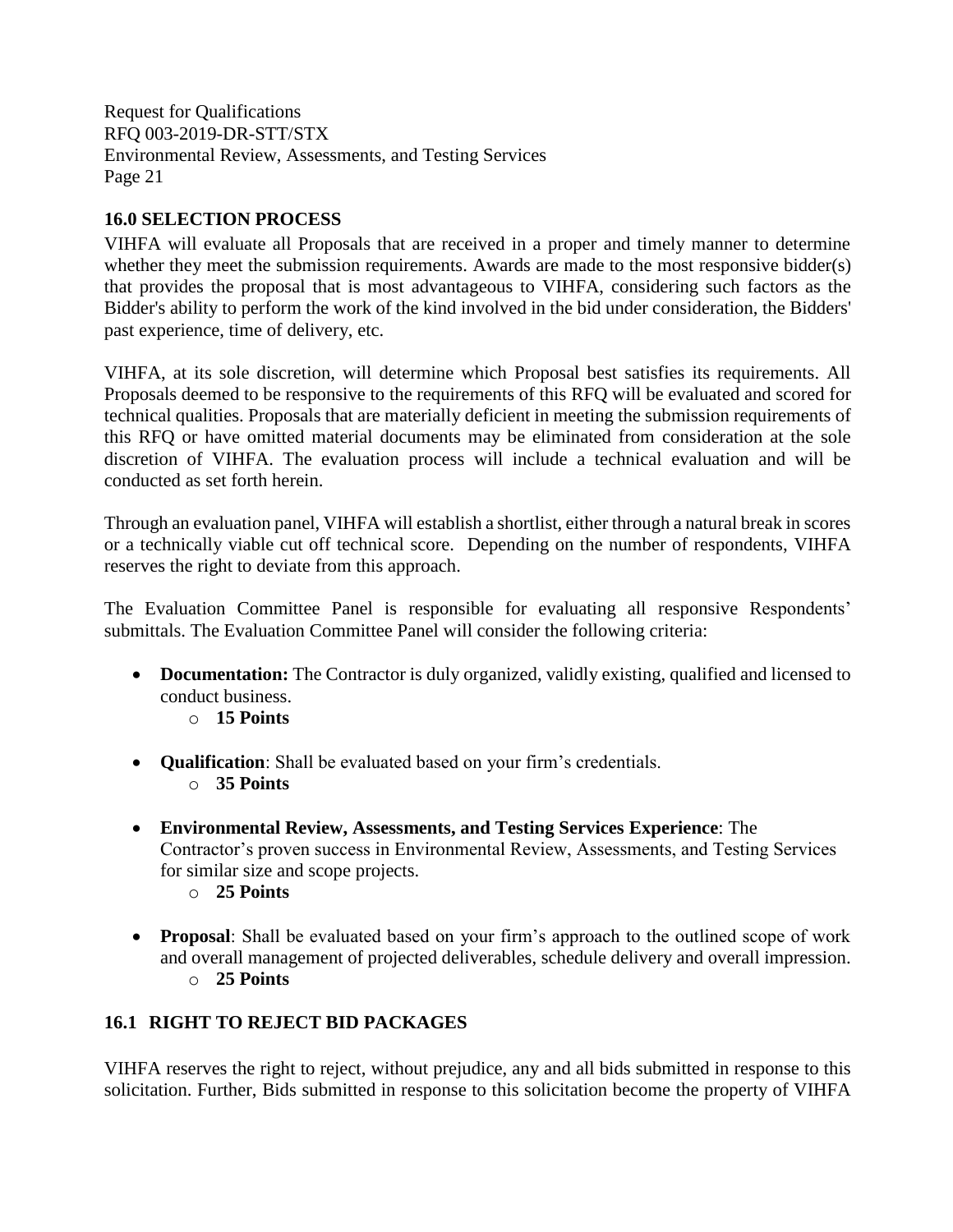and VIHFA may use any idea or concept in a submitted bid, regardless of whether that bid is selected for award.

## <span id="page-24-0"></span>**16.2 CHANGES, ADDENDA, AND WITHDRAWLS**

VIHFA reserves the right to change the schedule of events or revise any part of the RFQ by issuing an addendum to the RFQ at any time. Addenda, if any, will be posted at *<https://www.vihfa.gov/disaster-recovery/contracts>*.

## <span id="page-24-1"></span>**16.3 WITHDRAWL OF PROPOSAL**

A Respondent may withdraw a proposal that has been submitted at any time up to the date and time the proposal is due. To withdraw a proposal, a written request signed by the authorized representative of the Respondent must be submitted to the RFQ Coordinator identified in the RFQ.

## <span id="page-24-2"></span>**16.4 COST OF OFFEROR PREPARATION**

VIHFA shall not be liable for any costs incurred by respondents prior to issuance of or entering into a contract. Costs associated with developing the proposal, preparing for oral presentations, and any other expenses incurred by the Respondent in responding to this RFQ shall be entirely the responsibility of the Respondent and shall not be reimbursed in any manner by the VIHFA.

## <span id="page-24-3"></span>**16.5 CONTRACT AWARD AND EXECUTION**

VIHFA reserves the right to enter into a contract(s) based on the initial offers received without further discussion of the proposals submitted. VIHFA reserves the right to contract for all or a partial list of services offered in the proposals. VIHFA reserves the right to negotiate reduced payment terms with the awarded Proposer(s).

#### **Enclosures**

- **Enclosure Document A Non-Collusive Affidavit**
- 
- 
- 
- 
- **Enclosure Document B Debarment Certification Form**
- **Enclosure Document C Contract Document Checklist Form**
- **Enclosure Document D Contractor's Qualification Statement Form**

## **Attachments**

• **Attachment 1 HUD General Provisions**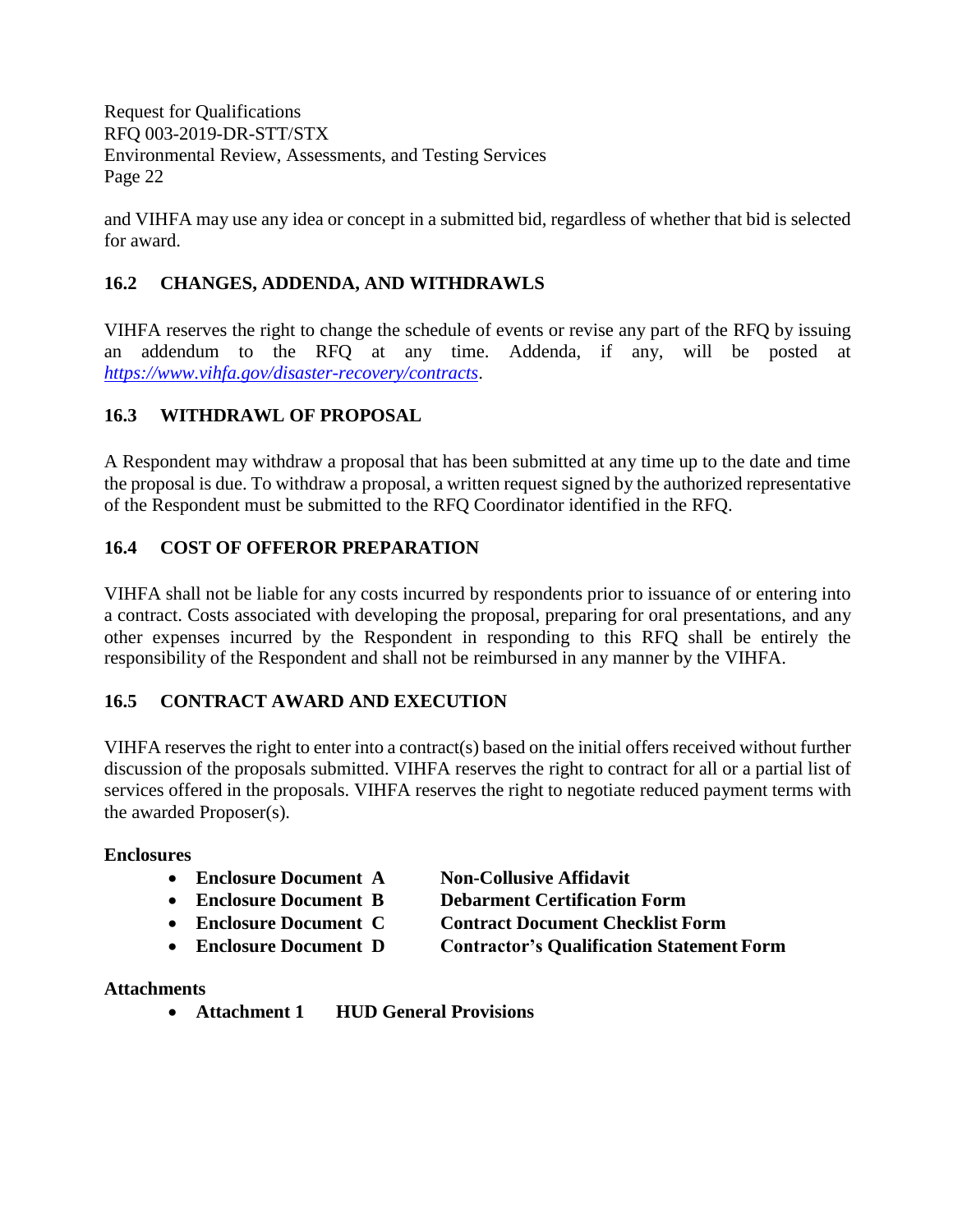# **ENCLOSURE DOCUMENT A**

<span id="page-25-0"></span>Provide a detailed work plan with corresponding timeline that identifies date-specific milestones for hiring, training, and other key components of the program.

## *NON-COLLUSIVE AFFIDAVIT*

\_\_\_\_\_\_\_\_\_\_\_\_\_\_\_\_\_\_\_\_\_\_\_\_\_\_\_\_\_\_\_\_\_\_\_\_\_\_\_\_, being first duly sworn, deposes and says:

That he/she is  $\qquad \qquad$  (a partner or officer of the firm of, etc.) the party making the foregoing proposal or proposal cost, that such proposal/bid or proposal cost/bid cost is genuine and not collusive or sham; that said proponent has not colluded conspired, connived or agreed directly or indirectly, with any proponent or person, to put in a sham proposal cost or to refrain from bidding and has not in any matter directly or indirectly sought by agreement or collusion or communication or conference, with any person, to fix the proposal cost of the affinity or of any other proponent, or to fix any overhead, profit or cost element of said cost proposal, or of that of any other proponent, or to secure any advantage against the Virgin Islands Housing Finance Authority or any person interested in the proposed contract; and that all statements in said proposal or cost proposal are true.

> \_\_\_\_\_\_\_\_\_\_\_\_\_\_\_\_\_\_\_\_\_\_\_\_\_\_\_\_\_\_\_\_\_\_\_\_\_\_\_\_\_\_\_\_\_\_\_\_\_\_\_\_\_ (Name of Respondent, if the Respondent is a Corporation)

\_\_\_\_\_\_\_\_\_\_\_\_\_\_\_\_\_\_\_\_\_\_\_\_\_\_\_\_\_\_\_\_\_\_\_\_\_\_\_\_\_\_\_\_\_\_\_\_\_\_\_\_\_\_ (Name of Respondent, if the Respondent is a Limited Liability Company)

\_\_\_\_\_\_\_\_\_\_\_\_\_\_\_\_\_\_\_\_\_\_\_\_\_\_\_\_\_\_\_\_\_\_\_\_\_\_\_\_\_\_\_\_\_\_\_\_\_\_\_\_\_\_ (Name of the Respondent, if the Respondent is a Sole Proprietor)

Subscribed and sworn to before me on the Island of \_\_\_\_\_\_\_\_\_\_\_\_\_\_\_\_\_\_\_\_\_\_\_\_\_\_\_\_\_,

this \_\_\_\_\_\_\_\_\_\_ day of \_\_\_\_\_\_\_\_\_\_\_\_, 2018, by \_\_\_\_\_\_\_\_\_\_\_\_\_\_\_\_\_\_\_\_\_\_\_\_\_\_\_\_\_\_\_\_\_\_

of legal age, \_\_\_\_\_\_\_\_\_\_\_\_\_\_\_\_\_\_\_\_\_\_\_\_\_\_\_\_\_\_\_\_\_\_\_\_\_\_\_\_\_\_\_\_\_\_\_\_\_\_\_\_\_\_\_\_\_\_\_\_\_\_\_\_

(Trade or Corporation)

and personally known to me.

(SEAL)

Public Notary

\_\_\_\_\_\_\_\_\_\_\_\_\_\_\_\_\_\_\_\_\_\_\_\_\_\_\_\_\_\_\_\_\_\_\_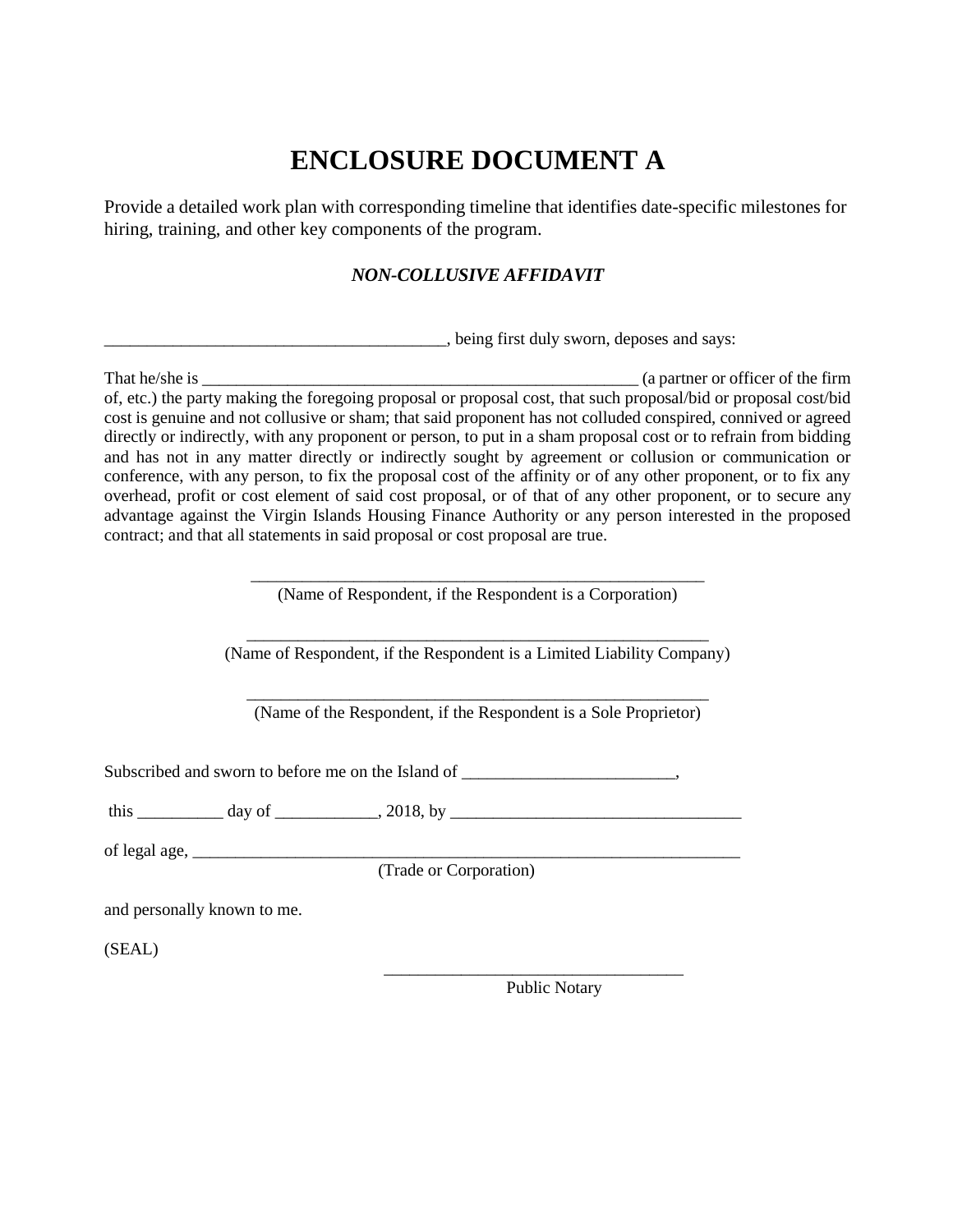## **ENCLOSURE DOCUMENT B** *DEBARMENT CERTIFICATION FORM*

#### *Certification Regarding Debarment, Suspension and Ineligibility \_\_\_\_\_\_\_\_\_\_\_\_\_\_\_\_\_\_\_\_\_\_\_\_\_\_\_\_\_\_\_\_\_\_\_\_\_\_\_\_\_\_\_\_\_\_\_\_\_\_\_\_\_\_\_\_\_\_\_\_\_\_\_\_\_\_*

<span id="page-26-0"></span>*\_\_\_\_\_\_\_\_\_\_\_\_\_\_\_\_\_\_\_\_\_\_\_\_\_\_\_\_\_\_\_\_\_\_\_\_\_\_\_\_\_\_\_\_\_\_\_\_\_\_\_\_\_\_\_\_\_\_\_\_\_\_\_\_\_\_*

- (1) The respondent certifies, by submission of this RFQ Response, that neither it nor its principals are presently debarred, suspended, proposed for debarment, declared ineligible, or voluntarily excluded from participation in any federal or local programs in the Territory or any Federal department or agency.
- (2) Where the respondent is unable to certify to any of the statements in this certification, such respondent shall attach an explanation to this RFQ Response.

Name and Title of Authorized Representative

Signature Date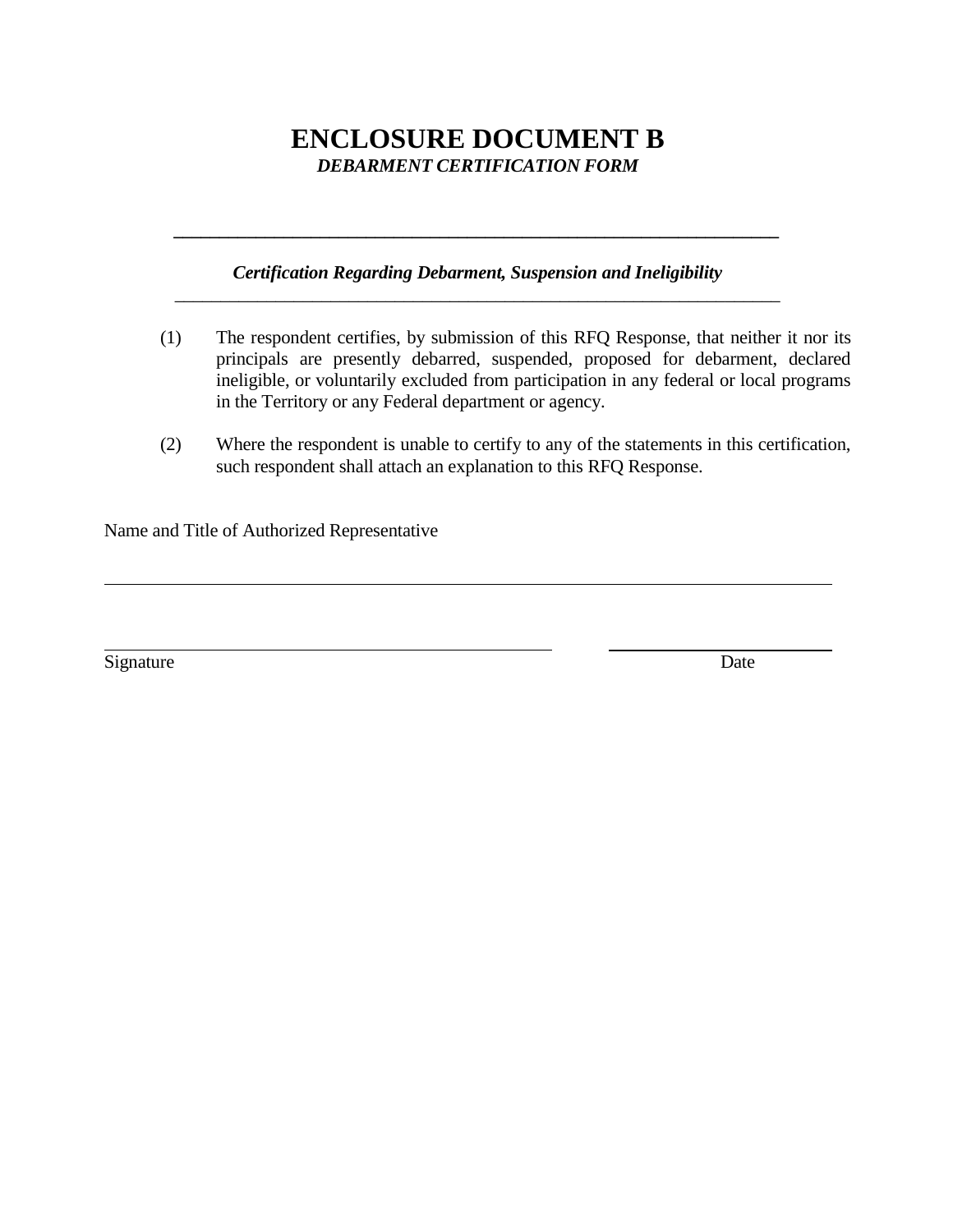## **ENCLOSURE DOCUMENT C** *CONTRACT DOCUMENT CHECKLIST*

<span id="page-27-0"></span>

| Name of Contractor:                                                                                               |                                                                      |                                                          |                                                                                         |  |
|-------------------------------------------------------------------------------------------------------------------|----------------------------------------------------------------------|----------------------------------------------------------|-----------------------------------------------------------------------------------------|--|
|                                                                                                                   |                                                                      |                                                          |                                                                                         |  |
| 1. Contractor Corporate Documents<br><b>Corporation</b> Copy of Articles of Incorporation & By Laws<br><b>LLC</b> | Copy of Articles of Organization<br>Copy of $\&$ Operating Agreement | Certificate of Existence from Office of the Lt. Governor | Letter of Good Standing from Office of the Lt. Governor                                 |  |
| <b>Sole Proprietor</b> _____Copy of Trade Name Certificate                                                        |                                                                      |                                                          |                                                                                         |  |
| 2. Current business license Expiration date: 100 100<br>Type of business license:                                 |                                                                      |                                                          |                                                                                         |  |
| 3. Employer Identification Number (EIN/SSN):                                                                      |                                                                      |                                                          |                                                                                         |  |
|                                                                                                                   |                                                                      |                                                          |                                                                                         |  |
| Type of Insurance: Ceneral Liability Automobile Errors and<br><b>Omissions</b>                                    |                                                                      |                                                          |                                                                                         |  |
|                                                                                                                   |                                                                      |                                                          | 6. Proposed Scope of Work TB#______ IFB#________RFP#_________RFQ# ______________        |  |
| 7. Bids Signed Bid Evaluation Spreadsheet                                                                         |                                                                      |                                                          |                                                                                         |  |
| <b>Executive Director.</b>                                                                                        |                                                                      |                                                          | 8. Request for Approval from CDBG-DR Director and approval by Chief Operating Officer & |  |
| CDBG-DR Staff Final Review Date: /<br>Date Submitted by CDBG-DR $\frac{\ }{\ }$ /20                               |                                                                      | /20                                                      |                                                                                         |  |
|                                                                                                                   |                                                                      |                                                          |                                                                                         |  |
| Legal Counsel:                                                                                                    |                                                                      |                                                          | Date approved:                                                                          |  |
| Date Submitted to Executive Director for Contract Approval: 1/20                                                  |                                                                      |                                                          |                                                                                         |  |
|                                                                                                                   |                                                                      |                                                          |                                                                                         |  |
|                                                                                                                   |                                                                      |                                                          |                                                                                         |  |

**ENCLOSURE DOCUMENT D**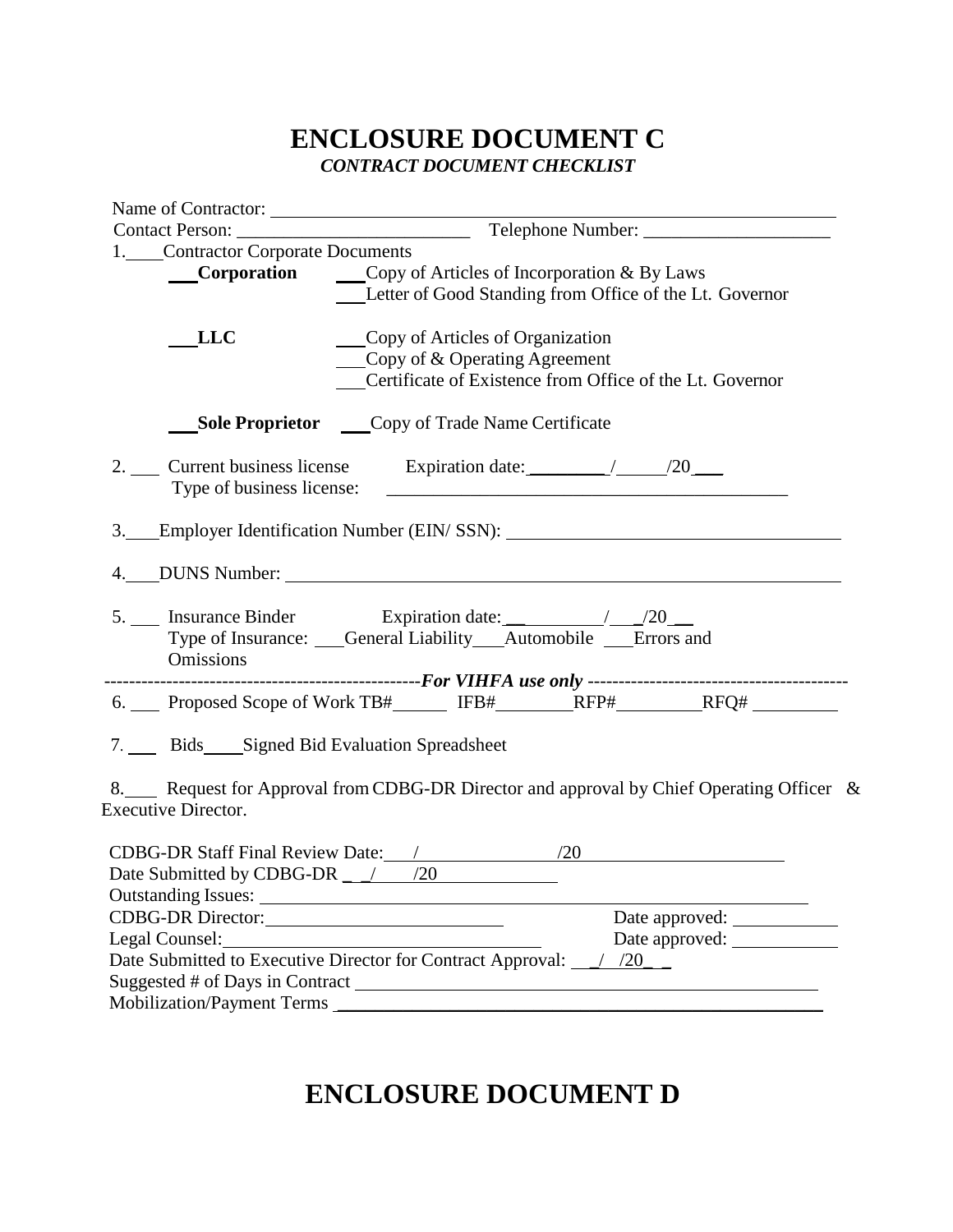## <span id="page-28-0"></span>*CONTRACTOR'S QUALIFICATION STATEMENT*

|              | Name of License Holder:                                                                                                                                                                                                                                                                                                                                                                                                                                                |  |                       |  |
|--------------|------------------------------------------------------------------------------------------------------------------------------------------------------------------------------------------------------------------------------------------------------------------------------------------------------------------------------------------------------------------------------------------------------------------------------------------------------------------------|--|-----------------------|--|
|              | Name of Company/DBA (if any):                                                                                                                                                                                                                                                                                                                                                                                                                                          |  |                       |  |
|              | Legal Status: (check one) Corp. LLC____Partnership____Sole Proprietorship                                                                                                                                                                                                                                                                                                                                                                                              |  |                       |  |
|              | Business Location (office):                                                                                                                                                                                                                                                                                                                                                                                                                                            |  |                       |  |
|              |                                                                                                                                                                                                                                                                                                                                                                                                                                                                        |  |                       |  |
|              | Telephone Number: Fax Number: Email: Email:                                                                                                                                                                                                                                                                                                                                                                                                                            |  |                       |  |
|              |                                                                                                                                                                                                                                                                                                                                                                                                                                                                        |  |                       |  |
|              |                                                                                                                                                                                                                                                                                                                                                                                                                                                                        |  |                       |  |
|              | Number of Environmental Review, Assessment, and Testing Services completed in the last 5 Years                                                                                                                                                                                                                                                                                                                                                                         |  |                       |  |
|              | ________, Average value of these Contracts \$                                                                                                                                                                                                                                                                                                                                                                                                                          |  |                       |  |
|              | Do you have current Liability Insurance Coverage? □Yes □No If yes, value \$                                                                                                                                                                                                                                                                                                                                                                                            |  |                       |  |
|              |                                                                                                                                                                                                                                                                                                                                                                                                                                                                        |  |                       |  |
|              | Have you ever failed to complete a project, been fired and/or sued by one of your clients?                                                                                                                                                                                                                                                                                                                                                                             |  |                       |  |
|              | (If yes, explain on another sheet, the circumstances and outcome)                                                                                                                                                                                                                                                                                                                                                                                                      |  |                       |  |
|              |                                                                                                                                                                                                                                                                                                                                                                                                                                                                        |  |                       |  |
|              | Are there or have there been any Claims, Arbitration, Judgments or Liens against you?                                                                                                                                                                                                                                                                                                                                                                                  |  |                       |  |
|              | (If yes, explain on another sheet, the circumstances and outcome)                                                                                                                                                                                                                                                                                                                                                                                                      |  |                       |  |
|              | List three references of previous clients and their contact numbers that can be contacted for their input                                                                                                                                                                                                                                                                                                                                                              |  |                       |  |
|              | concerning your ability as a Contractor:                                                                                                                                                                                                                                                                                                                                                                                                                               |  |                       |  |
|              | 1) Name $\frac{1}{\sqrt{1-\frac{1}{2}}\sqrt{1-\frac{1}{2}}\left(\frac{1}{2}-\frac{1}{2}\right)}$                                                                                                                                                                                                                                                                                                                                                                       |  | Contact Number        |  |
|              |                                                                                                                                                                                                                                                                                                                                                                                                                                                                        |  |                       |  |
|              | 2) Name $\frac{1}{2}$                                                                                                                                                                                                                                                                                                                                                                                                                                                  |  | <b>Contact Number</b> |  |
|              |                                                                                                                                                                                                                                                                                                                                                                                                                                                                        |  |                       |  |
|              | 3) Name $\frac{1}{\sqrt{1-\frac{1}{2}}}\left\{\cos \left(\frac{1}{2} \cos \left(\frac{1}{2} \cos \left(\frac{1}{2} \cos \left(\frac{1}{2} \cos \left(\frac{1}{2} \cos \left(\frac{1}{2} \cos \left(\frac{1}{2} \cos \left(\frac{1}{2} \cos \left(\frac{1}{2} \cos \left(\frac{1}{2} \cos \left(\frac{1}{2} \cos \left(\frac{1}{2} \cos \left(\frac{1}{2} \cos \left(\frac{1}{2} \cos \left(\frac{1}{2} \cos \left(\frac{1}{2} \cos \left(\frac{1}{2} \cos \left(\frac$ |  | Contact Number        |  |
|              |                                                                                                                                                                                                                                                                                                                                                                                                                                                                        |  |                       |  |
|              | List your current Projects under Contract (Project Title or Clients Name), Type of Project, Value (Contract Value)                                                                                                                                                                                                                                                                                                                                                     |  |                       |  |
|              | and Percentage of Completion:                                                                                                                                                                                                                                                                                                                                                                                                                                          |  |                       |  |
| 1)           | Type: Value: 34 Maintenance 34 Maintenance 34 Maintenance 34 Maintenance 34 Maintenance 34 Maintenance 34 Maintenance 34 Maintenance 34 Maintenance 34 Maintenance 34 Maintenance 34 Maintenance 34 Maintenance 34 Maintenance                                                                                                                                                                                                                                         |  |                       |  |
|              |                                                                                                                                                                                                                                                                                                                                                                                                                                                                        |  |                       |  |
| $\mathbf{2}$ | $\begin{array}{c c} \hline \text{Type:} & \text{Value:} & \text{\textdegree}\end{array}$                                                                                                                                                                                                                                                                                                                                                                               |  |                       |  |
|              |                                                                                                                                                                                                                                                                                                                                                                                                                                                                        |  |                       |  |
| 3)           |                                                                                                                                                                                                                                                                                                                                                                                                                                                                        |  |                       |  |
|              | (If you have more contracts, please list on separate sheet)                                                                                                                                                                                                                                                                                                                                                                                                            |  |                       |  |
|              |                                                                                                                                                                                                                                                                                                                                                                                                                                                                        |  |                       |  |
|              | List the various types of trade work your crew typically provides: _________________________________                                                                                                                                                                                                                                                                                                                                                                   |  |                       |  |
|              |                                                                                                                                                                                                                                                                                                                                                                                                                                                                        |  |                       |  |
|              |                                                                                                                                                                                                                                                                                                                                                                                                                                                                        |  |                       |  |
|              |                                                                                                                                                                                                                                                                                                                                                                                                                                                                        |  |                       |  |
|              |                                                                                                                                                                                                                                                                                                                                                                                                                                                                        |  |                       |  |
|              |                                                                                                                                                                                                                                                                                                                                                                                                                                                                        |  |                       |  |
|              |                                                                                                                                                                                                                                                                                                                                                                                                                                                                        |  |                       |  |
|              |                                                                                                                                                                                                                                                                                                                                                                                                                                                                        |  |                       |  |
|              | Certification of truth of the above Statements, by:                                                                                                                                                                                                                                                                                                                                                                                                                    |  |                       |  |
|              |                                                                                                                                                                                                                                                                                                                                                                                                                                                                        |  |                       |  |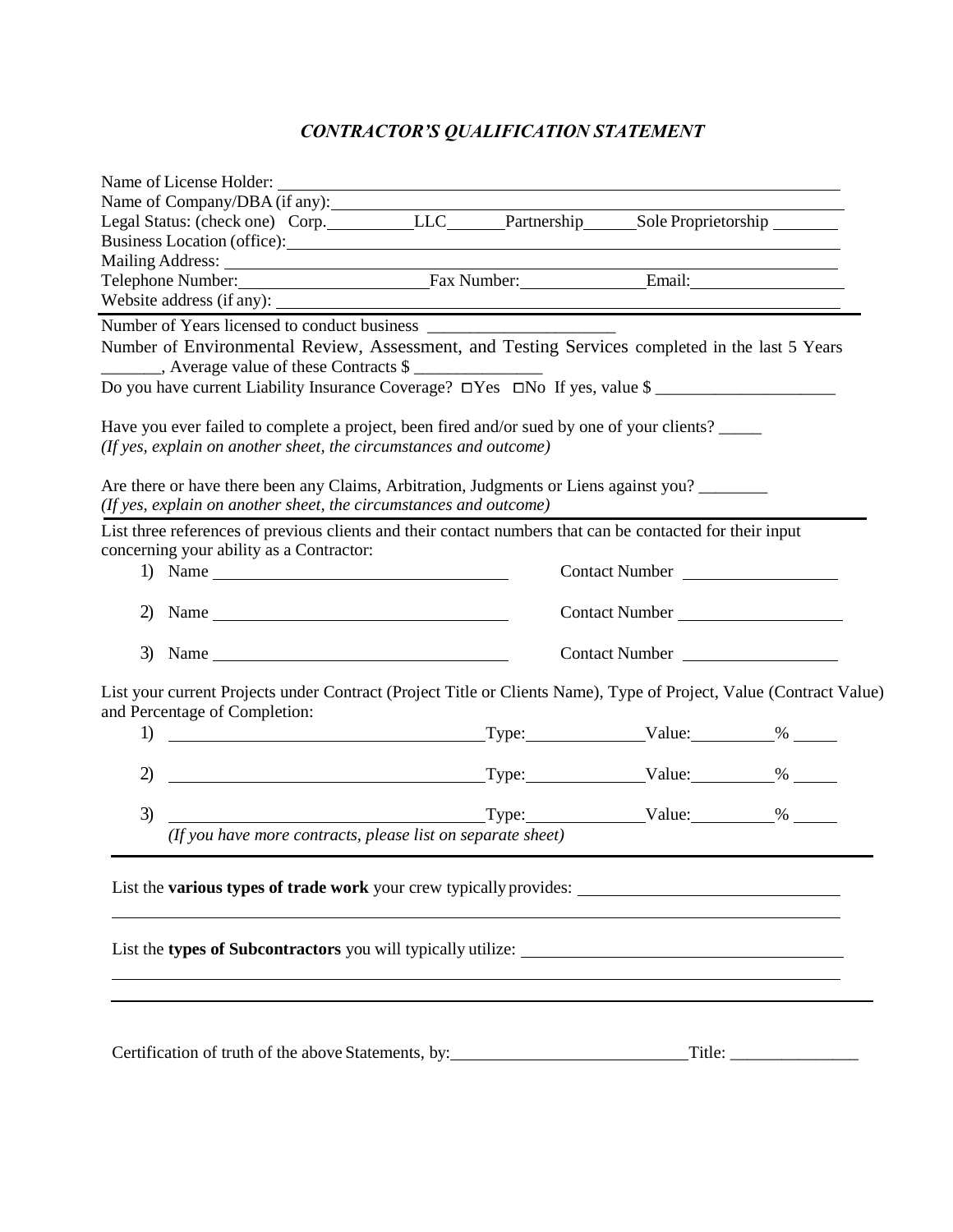## **Attachment 1**

### *HUD GENERAL PROVISIONS*

<span id="page-29-0"></span>The following terms and conditions apply to any contract for which any portion of the funding is derived from a grant made by the United States Department of Housing and Urban Development ("HUD"). In addition, Contractor or Subcontractor shall comply with the Federal Labor Standards Provisions set forth in Form HUD-4010, available at [http://www.hud.gov/offices/adm/hudclips/forms/files/4010.pdf.](http://www.hud.gov/offices/adm/hudclips/forms/files/4010.pdf)

#### 1. PROVISIONS REQUIRED BY LAW DEEMED INSERTED

Each and every provision of law and clause required by law to be inserted in this contract shall be deemed to be inserted herein and the contract shall be read and enforced as though it were included herein, and if through mistake or otherwise any such provision is not inserted, or is not correctly inserted, then upon the application of either party the contract shall forthwith be physically amended to make such insertion or correction.

#### 2. STATUTORY AND REGULATORY COMPLIANCE

Subcontractor shall comply with all laws and regulations applicable to the Community Development Block Grant-Disaster Recovery funds appropriated by the Disaster Relief Appropriations Act, 2017 (Pub. L. 115-56) and the Bipartisan Budget Act of 2018 ("BBA"), (Pub. L. 115-123), including but not limited to the applicable Office of Management and Budget Circulars, which may impact the administration of funds and/or set forth certain cost principles, including the allowability of certain expenses.

## 3. BREACH OF CONTRACT TERMS

VIHFA reserves its right to all administrative, contractual, or legal remedies, including but not limited to suspension or termination of this contract, in instances where the Contractor or any of its subcontractors violate or breach any contract term. If the Contractor or any of its subcontractors violate or breach any contract term, they shall be subject to such sanctions and penalties as may be appropriate. The duties and obligations imposed by the contract documents and the rights and remedies available thereunder shall be in addition to and not a limitation of any duties, obligations, rights and remedies otherwise imposed or available by law.

## 4. REPORTING REQUIREMENTS

The Subcontractor shall complete and submit all reports, in such form and according to such schedule, as may be required by VIHFA. The Subcontractor shall cooperate with all VIHFA efforts to comply with HUD requirements and regulations pertaining to reporting, including but not limited to 24 C.F.R. §§ 85.40-41 (or 84.50-52, if applicable) and 570.507.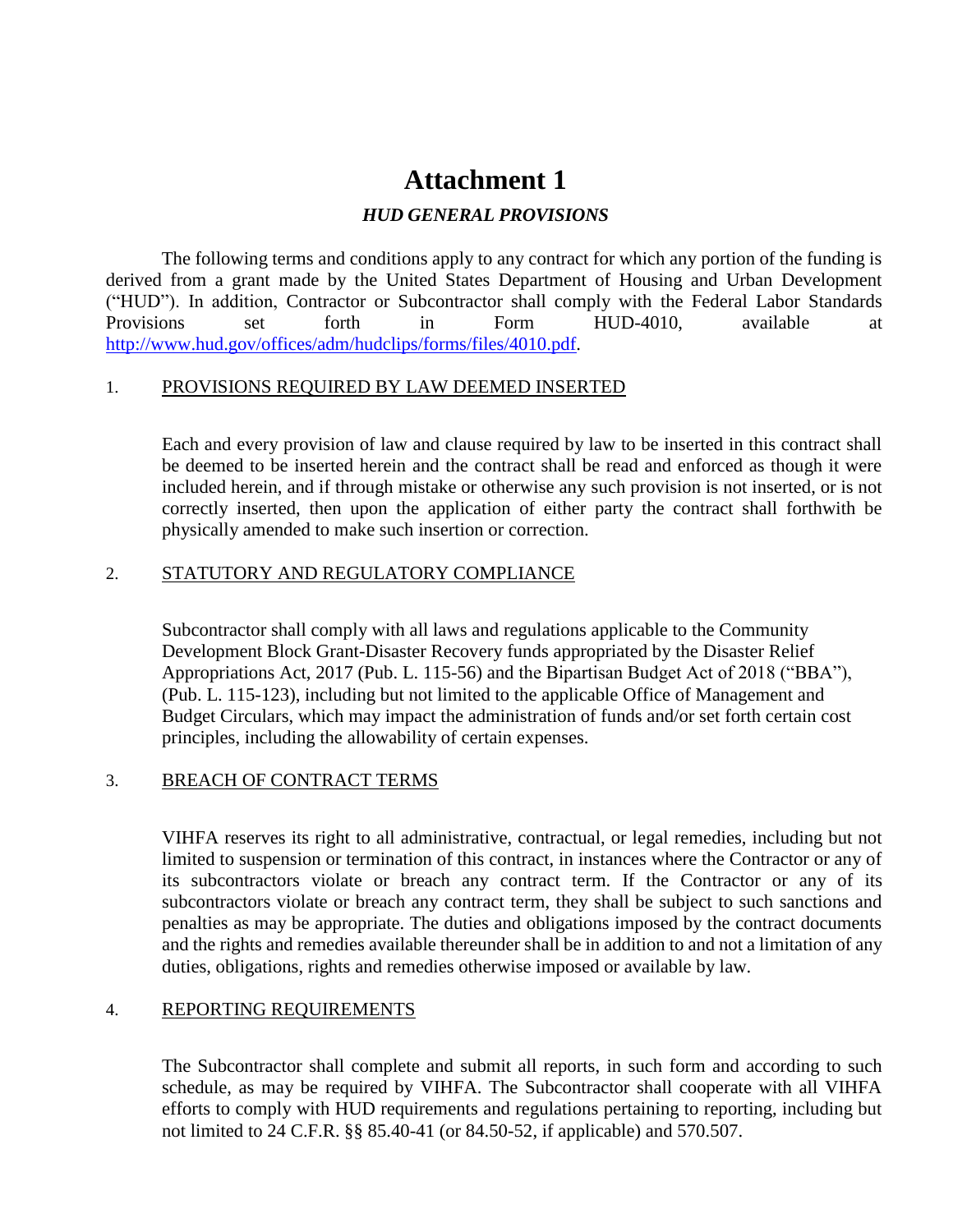#### 5. ACCESS TO RECORDS

The State, the U.S. Department of Housing and Urban Development, the Comptroller General of the United States, or any of their duly authorized representatives, shall have, at any time and from time to time during normal business hours, access to any work product, books, documents, papers, and records of the Subcontractor which are related to this contract, for the purpose of inspection, audits, examinations, and making excerpts, copies and transcriptions.

#### 6. MAINTENANCE/RETENTION OF RECORDS

All records connected with this contract will be maintained in a central location and will be maintained for a period of at least four (4) years following the date of final payment and closeout of all pending matters related to this contract.

## 7. SMALL AND MINORITY FIRMS, WOMEN'S BUSINESS ENTERPRISES, AND LABOR SURPLUS AREA FIRMS

The Subcontractor will take necessary affirmative steps to assure that minority firms, women's business enterprises, and labor surplus area firms are used in subcontracting when possible. Steps include:

- (i) Placing qualified small and minority businesses and women's business enterprises on solicitation lists;
- (ii) Assuring that small and minority businesses, and women's business enterprises are solicited whenever they are potential sources;
- (iii) Dividing total requirements, when economically feasible, into smaller tasks or quantities to permit maximum participation by small and minority business, and women's business enterprises;
- (iv) Establishing delivery schedules, where the requirement permits, which encourage participation by small and minority business, and women's business enterprises; and
- (v) Using the services and assistance of the Small Business Administration, and the Minority Business Development Agency of the Department of Commerce.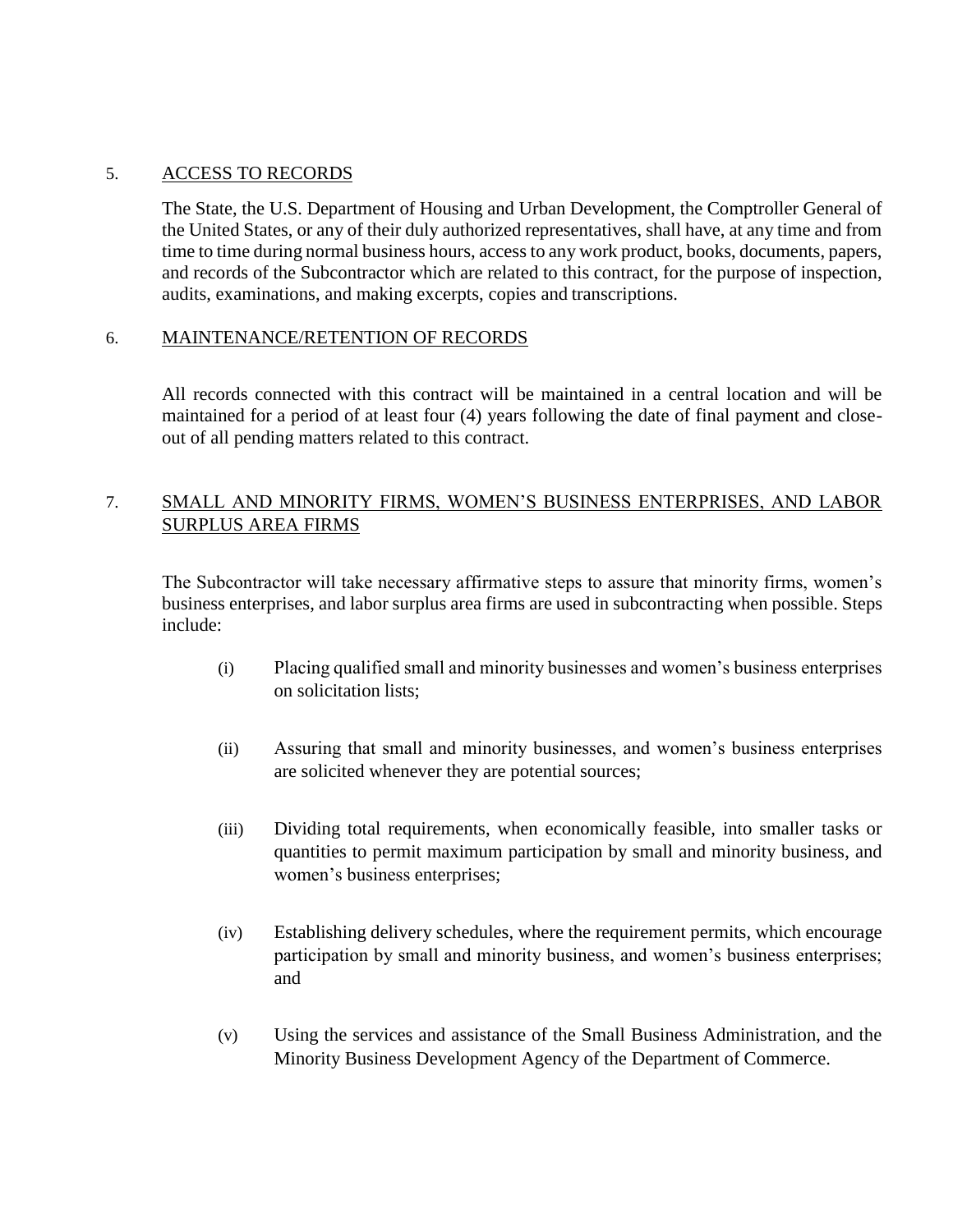#### 8. RIGHTS TO INVENTIONS MADE UNDER A CONTRACT OR AGREEMENT

Contracts or agreements for the performance of experimental, developmental, or research work shall provide for the rights of the Federal Government and the recipient in any resulting invention in accordance with 37 CFR part 401, "Rights to Inventions Made by Nonprofit Organizations and Small Business Firms Under Government Grants, Contracts and Cooperative Agreements," and any implementing regulations issued by HUD.

#### 9. ENERGY EFFICIENCY

The Subcontractor shall comply with mandatory standards and policies relating to energy efficiency issued in compliance with the Energy Policy and Conservation Act (Public Law 94- 163).

#### 10. TITLE VI OF THE CIVIL RIGHTS ACT OF 1964

The Contractor shall comply with the provisions of Title VI of the Civil Rights Act of 1964. No person shall, on the grounds of race, color, or national origin, be excluded from participation in, be denied the benefits of, or be subjected to discrimination under any program or activity receiving federal financial assistance.

#### 11. SECTION 109 OF THE HOUSING AND COMMUNITY DEVELOPMENT ACT OF 1974

The Subcontractor shall comply with the provisions of Section 109 of the Housing and Community Development Act of 1974. No person in the United States shall on the grounds of race, color, national origin, or sex be excluded from participation in, be denied the benefits of, or be subjected to discrimination under any program or activity funded in whole or in part with funds made available under this title. Section 109 further provides that discrimination on the basis of age under the Age Discrimination Act of 1975 or with respect to an otherwise qualified handicapped individual as provided in Section 504 of the Rehabilitation Act of 1973, as amended, is prohibited

#### 12. SECTION 504 OF THE REHABILITATION ACT OF 1973

The Subcontractor shall comply with section 504 of the Rehabilitation Act of 1973 (29 U.S.C. § 94), as amended, and any applicable regulations.

The Subcontractor agrees that no qualified individual with handicaps shall, solely on the basis of handicap, be excluded from participation in, be denied the benefits of, or otherwise be subjected to discrimination under any program or activity that receives Federal financial assistance from HUD.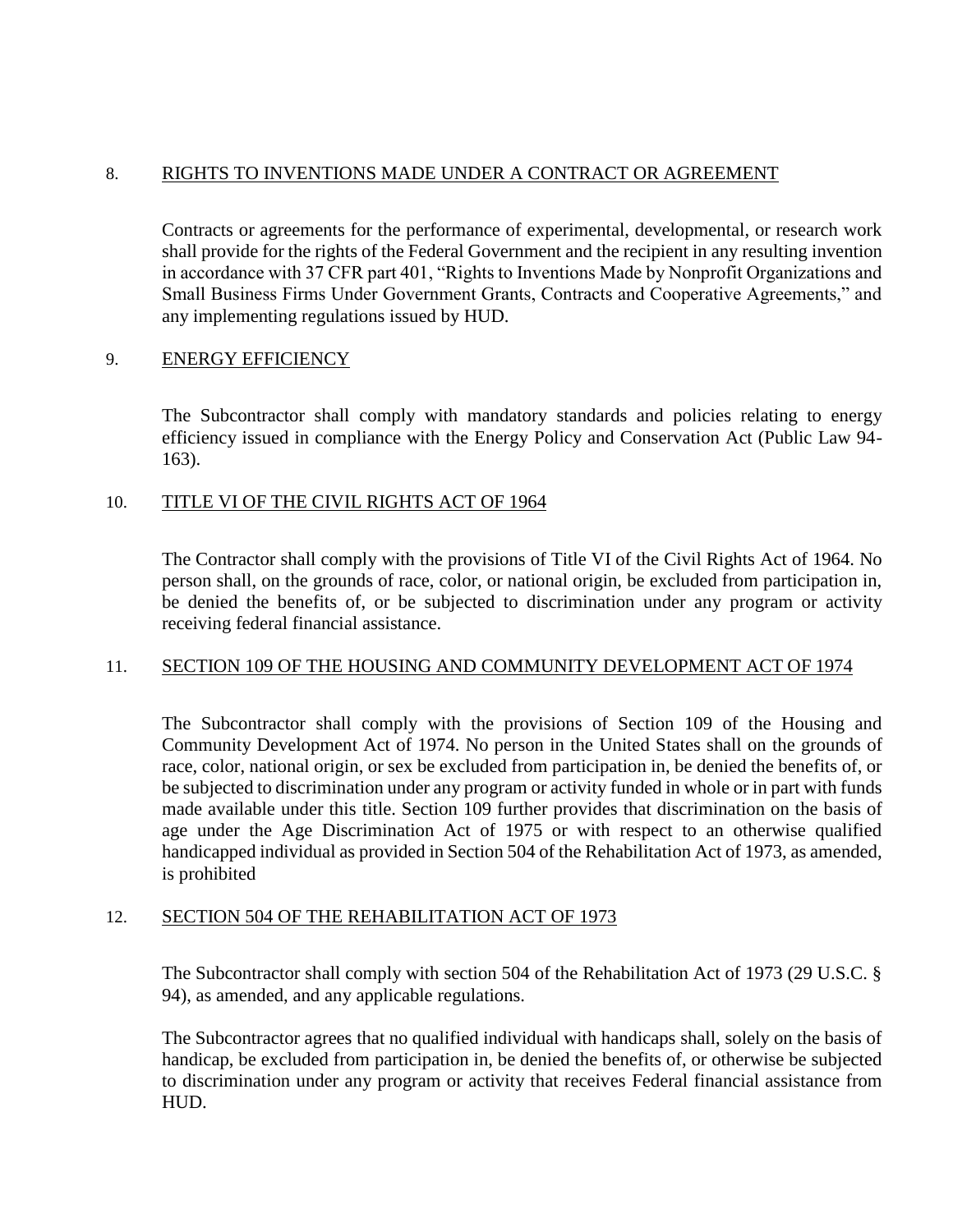#### 13. AGE DISCRIMINATION ACT OF 1975

The Subcontractor shall comply with the Age Discrimination Act of 1975 (42 U.S.C. § 6101 *et seq.*), as amended, and any applicable regulations. No person in the United States shall, on the basis of age, be excluded from participation in, be denied the benefits of, or be subjected to discrimination under, any program or activity receiving Federal financial assistance.

#### 14. DEBARMENT, SUSPENSION, AND INELIGIBILITY

The Subcontractor represents and warrants that it and its subcontractors are not debarred or suspended or otherwise excluded from or ineligible for participation in Federal assistance programs subject to 2 C.F.R. part 2424.

#### 15. CONFLICTS OF INTEREST

The Subcontractor shall notify VIHFA as soon as possible if this contract or any aspect related to the anticipated work under this contract raises an actual or potential conflict of interest (as defined at 2 C.F.R. Part 215 and 24 C.F.R. § 85.36 (or 84.42, if applicable)). The Subcontractor shall explain the actual or potential conflict in writing in sufficient detail so that the State is able to assess such actual or potential conflict. The Subcontractor shall provide VIHFA any additional information necessary for VIHFA to fully assess and address such actual or potential conflict of interest. The Subcontractor shall accept any reasonable conflict mitigation strategy employed by VIHFA, including but not limited to the use of an independent subcontractor(s) to perform the portion of work that gives rise to the actual or potential conflict.

#### 16. SUBCONTRACTING

When subcontracting, the Subcontractor shall solicit for and contract with such subcontractors in a manner providing for fair competition. Some of the situations considered to be restrictive of competition include but are not limited to:

- (i) Placing unreasonable requirements on firms in order for them to qualify to do business,
	- (ii) Requiring unnecessary experience and excessive bonding,
	- (iii) Noncompetitive pricing practices between firms or between affiliated companies,
	- (iv) Noncompetitive awards to consultants that are on retainer contracts,
	- (v) Organizational conflicts of interest,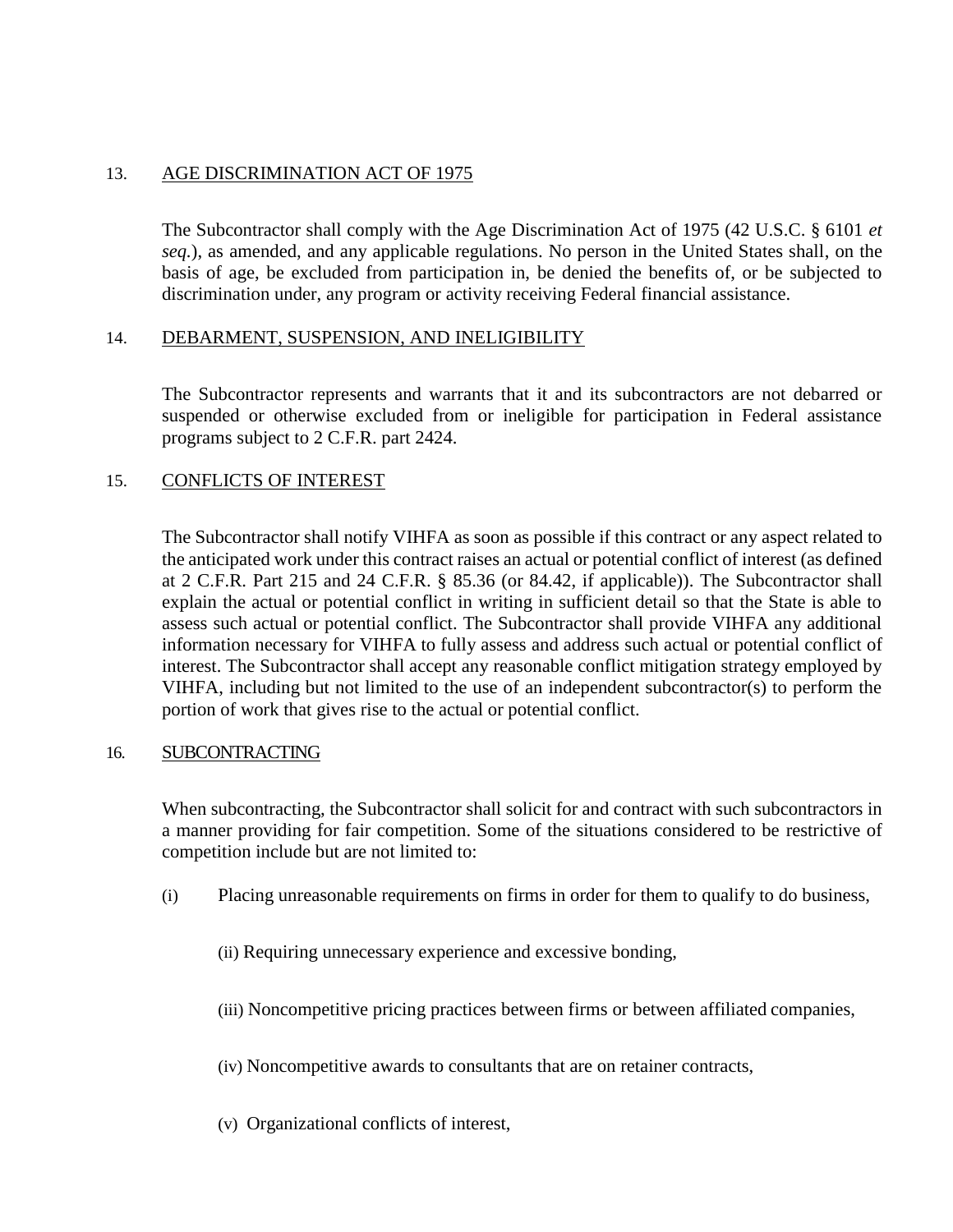(vi) Specifying only a *brand name* product instead of allowing *an equal* product to be offered and describing the performance of other relevant requirements of the procurement, and

(vii) Any arbitrary action in the procurement process.

The Subcontractor represents to VIHFA that all work shall be performed by personnel experienced in the appropriate and applicable profession and areas of expertise, taking into account the nature of the work to be performed under this contract.

The Subcontractor will include these HUD General Provisions in every subcontract issued by it so that such provisions will be binding upon each of its subcontractors as well as the requirement to flow down such terms to all lower-tiered subcontractors.

#### 17. ASSIGNABILITY

The Subcontractor shall not assign any interest in this contract, and shall not transfer any interest in the same (whether by assignment or novation) without prior written approval of VIHFA.

#### 18. INDEMNIFICATION

The Subcontractor shall indemnify, defend, and hold harmless VIHFA and its agents and employees from and against any and all claims, actions, suits, charges, and judgments arising from or related to the negligence or willful misconduct of the Subcontractor in the performance of the services called for in this contract.

## 19. COPELAND "ANTI-KICKBACK" ACT (Applicable to all construction or repair contracts)

Salaries of personnel performing work under this contract shall be paid unconditionally and not less often than once a month without payroll deduction or rebate on any account except only such payroll deductions as are mandatory by law or permitted by the applicable regulations issued by the Secretary of Labor pursuant to the Copeland "Anti-Kickback Act" of June 13, 1934 (48 Stat. 948; 62 Stat. 740; 63 Stat. 108; Title 18 U.S.C. § 874; and Title 40 U.S.C. § 276c). The Subcontractor shall comply with all applicable "Anti-Kickback" regulations and shall insert appropriate provisions in all subcontracts covering work under this contract to ensure compliance by subcontractors with such regulations, and shall be responsible for the submission of affidavits required of subcontractors thereunder except as the Secretary of Labor may specifically provide for variations of or exemptions from the requirements thereof.

#### 20. CONTRACT WORK HOURS AND SAFETY STANDARDS ACT

(Applicable to construction contracts exceeding \$2,000 and contracts exceeding \$2,500 that involve the employment of mechanics or laborers)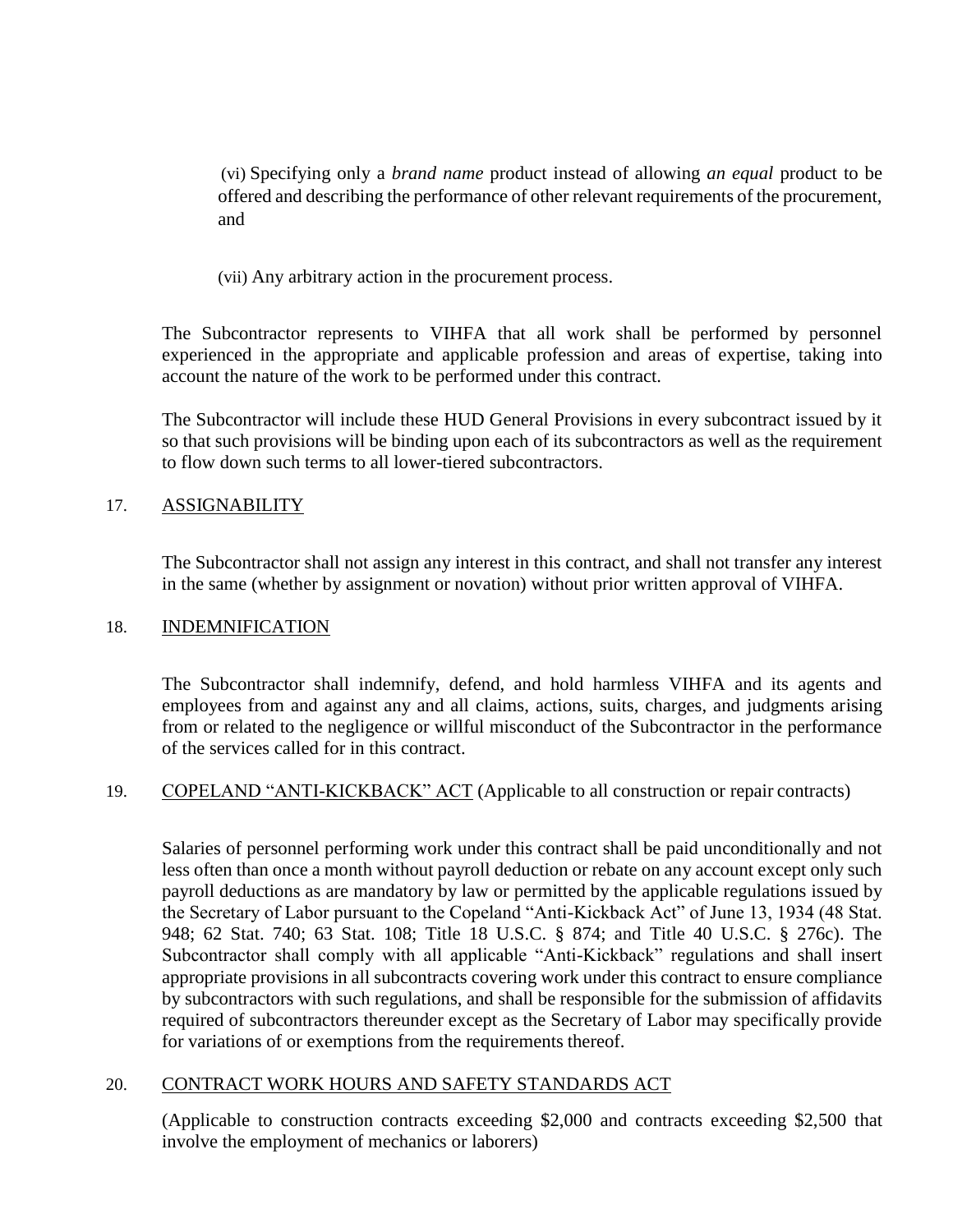The Subcontractor shall comply with Sections 103 and 107 of the Contract Work Hours and Safety Standards Act (40 U.S.C. §§ 327-330) as supplemented by Department of Labor regulations (29 C.F.R. part 5).

All laborers and mechanics employed by contractors or subcontractors shall receive overtime compensation in accordance with and subject to the provisions of the Contract Work Hours and Safety Standards Act, and the contractors and subcontractors shall comply with all regulations issued pursuant to that act and with other applicable Federal laws and regulations pertaining to labor standards.

#### 21. DAVIS-BACON ACT

(Applicable to construction contracts exceeding \$2,000 when required by Federal program legislation)

The Subcontractor shall comply with the Davis Bacon Act (40 U.S.C. §§ 276a to 276a-7) as supplemented by Department of Labor regulations (29 C.F.R. part 5).

All laborers and mechanics employed by contractors or subcontractors, including employees of other governments, on construction work assisted under this contract, and subject to the provisions of the federal acts and regulations listed in this paragraph, shall be paid wages at rates not less than those prevailing on similar construction in the locality as determined by the Secretary of Labor in accordance with the Davis-Bacon Act.

22. TERMINATION FOR CAUSE (Applicable to contracts exceeding \$10,000)

If, through any cause, the Subcontractor shall fail to fulfill in a timely and proper manner his obligations under this contract, or if the Subcontractor shall violate any of the covenants, agreements, or stipulations of this contract, VIHFA shall thereupon have the right to terminate this contract by giving written notice to the Subcontractor of such termination and specifying the effective date thereof, at least five (5) days before the effective date of such termination. In such event, all finished or unfinished documents, data, studies, surveys, drawings, maps, models, photographs, and reports prepared by the Subcontractor under this contract shall, at the option of VIHFA, become VIHFA's property and the Subcontractor shall be entitled to receive just and equitable compensation for any work satisfactorily completed hereunder. Notwithstanding the above, the Subcontractor shall not be relieved of liability to VIHFA for damages sustained by VIHFA by virtue of any breach of the contract by the Subcontractor, and VIHFA may withhold any payments to the Subcontractor for the purpose of set-off until such time as the exact amount of damages due VIHFA from the Subcontractor is determined.

#### 23. TERMINATION FOR CONVENIENCE (Applicable to contracts exceeding \$10,000)

VIHFA may terminate this contract at any time by giving at least ten (10) days' notice in writing to the Subcontractor. If the contract is terminated by VIHFA as provided herein, the Subcontractor will be paid for the time provided and expenses incurred up to the termination date.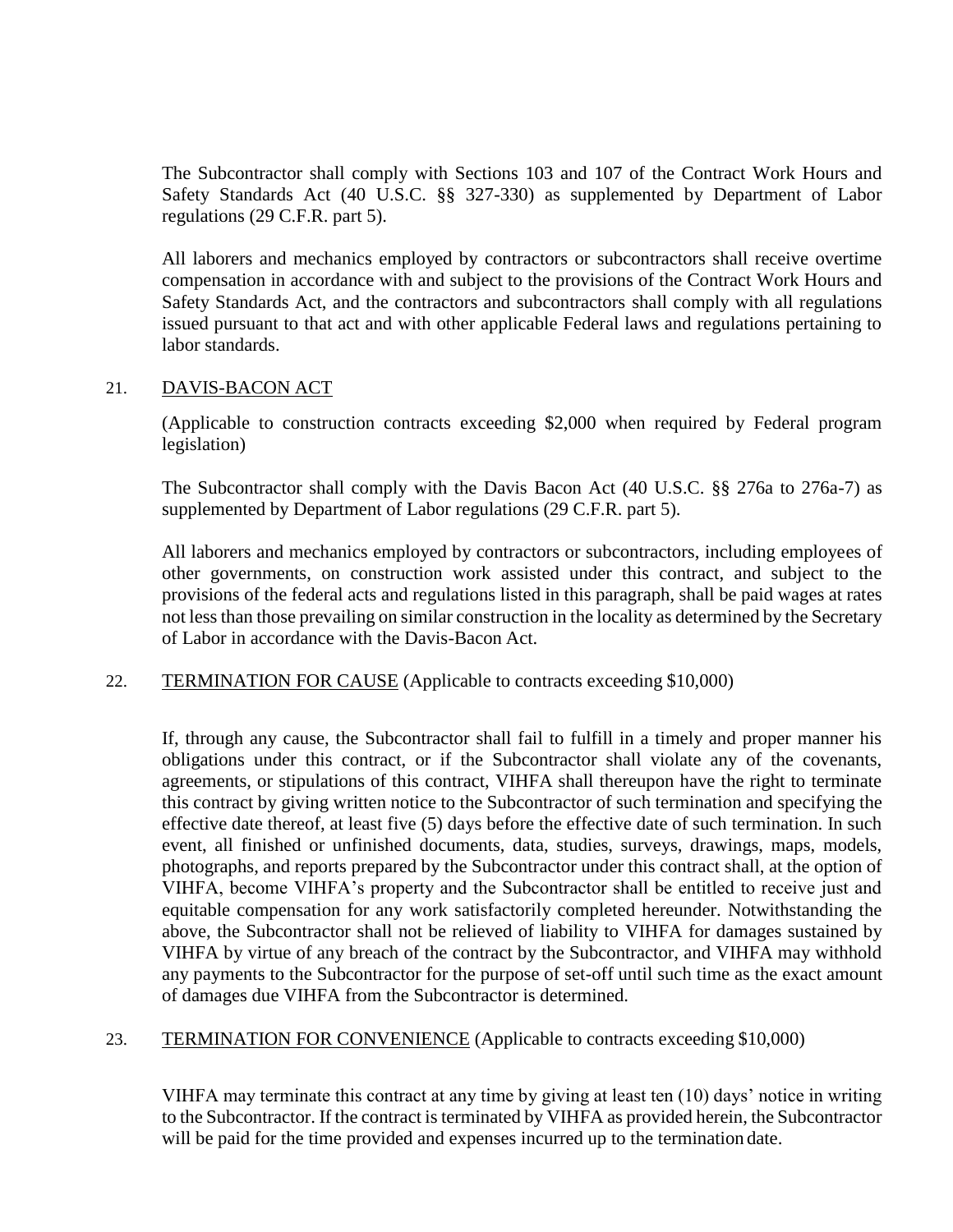## 24. SECTION 503 OF THE REHABILITATION ACT OF 1973 (Applicable to contracts exceeding \$10,000)

The Subcontractor shall comply with section 503 of the Rehabilitation Act of 1973 (29 U.S.C. § 793), as amended, and any applicable regulations.

Equal Opportunity for Workers With Disabilities

- 1. The Subcontractor will not discriminate against any employee or applicant for employment because of physical or mental disability in regard to any position for which the employee or applicant for employment is qualified. The Subcontractor agrees to take affirmative action to employ, advance in employment and otherwise treat qualified individuals with disabilities without discrimination based on their physical or mental disability in all employment practices, including the following:
	- i. Recruitment, advertising, and job application procedures;
	- ii. Hiring, upgrading, promotion, award of tenure, demotion, transfer, layoff, termination, right of return from layoff and rehiring;
	- iii. Rates of pay or any other form of compensation and changes in compensation;
	- iv. Job assignments, job classifications, organizational structures, position descriptions, lines of progression, and seniority lists;
	- v. Leaves of absence, sick leave, or any other leave;
	- vi. Fringe benefits available by virtue of employment, whether or not administered by the Subcontractor;
	- vii. Selection and financial support for training, including apprenticeship, professional meetings, conferences, and other related activities, and selection for leaves of absence to pursue training;
	- viii. Activities sponsored by the contractor including social or recreational programs; and
	- ix. Any other term, condition, or privilege of employment.
- 2. The Subcontractor agrees to comply with the rules, regulations, and relevant orders of the Secretary of Labor issued pursuant to the act.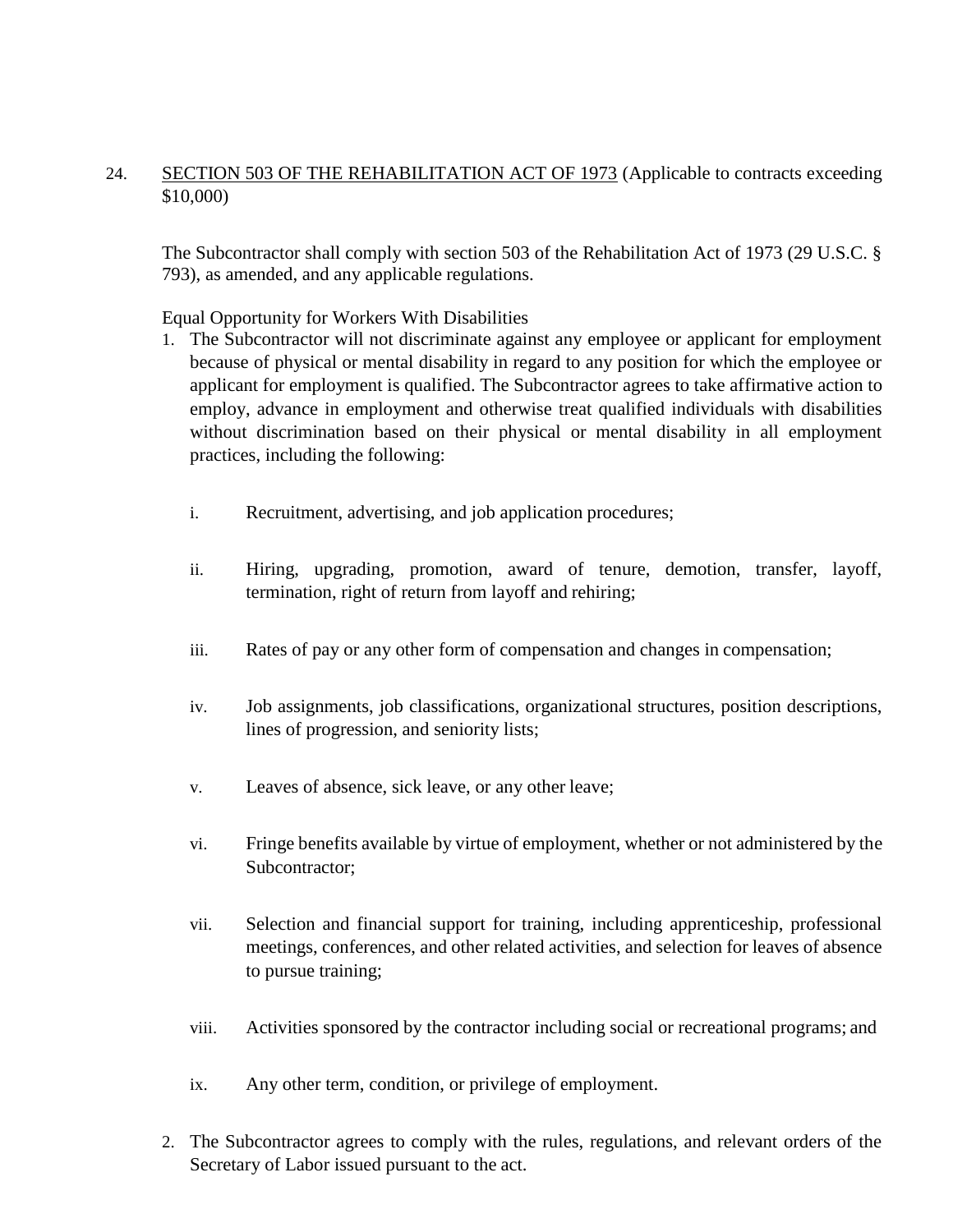- 3. In the event of the Subcontractor's noncompliance with the requirements of this clause, actions for noncompliance may be taken in accordance with the rules, regulations, and relevant orders of the Secretary of Labor issued pursuant to the act.
- 4. The Subcontractor agrees to post in conspicuous places, available to employees and applicants for employment, notices in a form to be prescribed by the Deputy Assistant Secretary for Federal Contract Compliance Programs, provided by or through the contracting officer. Such notices shall state the rights of applicants and employees as well as the Subcontractor's obligation under the law to take affirmative action to employ and advance in employment qualified employees and applicants with disabilities. The Subcontractor must ensure that applicants and employees with disabilities are informed of the contents of the notice (e.g., the Subcontractor may have the notice read to a visually disabled individual, or may lower the posted notice so that it might be read by a person in a wheelchair).
- 5. The Subcontractor will notify each labor organization or representative of workers with which it has a collective bargaining agreement or other contract understanding, that the Subcontractor is bound by the terms of section 503 of the Rehabilitation Act of 1973, as amended, and is committed to take affirmative action to employ and advance in employment individuals with physical or mental disabilities.
- 6. The Subcontractor will include the provisions of this clause in every subcontract or purchase order in excess of \$10,000, unless exempted by the rules, regulations, or orders of the Secretary issued pursuant to section 503 of the act, as amended, so that such provisions will be binding upon each subcontractor or vendor. The Subcontractor will take such action with respect to any subcontract or purchase order as the Deputy Assistant Secretary for Federal Contract Compliance Programs may direct to enforce such provisions, including action for noncompliance.

#### 25. EXECUTIVE ORDER 11246

(Applicable to construction contracts and subcontracts exceeding \$10,000)

The Subcontractor shall comply with Executive Order 11246 of September 24, 1965, entitled "Equal Employment Opportunity," as amended by Executive Order 11375 of October 13, 1967, and as supplemented in Department of Labor regulations (41 CFR chapter 60).

During the performance of this contract, the Subcontractor agrees as follows:

A. The Subcontractor shall not discriminate against any employee or applicant for employment because of race, color, religion, sex, or national origin. The Subcontractor shall take affirmative action to ensure that applicants for employment are employed, and that employees are treated during employment, without regard to their race, color, religion, sex, or national origin. Such action shall include, but not be limited to, the following: employment, upgrading,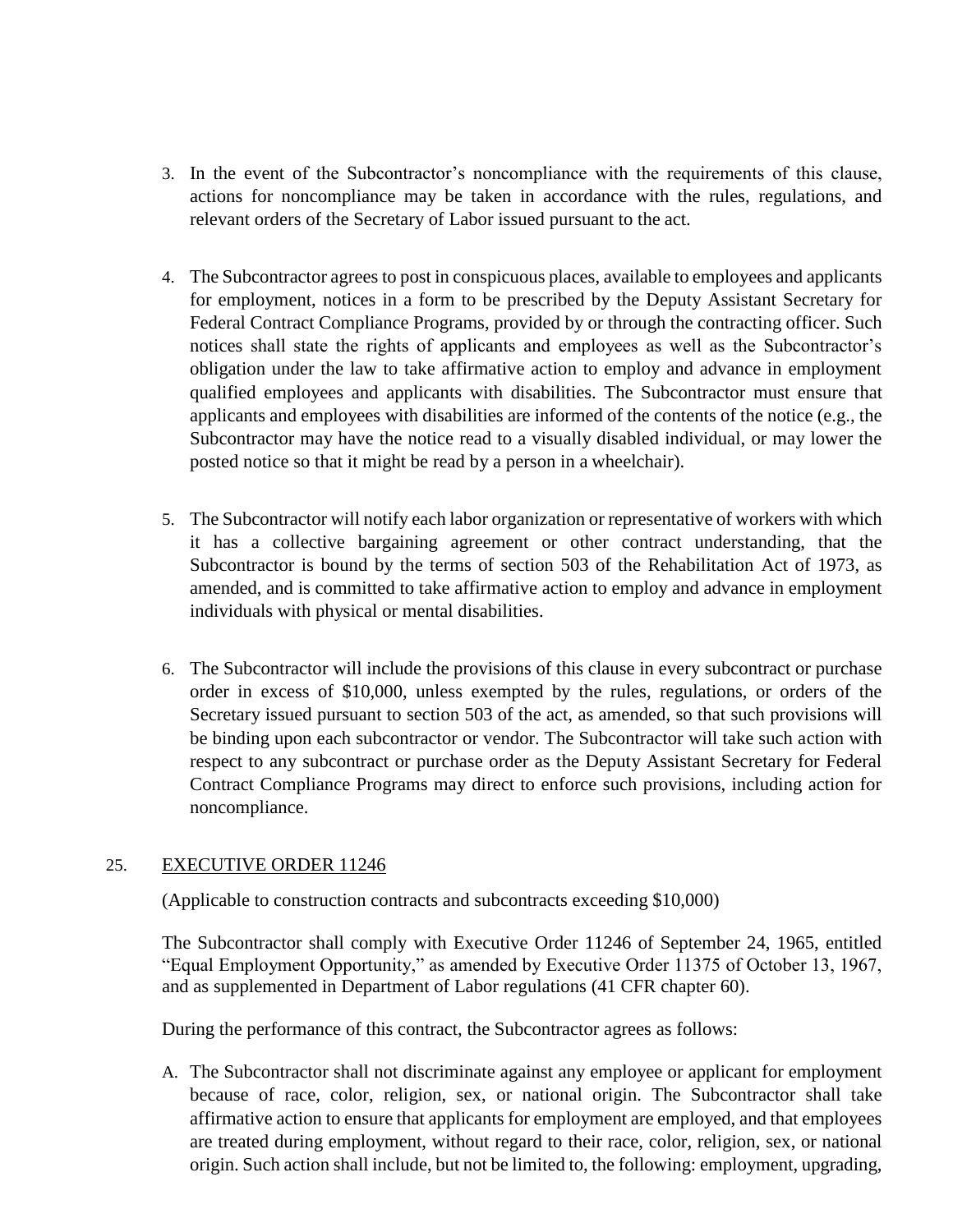demotion, or transfer; recruitment or recruitment advertising; layoff or termination; rates of pay or other forms of compensation; and selection for training, including apprenticeship.

- B. The Subcontractor shall post in conspicuous places, available to employees and applicants for employment, notices to be provided by Contracting Officer setting forth the provisions of this non-discrimination clause. The Subcontractor shall state that all qualified applicants will receive consideration for employment without regard to race, color, religion, sex, or national origin.
- C. The Subcontractor will, in all solicitations or advertisements for employees placed by or on behalf of the Subcontractor, state that all qualified applicants will receive consideration for employment without regard to race, color, religion, sex or national origin.
- D. The Subcontractor will send to each labor union or representative of workers with which he has a collective bargaining agreement or other contract or understanding, a notice, to be provided by the agency contracting officer, advising the labor union or workers representative of the contractor's commitments under Section 202 of Executive Order 11246 of September 24, 1965, and shall post copies of the notice in conspicuous places available to employees and applicants for employment.
- E. The Subcontractor will comply with all provisions of Executive Order 11246 of September 24, 1965, and of the rules, regulations and relevant orders of the Secretary of Labor.
- F. The Subcontractor will furnish all information and reports required by Executive Order 11246 of September 24, 1965, and by the rules, regulations and orders of the Secretary of Labor, or pursuant thereto, and will permit access to books, records and accounts by the contracting agency and the Secretary of Labor for purposes of investigation to ascertain compliance with such rules, regulations and orders.
- G. In the event of the Subcontractor's non-compliance with the non-discrimination clause of this contract or with any of such rules, regulations or orders, this contract may be cancelled, terminated or suspended in whole or in part and the Subcontractor may be declared ineligible for further government contracts in accordance with procedures authorized in Executive Order 11246 and such other sanctions as may be imposed and remedies invoked as provided in Executive Order 11246 of September 24, 1965, or by rule, regulation or order of the Secretary of Labor, or as otherwise provided by law.
- H. Subcontractor shall incorporate the provisions of A through G above in every subcontract or purchase order unless exempted by rules, regulations or orders of the Secretary of Labor so that such provisions shall be binding on such subcontractor. The Subcontractor will take such action with respect to any subcontract or purchase order as the contracting agency may direct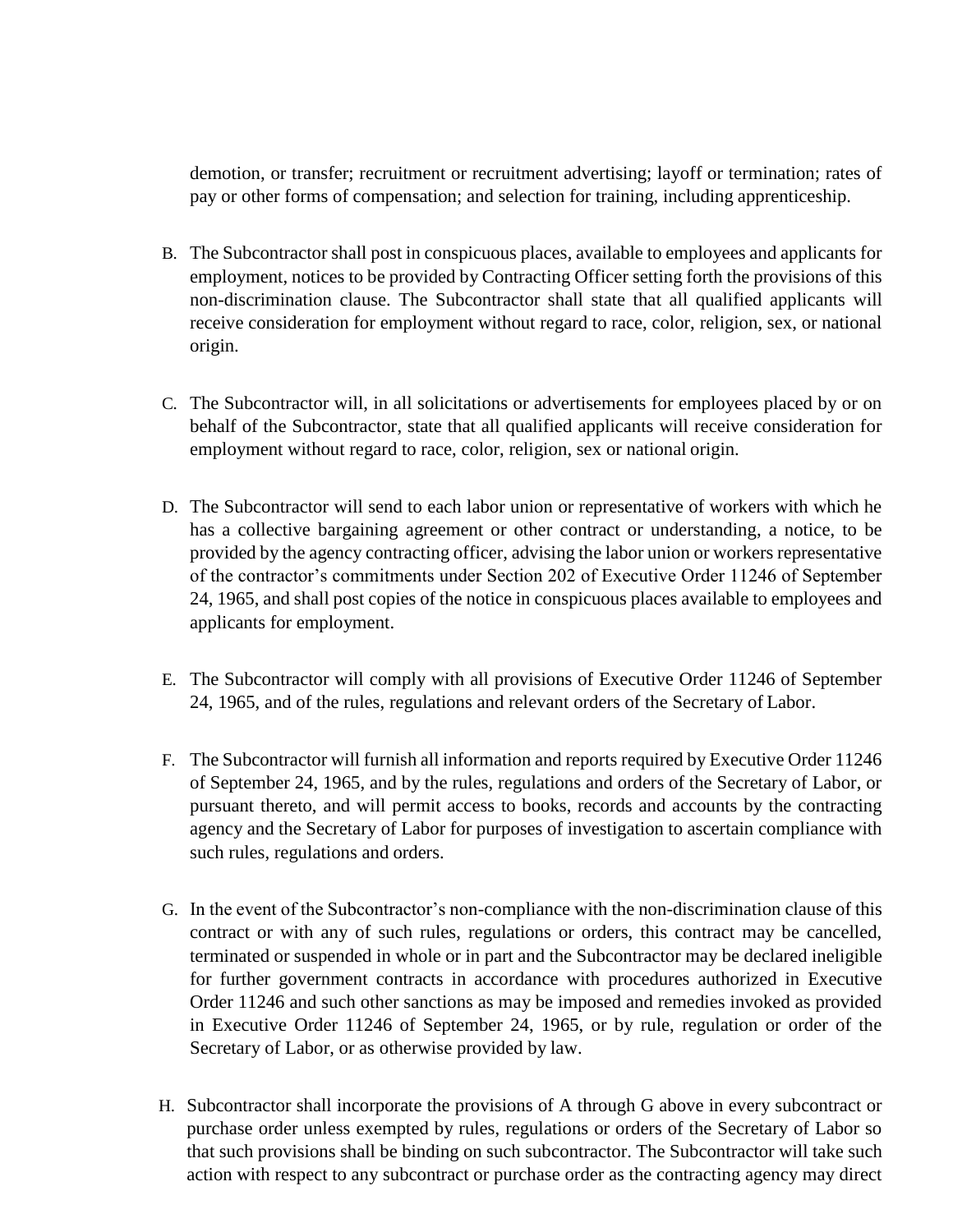as a means of enforcing such provisions including sanctions for non-compliance, provided, however, that in the event the contractor becomes involved in, or is threatened with, litigation with a subcontractor or vendor as a result of such direction by the contracting agency, the Subcontractor may request the United States to enter into such litigation to protect the interests of the United States.

## 26. CERTIFICATION OF NONSEGREGATED FACILITIES (Applicable to construction contracts exceeding \$10,000)

The Subcontractor certifies that it does not maintain or provide for its establishments, and that it does not permit employees to perform their services at any location, under its control, where segregated facilities are maintained. It certifies further that it will not maintain or provide for employees any segregated facilities at any of its establishments, and it will not permit employees to perform their services at any location under its control where segregated facilities are maintained. The Subcontractor agrees that a breach of this certification is a violation of the equal opportunity clause of this contract.

As used in this certification, the term "segregated facilities" means any waiting rooms, work areas, rest rooms and wash rooms, restaurants and other eating areas, time clocks, locker rooms, and other storage or dressing areas, parking lots, drinking fountains, recreation or entertainment areas, transportation and housing facilities provided for employees which are segregated by explicit directive or are, in fact, segregated on the basis of race, color, religion, or national origin because of habit, local custom, or any other reason.

The Subcontractor further agrees that (except where it has obtained for specific time periods) it will obtain identical certification from proposed subcontractors prior to the award of subcontracts exceeding \$10,000 which are not exempt from the provisions of the equal opportunity clause; that it will retain such certifications in its files; and that it will forward the preceding notice to such proposed subcontractors (except where proposed subcontractors have submitted identical certifications for specific time periods).

## 27. CERTIFICATION OF COMPLIANCE WITH CLEAN AIR AND WATER ACTS (Applicable to contracts exceeding \$100,000)

The Subcontractor and all its subcontractors shall comply with the requirements of the Clean Air Act, as amended, 42 U.S.C. § 1857 *et seq.*, the Federal Water Pollution Control Act, as amended, 33 U.S.C. § 1251 *et seq.*, and the regulations of the Environmental Protection Agency with respect thereto, at 40 C.F.R. Part 15 and 32, as amended, Section 508 of the Clean Water Act (33 U.S.C. § 1368) and Executive Order 11738.

In addition to the foregoing requirements, all nonexempt contractors and subcontractors shall furnish to the owner, the following: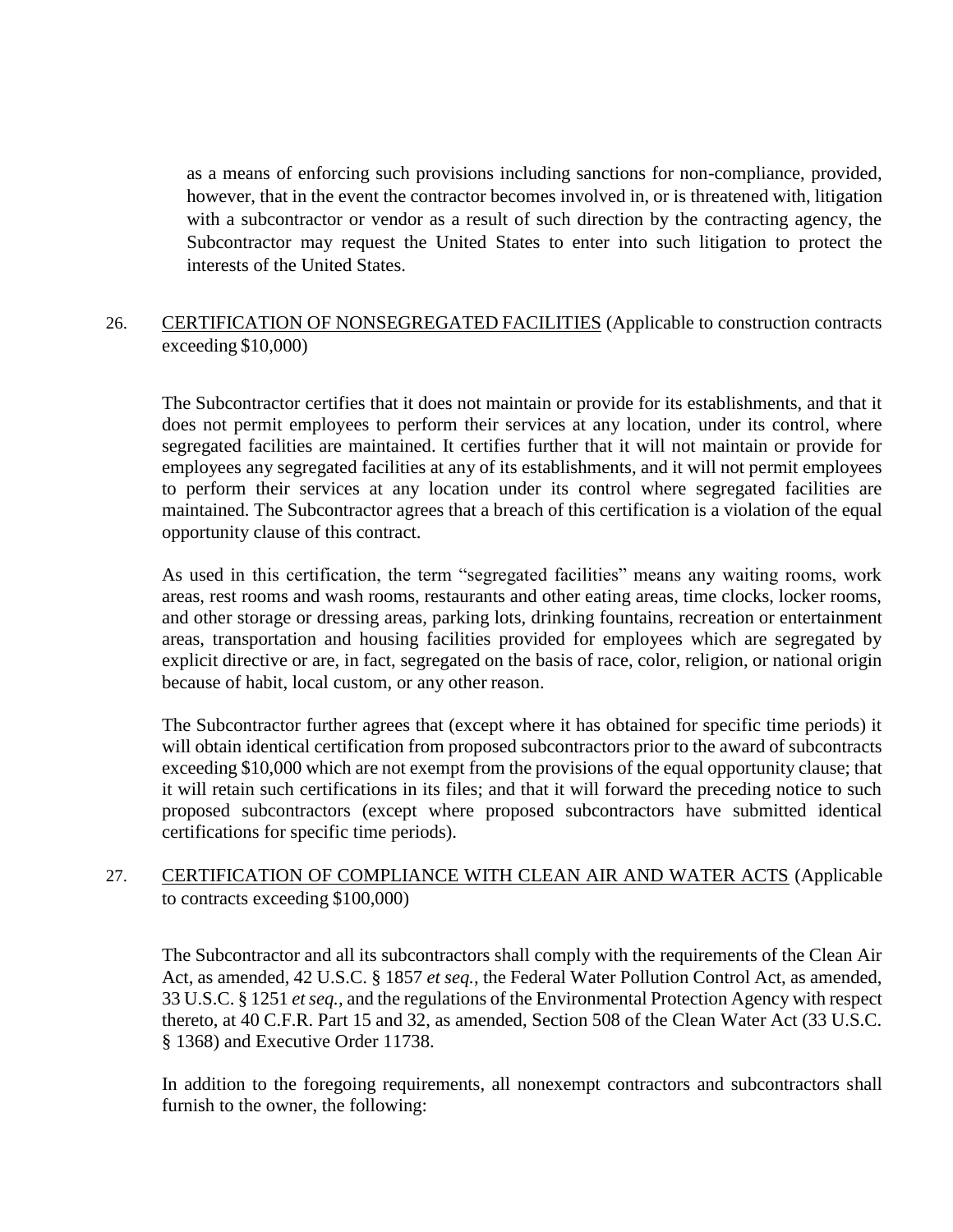- A. A stipulation by the Contractor or subcontractors, that any facility to be utilized in the performance of any nonexempt contract or subcontract, is not listed on the Excluded Party Listing System pursuant to 40 C.F.R. 32 or on the List of Violating Facilities issued by the Environmental Protection Agency (EPA) pursuant to 40 C.F.R. Part 15, as amended.
- B. Agreement by the Subcontractor to comply with all the requirements of Section 114 of the Clean Air Act, as amended, (42 U.S.C. § 1857 c-8) and Section 308 of the Federal Water Pollution Control Act, as amended, (33 U.S.C. § 1318) relating to inspection, monitoring, entry, reports and information, as well as all other requirements specified in said Section 114 and Section 308, and all regulations and guidelines issued thereunder.
- C. A stipulation that as a condition for the award of the contract, prompt notice will be given of any notification received from the Director, Office of Federal Activities, EPA, indicating that a facility utilized, or to be utilized for the contract, is under consideration to be listed on the Excluded Party Listing System or the EPA List of Violating Facilities.
- D. Agreement by the Subcontractor that he will include, or cause to be included, the criteria and requirements in paragraph (A)through (D) of this section in every nonexempt subcontract and requiring that the Subcontractor will take such action as the government may direct as a means of enforcing such provisions.
- 28. LOBBYING (Applicable to contracts exceeding \$100,000)

The Subcontractor certifies, to the best of his or her knowledge and belief, that:

- (1) No Federal appropriated funds have been paid or will be paid, by or on behalf of the Subcontractor, to any person for influencing or attempting to influence an officer or employee of an agency, a Member of Congress, an officer or employee of Congress, or an employee of a Member of Congress in connection with the awarding of any Federal contract, the making of any Federal grant, the making of any Federal loan, the entering into of any cooperative agreement, and the extension, continuation, renewal, amendment, or modification of any Federal contract, grant, loan, or cooperative agreement.
- (2) If any funds other than Federal appropriated funds have been paid or will be paid to any person for influencing or attempting to influence an officer or employee of any agency, a Member of Congress, an officer or employee of Congress, or an employee of a Member of Congress in connection with this Federal contract, grant, loan, or cooperative agreement, the Contractor shall complete and submit Standard Form-LLL, "Disclosure Form to Report Lobbying," in accordance with its instructions.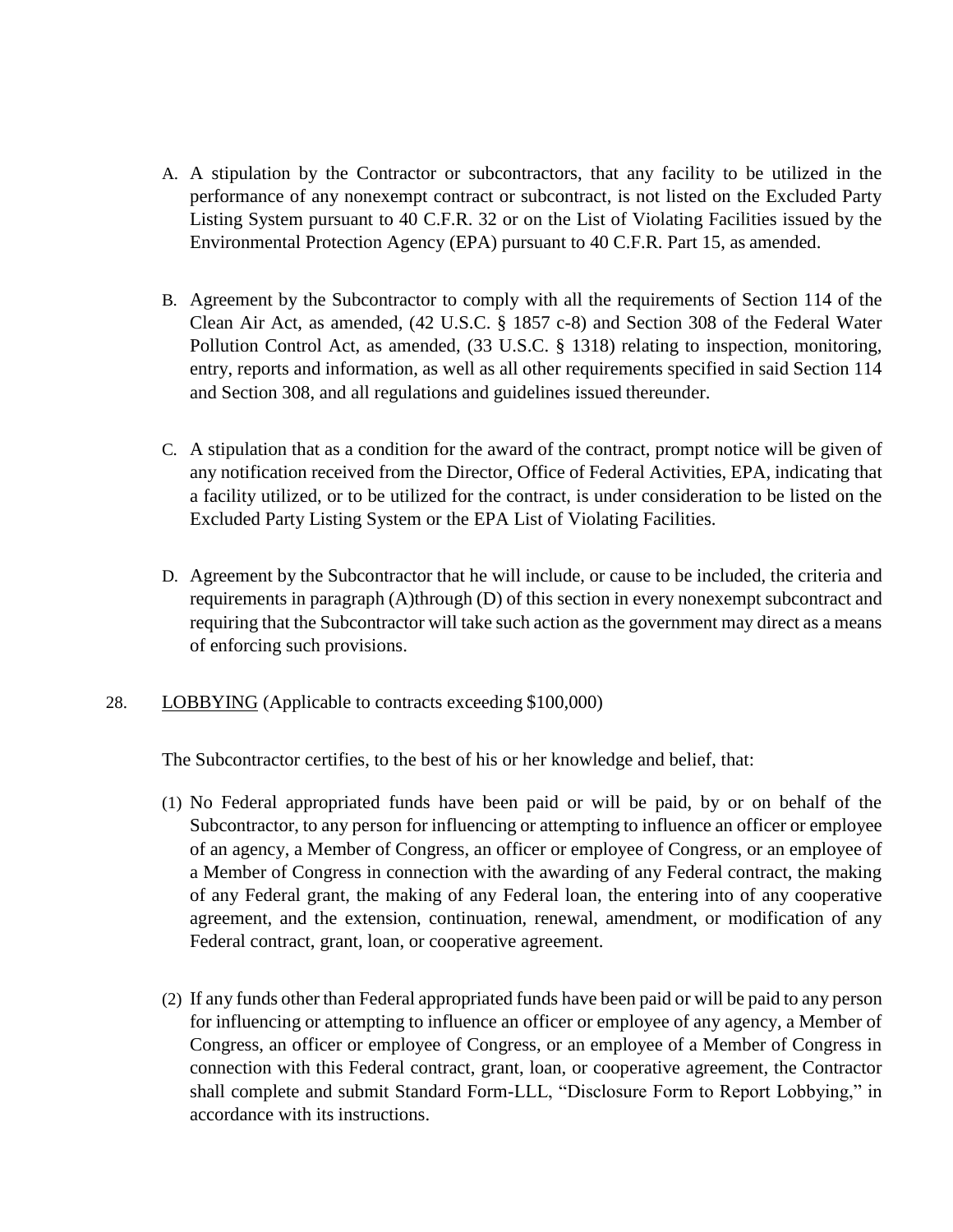(3) The Subcontractor shall require that the language of this certification be included in the award documents for all subawards at all tiers (including subcontracts, subgrants, and contracts under grants, loans, and cooperative agreements) and that all subrecipients shall certify and disclose accordingly.

This certification is a material representation of fact upon which reliance was placed when this transaction was made or entered into. Submission of this certification is a prerequisite for making or entering into this transaction imposed by section 1352, title 31, U.S. Code. Any person who fails to file the required certification shall be subject to a civil penalty of not less than \$10,000 and not more than \$100,000 for each such failure.

#### 29. BONDING REQUIREMENTS

(Applicable to construction and facility improvement contracts exceeding \$100,000)

The Subcontractor shall comply with VIHFA bonding requirements, unless they have not been approved by HUD, in which case the Contractor shall comply with the following minimum bonding requirements:

- (1) *A bid guarantee from each bidder equivalent to five percent of the bid price.* The "bid guarantee" shall consist of a firm commitment such as a bid bond, certified check, or other negotiable instrument accompanying a bid as assurance that the bidder will, upon acceptance of his bid, execute such contractual documents as may be required within the time specified.
- (2) *A performance bond on the part of the Contractor for 100 percent of the contract price.* A "performance bond" is one executed in connection with a contract to secure fulfillment of all the Contractor's obligations under such contract.
- (3) *A payment bond on the part of the Contractor for 100 percent of the contract price.* A "payment bond" is one executed in connection with a contract to assure payment as required by law of all persons supplying labor and material in the execution of the work provided for in the contract.

## 30. SECTION 3 OF THE HOUSING AND URBAN DEVELOPMENT ACT OF 1968 (As required by applicable thresholds)

A. The work to be performed under this contract is subject to the requirements of section 3 of the Housing and Urban Development Act of 1968, as amended, 12 U.S.C. § 1701u (section 3). The purpose of section 3 is to ensure that employment and other economic opportunities generated by HUD assistance or HUD-assisted projects covered by section 3, shall, to the greatest extent feasible, be directed to low- and very low-income persons, particularly persons who are recipients of HUD assistance for housing.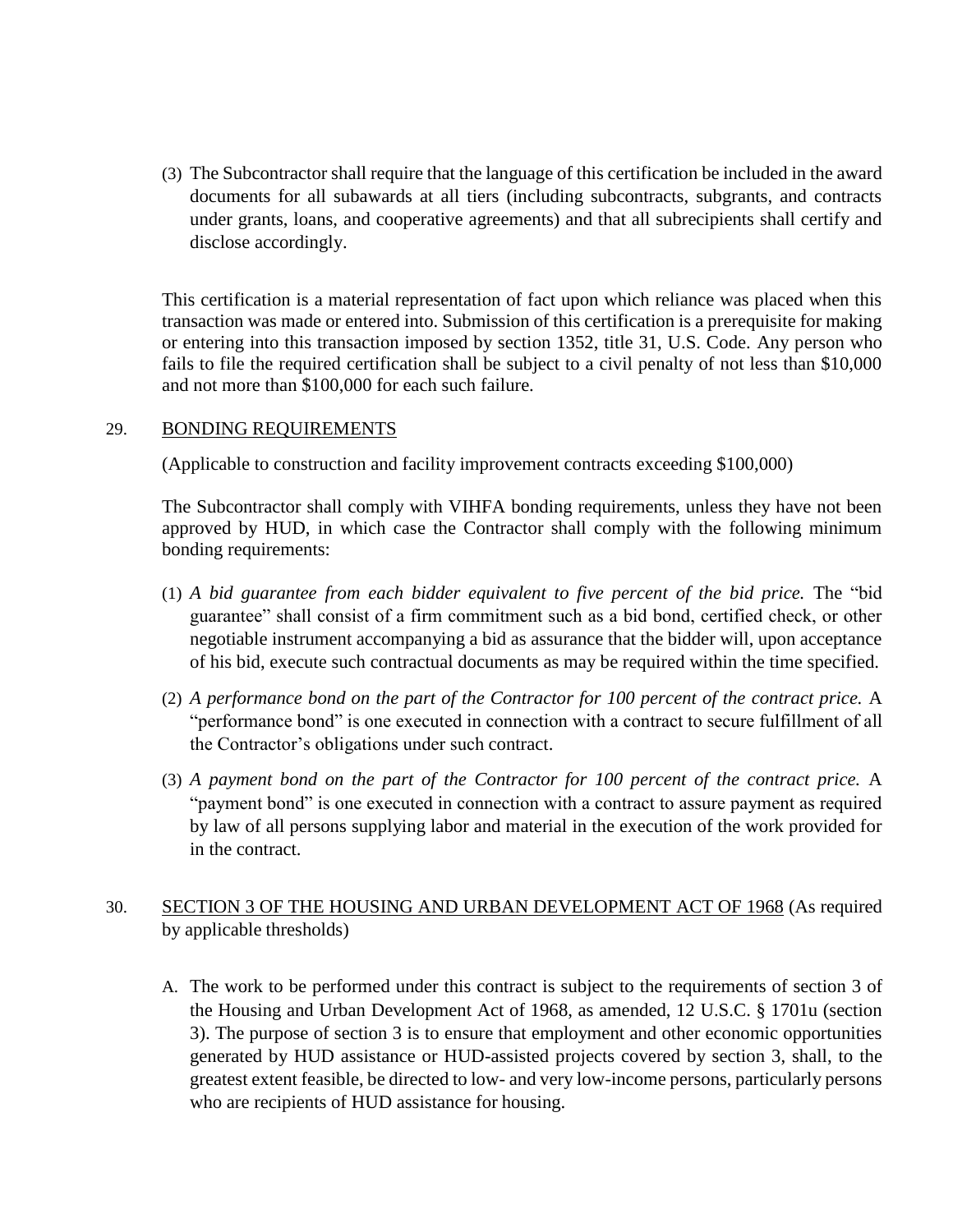- B. The parties to this contract agree to comply with HUD's regulations in 24 C.F.R. part 135, which implement section 3. As evidenced by their execution of this contract, the parties to this contract certify that they are under no contractual or other impediment that would prevent them from complying with the part 135 regulations.
- C. The Subcontractor agrees to send to each labor organization or representative of workers with which the Subcontractor has a collective bargaining agreement or other understanding, if any, a notice advising the labor organization or workers' representative of the Contractor's commitments under this section 3 clause, and will post copies of the notice in conspicuous places at the work site where both employees and applicants for training and employment positions can see the notice. The notice shall describe the section 3 preference, shall set forth minimum number and job titles subject to hire, availability of apprenticeship and training positions, the qualifications for each; and the name and location of the person(s) taking applications for each of the positions; and the anticipated date the work shall begin.
- D. The Subcontractor agrees to include this section 3 clause in every subcontract subject to compliance with regulations in 24 C.F.R. part 135, and agrees to take appropriate action, as provided in an applicable provision of the subcontract or in this section 3 clause, upon a finding that the subcontractor is in violation of the regulations in 24 C.F.R. part 135. The Subcontractor will not subcontract with any subcontractor where the Subcontractor has notice or knowledge that the subcontractor has been found in violation of the regulations in 24 C.F.R. part 135.
- E. The Subcontractor will certify that any vacant employment positions, including training positions, that are filled: (1) after the subcontractor is selected but before the contract is executed, and (2) with persons other than those to whom the regulations of 24 C.F.R. part 135 require employment opportunities to be directed, were not filled to circumvent the Subcontractor's obligations under 24 C.F.R. part 135.
- F. Noncompliance with HUD's regulations in 24 C.F.R. part 135 may result in sanctions, termination of this contract for default, and debarment or suspension from future HUD assisted contracts.
- G. With respect to work performed in connection with section 3 covered Indian housing assistance, section 7(b) of the Indian Self-Determination and Education Assistance Act (25

U.S.C. § 450e) also applies to the work to be performed under this contract. Section 7(b) requires that to the greatest extent feasible: (i) preference and opportunities for training and employment shall be given to Indians, and (ii) preference in the award of contracts and subcontracts shall be given to Indian organizations and Indian-owned Economic Enterprises. Parties to this contract that are subject to the provisions of section 3 and section 7(b) agree to